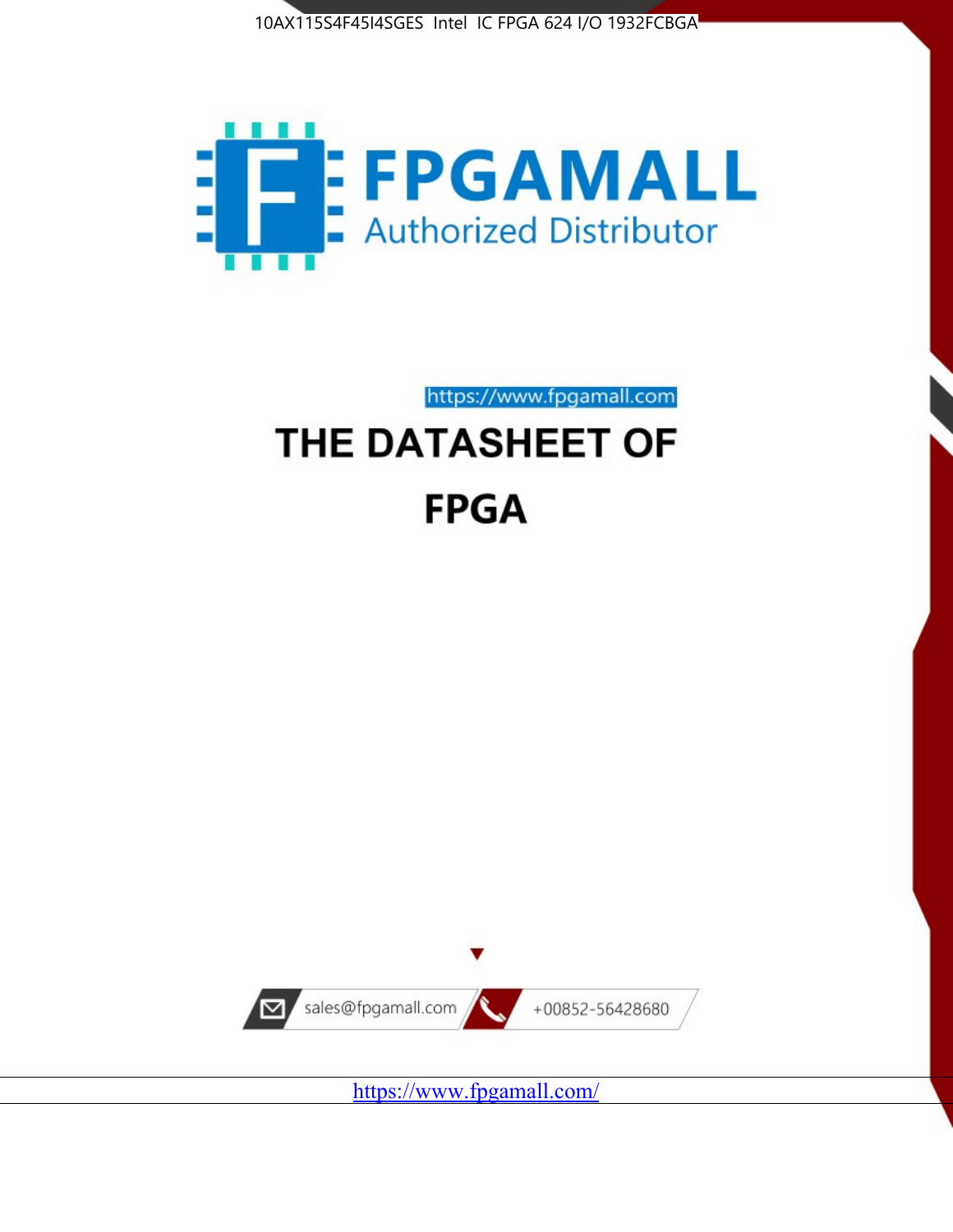10AX115S4F45I4SGES Intel IC FPGA 624 I/O 1932FCBGA



# **Intel® Arria® 10 Device Overview**



**A10-OVERVIEW | 2018.12.06** Latest document on the web: **[PDF](https://www.intel.com/content/dam/www/programmable/us/en/pdfs/literature/hb/arria-10/a10_overview.pdf)** | **[HTML](https://www.intel.com/content/www/us/en/programmable/documentation/sam1403480274650.html)**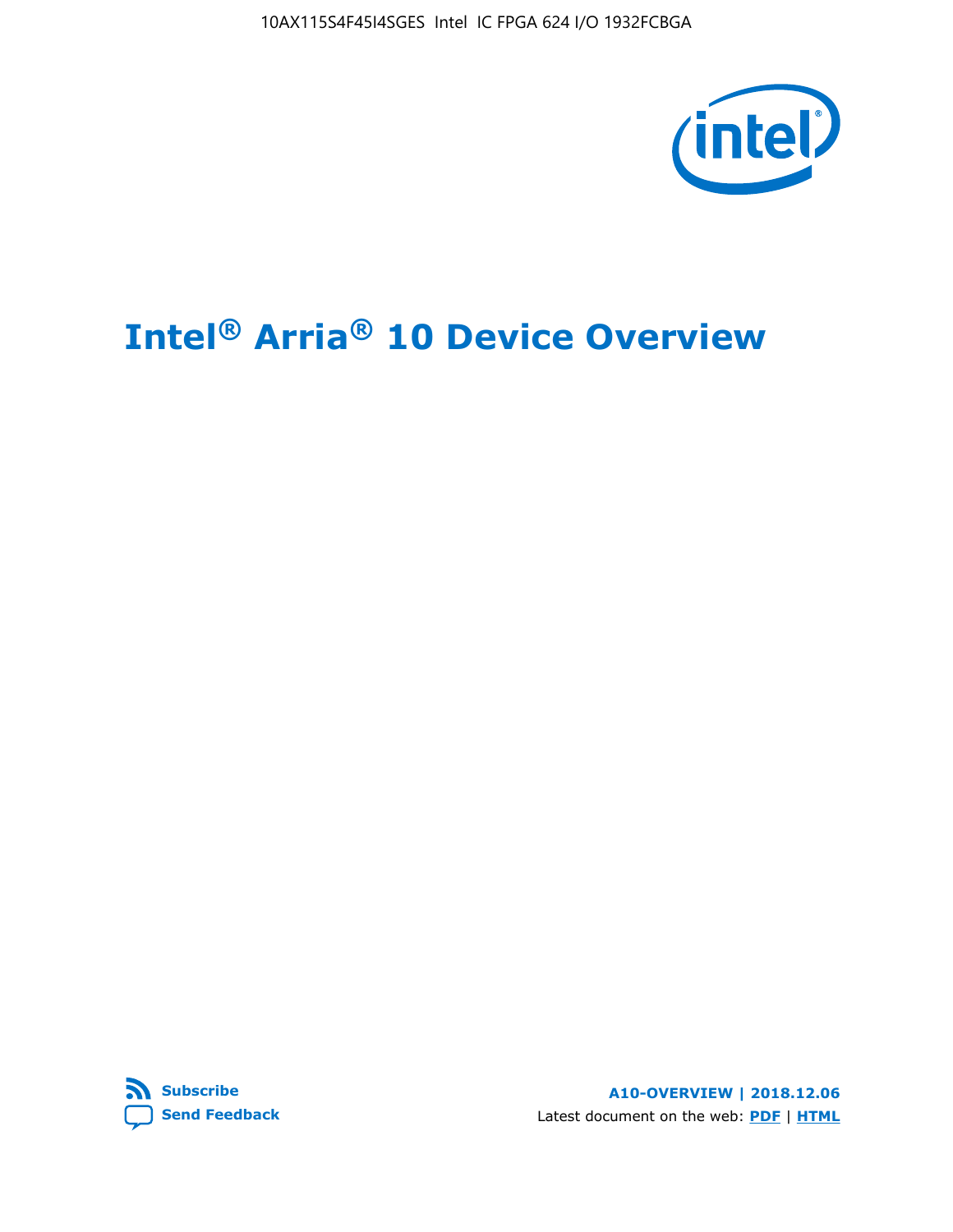

**Contents** 

# **Contents**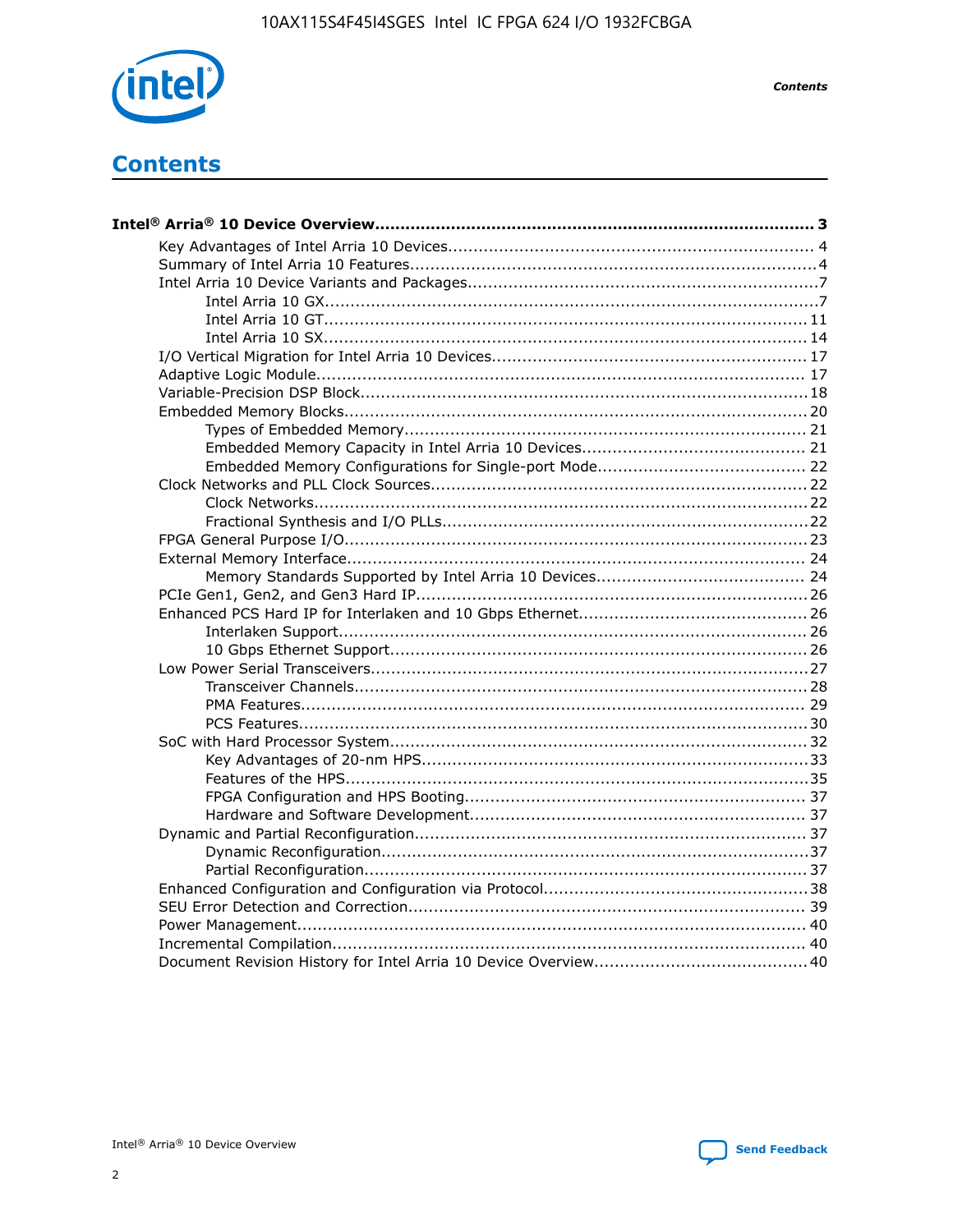**A10-OVERVIEW | 2018.12.06**

**[Send Feedback](mailto:FPGAtechdocfeedback@intel.com?subject=Feedback%20on%20Intel%20Arria%2010%20Device%20Overview%20(A10-OVERVIEW%202018.12.06)&body=We%20appreciate%20your%20feedback.%20In%20your%20comments,%20also%20specify%20the%20page%20number%20or%20paragraph.%20Thank%20you.)**



# **Intel® Arria® 10 Device Overview**

The Intel<sup>®</sup> Arria<sup>®</sup> 10 device family consists of high-performance and power-efficient 20 nm mid-range FPGAs and SoCs.

Intel Arria 10 device family delivers:

- Higher performance than the previous generation of mid-range and high-end FPGAs.
- Power efficiency attained through a comprehensive set of power-saving technologies.

The Intel Arria 10 devices are ideal for high performance, power-sensitive, midrange applications in diverse markets.

| <b>Market</b>         | <b>Applications</b>                                                                                               |
|-----------------------|-------------------------------------------------------------------------------------------------------------------|
| Wireless              | Channel and switch cards in remote radio heads<br>٠<br>Mobile backhaul<br>$\bullet$                               |
| Wireline              | 40G/100G muxponders and transponders<br>٠<br>100G line cards<br>٠<br><b>Bridging</b><br>٠<br>Aggregation<br>٠     |
| <b>Broadcast</b>      | Studio switches<br>٠<br>Servers and transport<br>٠<br>Videoconferencing<br>٠<br>Professional audio and video<br>٠ |
| Computing and Storage | Flash cache<br>٠<br>Cloud computing servers<br>٠<br>Server acceleration<br>٠                                      |
| Medical               | Diagnostic scanners<br>$\bullet$<br>Diagnostic imaging<br>٠                                                       |
| Military              | Missile guidance and control<br>٠<br>Radar<br>٠<br>Electronic warfare<br>٠<br>Secure communications<br>٠          |

#### **Table 1. Sample Markets and Ideal Applications for Intel Arria 10 Devices**

#### **Related Information**

- [Intel Arria 10 Device Handbook: Known Issues](http://www.altera.com/support/kdb/solutions/rd07302013_646.html) Lists the planned updates to the *Intel Arria 10 Device Handbook* chapters.
- [Intel Arria 10 GX/GT Device Errata and Design Recommendations](https://www.intel.com/content/www/us/en/programmable/documentation/agz1493851706374.html#yqz1494433888646)
- [Intel Arria 10 SX Device Errata and Design Recommendations](https://www.intel.com/content/www/us/en/programmable/documentation/cru1462832385668.html#cru1462832558642)

Intel Corporation. All rights reserved. Intel, the Intel logo, Altera, Arria, Cyclone, Enpirion, MAX, Nios, Quartus and Stratix words and logos are trademarks of Intel Corporation or its subsidiaries in the U.S. and/or other countries. Intel warrants performance of its FPGA and semiconductor products to current specifications in accordance with Intel's standard warranty, but reserves the right to make changes to any products and services at any time without notice. Intel assumes no responsibility or liability arising out of the application or use of any information, product, or service described herein except as expressly agreed to in writing by Intel. Intel customers are advised to obtain the latest version of device specifications before relying on any published information and before placing orders for products or services. \*Other names and brands may be claimed as the property of others.

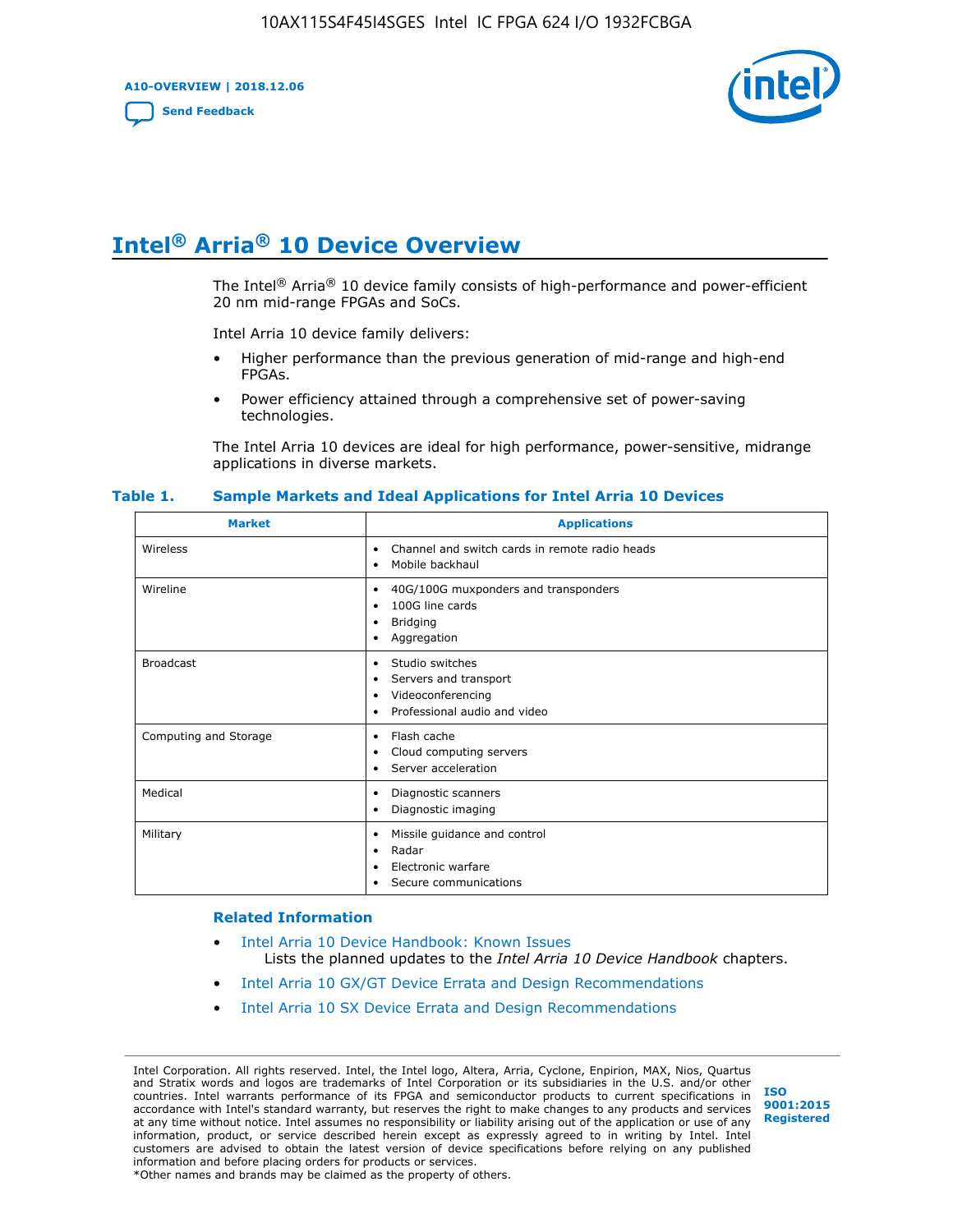

# **Key Advantages of Intel Arria 10 Devices**

## **Table 2. Key Advantages of the Intel Arria 10 Device Family**

| <b>Advantage</b>                                                                                          | <b>Supporting Feature</b>                                                                                                                                                                                                                                                                                                     |
|-----------------------------------------------------------------------------------------------------------|-------------------------------------------------------------------------------------------------------------------------------------------------------------------------------------------------------------------------------------------------------------------------------------------------------------------------------|
| Enhanced core architecture                                                                                | Built on TSMC's 20 nm process technology<br>٠<br>60% higher performance than the previous generation of mid-range FPGAs<br>٠<br>15% higher performance than the fastest previous-generation FPGA<br>٠                                                                                                                         |
| High-bandwidth integrated<br>transceivers                                                                 | Short-reach rates up to 25.8 Gigabits per second (Gbps)<br>٠<br>Backplane capability up to 12.5 Gbps<br>٠<br>Integrated 10GBASE-KR and 40GBASE-KR4 Forward Error Correction (FEC)<br>٠                                                                                                                                        |
| Improved logic integration and<br>hard IP blocks                                                          | 8-input adaptive logic module (ALM)<br>٠<br>Up to 65.6 megabits (Mb) of embedded memory<br>٠<br>Variable-precision digital signal processing (DSP) blocks<br>Fractional synthesis phase-locked loops (PLLs)<br>٠<br>Hard PCI Express Gen3 IP blocks<br>Hard memory controllers and PHY up to 2,400 Megabits per second (Mbps) |
| Second generation hard<br>processor system (HPS) with<br>integrated ARM* Cortex*-A9*<br>MPCore* processor | Tight integration of a dual-core ARM Cortex-A9 MPCore processor, hard IP, and an<br>٠<br>FPGA in a single Intel Arria 10 system-on-a-chip (SoC)<br>Supports over 128 Gbps peak bandwidth with integrated data coherency between<br>$\bullet$<br>the processor and the FPGA fabric                                             |
| Advanced power savings                                                                                    | Comprehensive set of advanced power saving features<br>٠<br>Power-optimized MultiTrack routing and core architecture<br>٠<br>Up to 40% lower power compared to previous generation of mid-range FPGAs<br>Up to 60% lower power compared to previous generation of high-end FPGAs<br>٠                                         |

# **Summary of Intel Arria 10 Features**

## **Table 3. Summary of Features for Intel Arria 10 Devices**

| <b>Feature</b>                  | <b>Description</b>                                                                                                                                                                                                                                                                                                                                                                                       |
|---------------------------------|----------------------------------------------------------------------------------------------------------------------------------------------------------------------------------------------------------------------------------------------------------------------------------------------------------------------------------------------------------------------------------------------------------|
| Technology                      | TSMC's 20-nm SoC process technology<br>٠<br>Allows operation at a lower $V_{\text{CC}}$ level of 0.82 V instead of the 0.9 V standard $V_{\text{CC}}$ core voltage                                                                                                                                                                                                                                       |
| Packaging                       | 1.0 mm ball-pitch Fineline BGA packaging<br>0.8 mm ball-pitch Ultra Fineline BGA packaging<br>Multiple devices with identical package footprints for seamless migration between different<br><b>FPGA</b> densities<br>Devices with compatible package footprints allow migration to next generation high-end<br>Stratix $\mathcal{R}$ 10 devices<br>RoHS, leaded $(1)$ , and lead-free (Pb-free) options |
| High-performance<br>FPGA fabric | Enhanced 8-input ALM with four registers<br>٠<br>Improved multi-track routing architecture to reduce congestion and improve compilation time<br>Hierarchical core clocking architecture<br>Fine-grained partial reconfiguration                                                                                                                                                                          |
| Internal memory<br>blocks       | M20K-20-Kb memory blocks with hard error correction code (ECC)<br>Memory logic array block (MLAB)-640-bit memory                                                                                                                                                                                                                                                                                         |
|                                 | continued                                                                                                                                                                                                                                                                                                                                                                                                |



<sup>(1)</sup> Contact Intel for availability.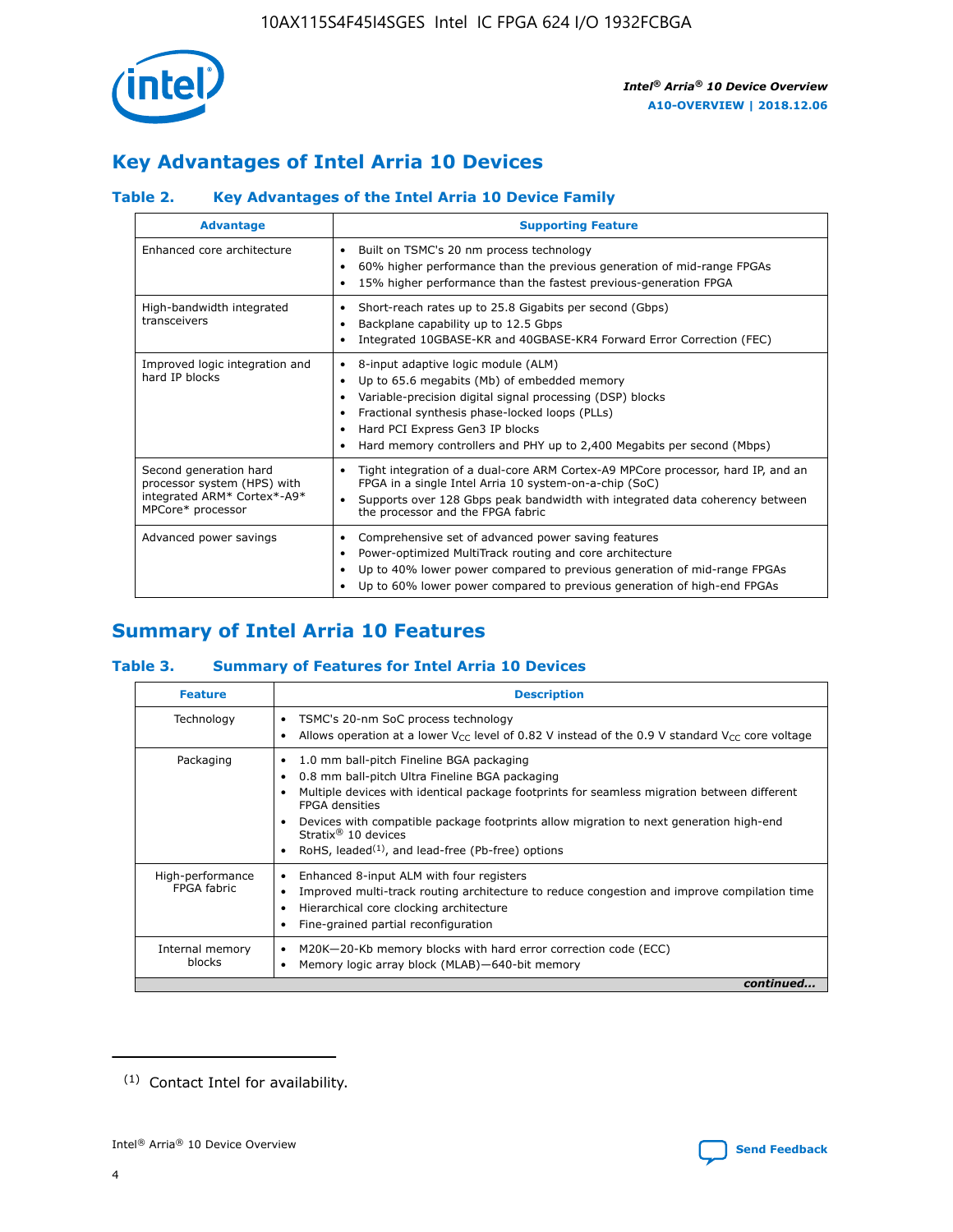r



| <b>Feature</b>                         | <b>Description</b>                                                                                             |                                                                                                                                                                                                                                                                                                                                                                                                                                                                                                                                                                                                                                                                                                                                                                                                                                        |  |  |  |  |  |
|----------------------------------------|----------------------------------------------------------------------------------------------------------------|----------------------------------------------------------------------------------------------------------------------------------------------------------------------------------------------------------------------------------------------------------------------------------------------------------------------------------------------------------------------------------------------------------------------------------------------------------------------------------------------------------------------------------------------------------------------------------------------------------------------------------------------------------------------------------------------------------------------------------------------------------------------------------------------------------------------------------------|--|--|--|--|--|
| Embedded Hard IP<br>blocks             | Variable-precision DSP                                                                                         | Native support for signal processing precision levels from $18 \times 19$ to<br>54 x 54<br>Native support for 27 x 27 multiplier mode<br>64-bit accumulator and cascade for systolic finite impulse responses<br>(FIRs)<br>Internal coefficient memory banks<br>$\bullet$<br>Preadder/subtractor for improved efficiency<br>Additional pipeline register to increase performance and reduce<br>power<br>Supports floating point arithmetic:<br>- Perform multiplication, addition, subtraction, multiply-add,<br>multiply-subtract, and complex multiplication.<br>- Supports multiplication with accumulation capability, cascade<br>summation, and cascade subtraction capability.<br>- Dynamic accumulator reset control.<br>- Support direct vector dot and complex multiplication chaining<br>multiply floating point DSP blocks. |  |  |  |  |  |
|                                        | Memory controller                                                                                              | DDR4, DDR3, and DDR3L                                                                                                                                                                                                                                                                                                                                                                                                                                                                                                                                                                                                                                                                                                                                                                                                                  |  |  |  |  |  |
|                                        | PCI Express*                                                                                                   | PCI Express (PCIe*) Gen3 (x1, x2, x4, or x8), Gen2 (x1, x2, x4, or x8)<br>and Gen1 (x1, x2, x4, or x8) hard IP with complete protocol stack,<br>endpoint, and root port                                                                                                                                                                                                                                                                                                                                                                                                                                                                                                                                                                                                                                                                |  |  |  |  |  |
|                                        | Transceiver I/O                                                                                                | 10GBASE-KR/40GBASE-KR4 Forward Error Correction (FEC)<br>PCS hard IPs that support:<br>$\bullet$<br>- 10-Gbps Ethernet (10GbE)<br>- PCIe PIPE interface<br>$-$ Interlaken<br>- Gbps Ethernet (GbE)<br>- Common Public Radio Interface (CPRI) with deterministic latency<br>support<br>- Gigabit-capable passive optical network (GPON) with fast lock-<br>time support<br>13.5G JESD204b<br>$\bullet$<br>8B/10B, 64B/66B, 64B/67B encoders and decoders<br>Custom mode support for proprietary protocols                                                                                                                                                                                                                                                                                                                               |  |  |  |  |  |
| Core clock networks                    | $\bullet$<br>$\bullet$                                                                                         | Up to 800 MHz fabric clocking, depending on the application:<br>- 667 MHz external memory interface clocking with 2,400 Mbps DDR4 interface<br>- 800 MHz LVDS interface clocking with 1,600 Mbps LVDS interface<br>Global, regional, and peripheral clock networks<br>Clock networks that are not used can be gated to reduce dynamic power                                                                                                                                                                                                                                                                                                                                                                                                                                                                                            |  |  |  |  |  |
| Phase-locked loops<br>(PLLs)           | High-resolution fractional synthesis PLLs:<br>$\bullet$<br>Integer PLLs:<br>- Adjacent to general purpose I/Os | - Precision clock synthesis, clock delay compensation, and zero delay buffering (ZDB)<br>- Support integer mode and fractional mode<br>- Fractional mode support with third-order delta-sigma modulation<br>- Support external memory and LVDS interfaces                                                                                                                                                                                                                                                                                                                                                                                                                                                                                                                                                                              |  |  |  |  |  |
| FPGA General-purpose<br>$I/Os$ (GPIOs) | On-chip termination (OCT)                                                                                      | 1.6 Gbps LVDS-every pair can be configured as receiver or transmitter<br>1.2 V to 3.0 V single-ended LVTTL/LVCMOS interfacing                                                                                                                                                                                                                                                                                                                                                                                                                                                                                                                                                                                                                                                                                                          |  |  |  |  |  |
| <b>External Memory</b><br>Interface    |                                                                                                                | Hard memory controller- DDR4, DDR3, and DDR3L support<br>$-$ DDR4-speeds up to 1,200 MHz/2,400 Mbps<br>- DDR3-speeds up to 1,067 MHz/2,133 Mbps<br>Soft memory controller—provides support for RLDRAM $3^{(2)}$ , QDR IV $^{(2)}$ , and QDR II+<br>continued                                                                                                                                                                                                                                                                                                                                                                                                                                                                                                                                                                           |  |  |  |  |  |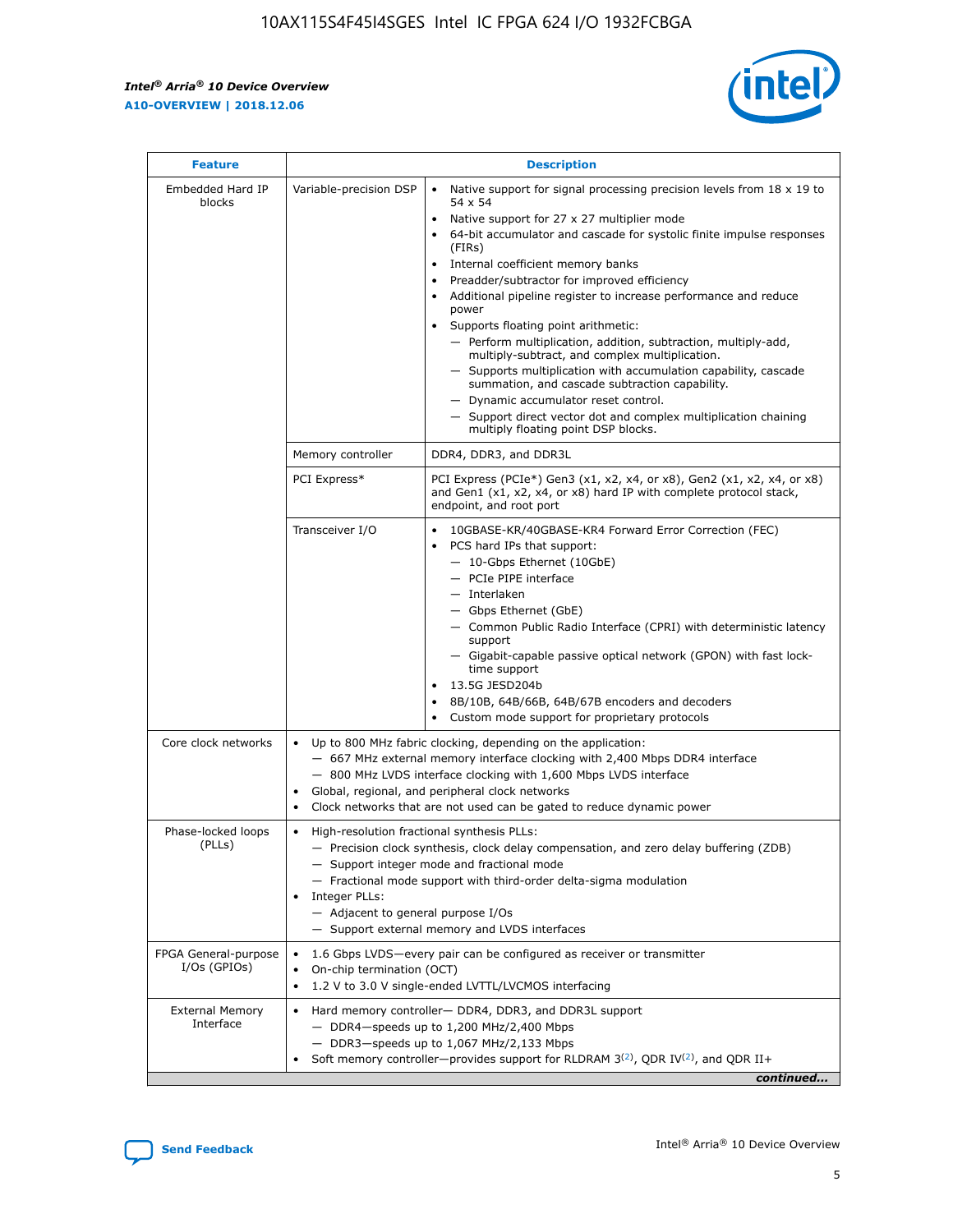

| <b>Feature</b>                                    | <b>Description</b>                                                                                                                                                                                                                                                                                                                                                                                                                                                                                                                                                                                                                                  |  |  |  |  |  |  |  |
|---------------------------------------------------|-----------------------------------------------------------------------------------------------------------------------------------------------------------------------------------------------------------------------------------------------------------------------------------------------------------------------------------------------------------------------------------------------------------------------------------------------------------------------------------------------------------------------------------------------------------------------------------------------------------------------------------------------------|--|--|--|--|--|--|--|
| Low-power serial<br>transceivers                  | • Continuous operating range:<br>- Intel Arria 10 GX-1 Gbps to 17.4 Gbps<br>- Intel Arria 10 GT-1 Gbps to 25.8 Gbps<br>Backplane support:<br>- Intel Arria 10 GX-up to 12.5<br>- Intel Arria 10 GT-up to 12.5<br>Extended range down to 125 Mbps with oversampling<br>ATX transmit PLLs with user-configurable fractional synthesis capability<br>Electronic Dispersion Compensation (EDC) support for XFP, SFP+, QSFP, and CFP optical<br>module<br>Adaptive linear and decision feedback equalization<br>$\bullet$<br>Transmitter pre-emphasis and de-emphasis<br>$\bullet$<br>Dynamic partial reconfiguration of individual transceiver channels |  |  |  |  |  |  |  |
| <b>HPS</b><br>(Intel Arria 10 SX<br>devices only) | Dual-core ARM Cortex-A9 MPCore processor-1.2 GHz CPU with<br>Processor and system<br>$\bullet$<br>1.5 GHz overdrive capability<br>256 KB on-chip RAM and 64 KB on-chip ROM<br>System peripherals—general-purpose timers, watchdog timers, direct<br>memory access (DMA) controller, FPGA configuration manager, and<br>clock and reset managers<br>Security features-anti-tamper, secure boot, Advanced Encryption<br>Standard (AES) and authentication (SHA)<br>ARM CoreSight* JTAG debug access port, trace port, and on-chip<br>trace storage                                                                                                    |  |  |  |  |  |  |  |
|                                                   | <b>External interfaces</b><br>Hard memory interface-Hard memory controller (2,400 Mbps DDR4,<br>$\bullet$<br>and 2,133 Mbps DDR3), Quad serial peripheral interface (QSPI) flash<br>controller, NAND flash controller, direct memory access (DMA)<br>controller, Secure Digital/MultiMediaCard (SD/MMC) controller<br>Communication interface-10/100/1000 Ethernet media access<br>control (MAC), USB On-The-GO (OTG) controllers, I <sup>2</sup> C controllers,<br>UART 16550, serial peripheral interface (SPI), and up to 62<br>HPS GPIO interfaces (48 direct-share I/Os)                                                                       |  |  |  |  |  |  |  |
|                                                   | High-performance ARM AMBA* AXI bus bridges that support<br>Interconnects to core<br>$\bullet$<br>simultaneous read and write<br>HPS-FPGA bridges-include the FPGA-to-HPS, HPS-to-FPGA, and<br>$\bullet$<br>lightweight HPS-to-FPGA bridges that allow the FPGA fabric to issue<br>transactions to slaves in the HPS, and vice versa<br>Configuration bridge that allows HPS configuration manager to<br>configure the core logic via dedicated 32-bit configuration port<br>FPGA-to-HPS SDRAM controller bridge-provides configuration<br>interfaces for the multiport front end (MPFE) of the HPS SDRAM<br>controller                              |  |  |  |  |  |  |  |
| Configuration                                     | Tamper protection—comprehensive design protection to protect your valuable IP investments<br>Enhanced 256-bit advanced encryption standard (AES) design security with authentication<br>٠<br>Configuration via protocol (CvP) using PCIe Gen1, Gen2, or Gen3<br>continued                                                                                                                                                                                                                                                                                                                                                                           |  |  |  |  |  |  |  |

<sup>(2)</sup> Intel Arria 10 devices support this external memory interface using hard PHY with soft memory controller.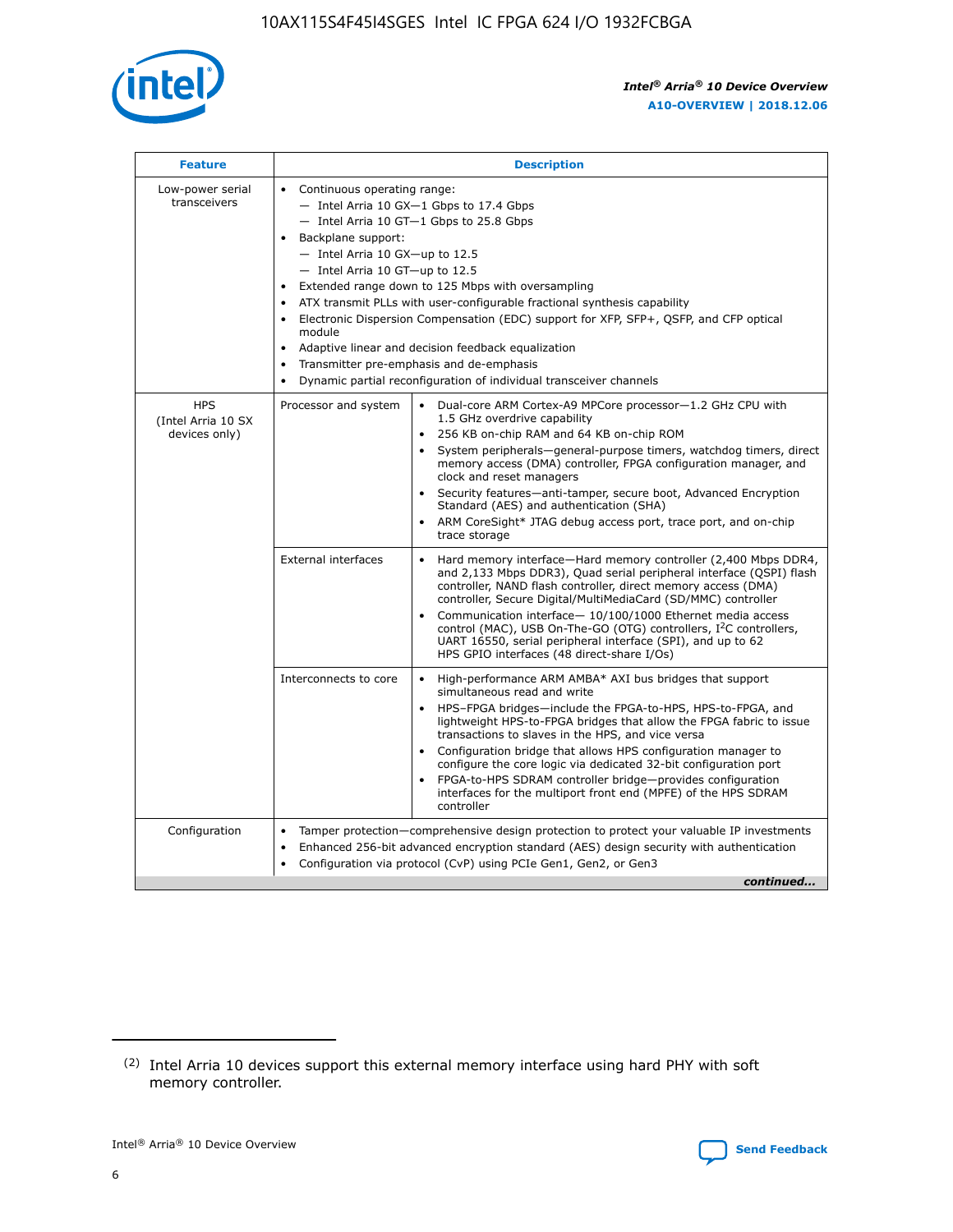

| <b>Feature</b>     | <b>Description</b>                                                                                                                                                                                               |
|--------------------|------------------------------------------------------------------------------------------------------------------------------------------------------------------------------------------------------------------|
|                    | Dynamic reconfiguration of the transceivers and PLLs<br>Fine-grained partial reconfiguration of the core fabric<br>Active Serial x4 Interface<br>$\bullet$                                                       |
| Power management   | SmartVID<br>Low static power device options<br>Programmable Power Technology<br>Intel Quartus <sup>®</sup> Prime integrated power analysis                                                                       |
| Software and tools | Intel Quartus Prime design suite<br>Transceiver toolkit<br>Platform Designer system integration tool<br>DSP Builder for Intel FPGAs<br>OpenCL <sup>™</sup> support<br>Intel SoC FPGA Embedded Design Suite (EDS) |

## **Related Information**

[Intel Arria 10 Transceiver PHY Overview](https://www.intel.com/content/www/us/en/programmable/documentation/nik1398707230472.html#nik1398706768037) Provides details on Intel Arria 10 transceivers.

## **Intel Arria 10 Device Variants and Packages**

#### **Table 4. Device Variants for the Intel Arria 10 Device Family**

| <b>Variant</b>    | <b>Description</b>                                                                                                                                                                                                     |
|-------------------|------------------------------------------------------------------------------------------------------------------------------------------------------------------------------------------------------------------------|
| Intel Arria 10 GX | FPGA featuring 17.4 Gbps transceivers for short reach applications with 12.5 backplane driving<br>capability.                                                                                                          |
| Intel Arria 10 GT | FPGA featuring:<br>17.4 Gbps transceivers for short reach applications with 12.5 backplane driving capability.<br>25.8 Gbps transceivers for supporting CAUI-4 and CEI-25G applications with CFP2 and CFP4<br>modules. |
| Intel Arria 10 SX | SoC integrating ARM-based HPS and FPGA featuring 17.4 Gbps transceivers for short reach<br>applications with 12.5 backplane driving capability.                                                                        |

## **Intel Arria 10 GX**

This section provides the available options, maximum resource counts, and package plan for the Intel Arria 10 GX devices.

The information in this section is correct at the time of publication. For the latest information and to get more details, refer to the Intel FPGA Product Selector.

#### **Related Information**

#### [Intel FPGA Product Selector](http://www.altera.com/products/selector/psg-selector.html) Provides the latest information on Intel products.

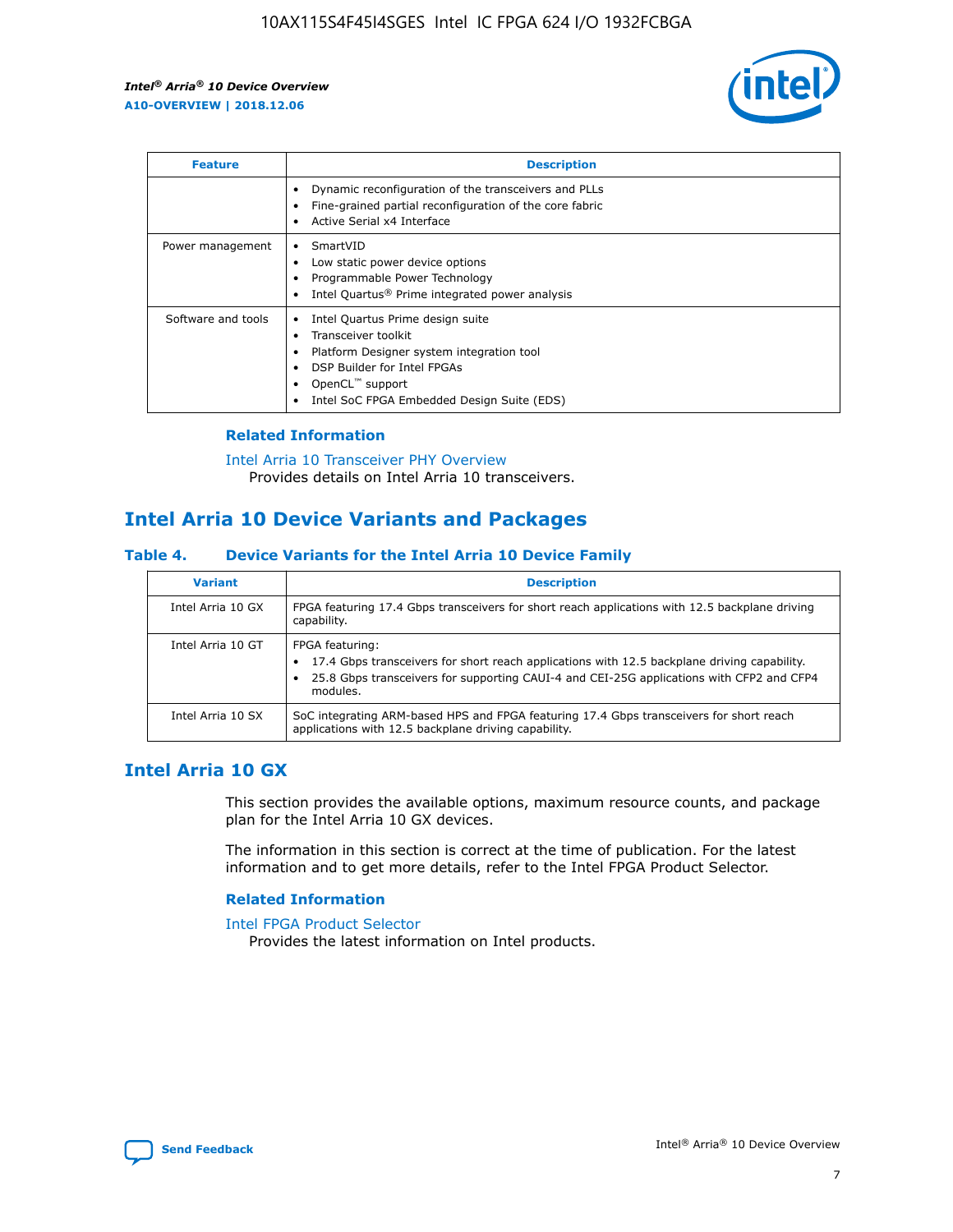

## **Available Options**





#### **Related Information**

[Transceiver Performance for Intel Arria 10 GX/SX Devices](https://www.intel.com/content/www/us/en/programmable/documentation/mcn1413182292568.html#mcn1413213965502) Provides more information about the transceiver speed grade.

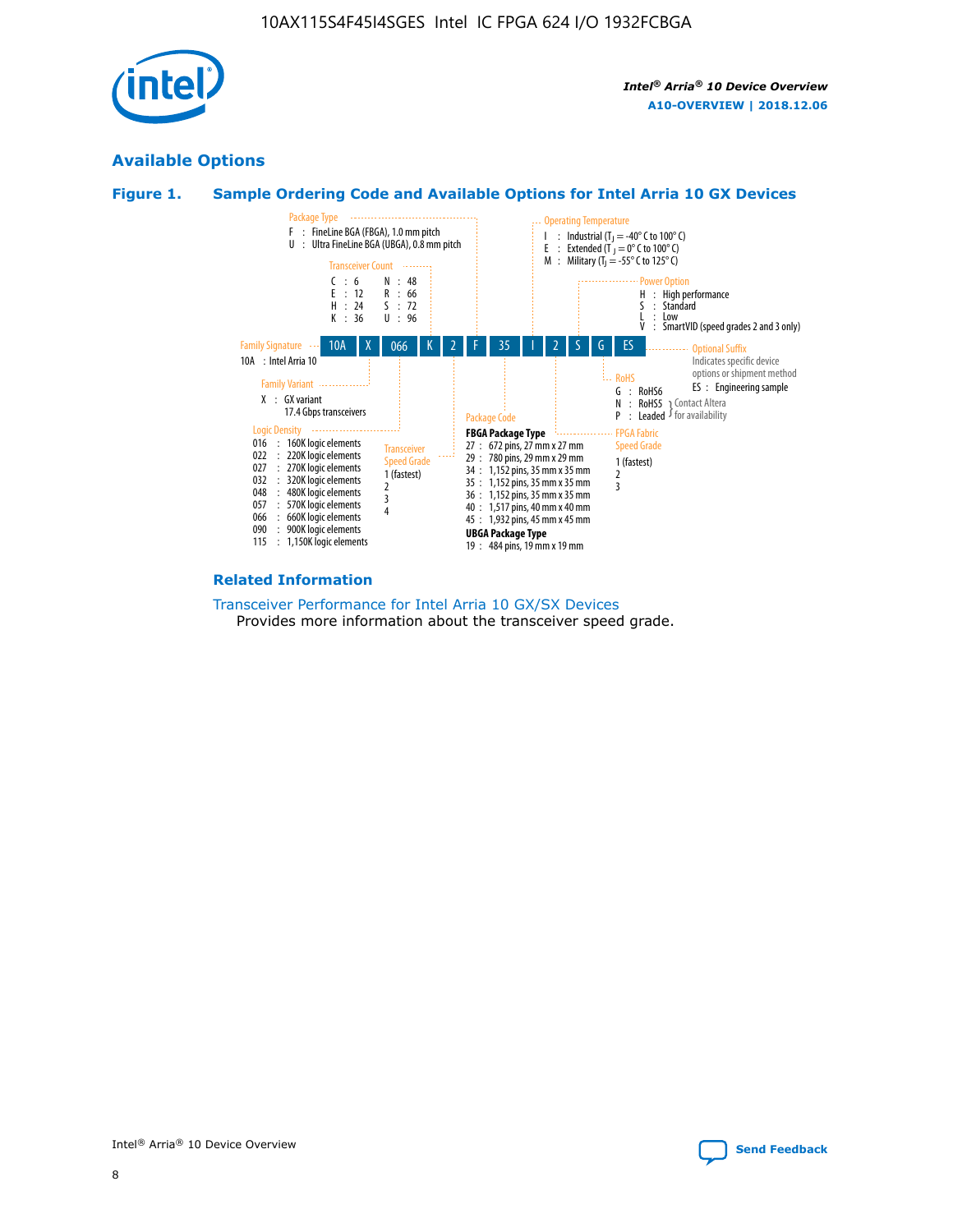

## **Maximum Resources**

#### **Table 5. Maximum Resource Counts for Intel Arria 10 GX Devices (GX 160, GX 220, GX 270, GX 320, and GX 480)**

| <b>Resource</b>              |                         | <b>Product Line</b> |                                |                |                |                |  |  |  |
|------------------------------|-------------------------|---------------------|--------------------------------|----------------|----------------|----------------|--|--|--|
|                              |                         | <b>GX 160</b>       | <b>GX 220</b><br><b>GX 270</b> |                | <b>GX 320</b>  | <b>GX 480</b>  |  |  |  |
| Logic Elements (LE) (K)      |                         | 160                 | 220                            | 270            | 320            | 480            |  |  |  |
| <b>ALM</b>                   |                         | 61,510              | 80,330                         | 101,620        | 119,900        | 183,590        |  |  |  |
| Register                     |                         | 246,040             | 406,480<br>321,320             |                | 479,600        | 734,360        |  |  |  |
| Memory (Kb)                  | M <sub>20</sub> K       | 8,800               | 11,740                         |                | 17,820         | 28,620         |  |  |  |
|                              | <b>MLAB</b>             | 1,050               | 1,690                          | 2,452          | 2,727          | 4,164          |  |  |  |
| Variable-precision DSP Block |                         | 156                 | 192                            | 830            | 985            | 1,368          |  |  |  |
| 18 x 19 Multiplier           |                         | 312                 | 384                            | 1,970<br>1,660 |                | 2,736          |  |  |  |
| PLL                          | Fractional<br>Synthesis | 6                   | 6                              | 8              | 8              | 12             |  |  |  |
|                              | I/O                     | 6                   | 6                              | 8              | 8              | 12             |  |  |  |
| 17.4 Gbps Transceiver        |                         | 12                  | 12                             | 24             | 24             | 36             |  |  |  |
| GPIO <sup>(3)</sup>          |                         | 288                 | 288                            | 384            | 384            | 492            |  |  |  |
| LVDS Pair $(4)$              |                         | 120                 | 120                            | 168            | 168            | 222            |  |  |  |
| PCIe Hard IP Block           |                         | 1                   | 1                              | 2              | $\overline{2}$ | $\overline{2}$ |  |  |  |
| Hard Memory Controller       |                         | 6                   | 6                              | 8              | 8              |                |  |  |  |

<sup>(4)</sup> Each LVDS I/O pair can be used as differential input or output.



<sup>(3)</sup> The number of GPIOs does not include transceiver I/Os. In the Intel Quartus Prime software, the number of user I/Os includes transceiver I/Os.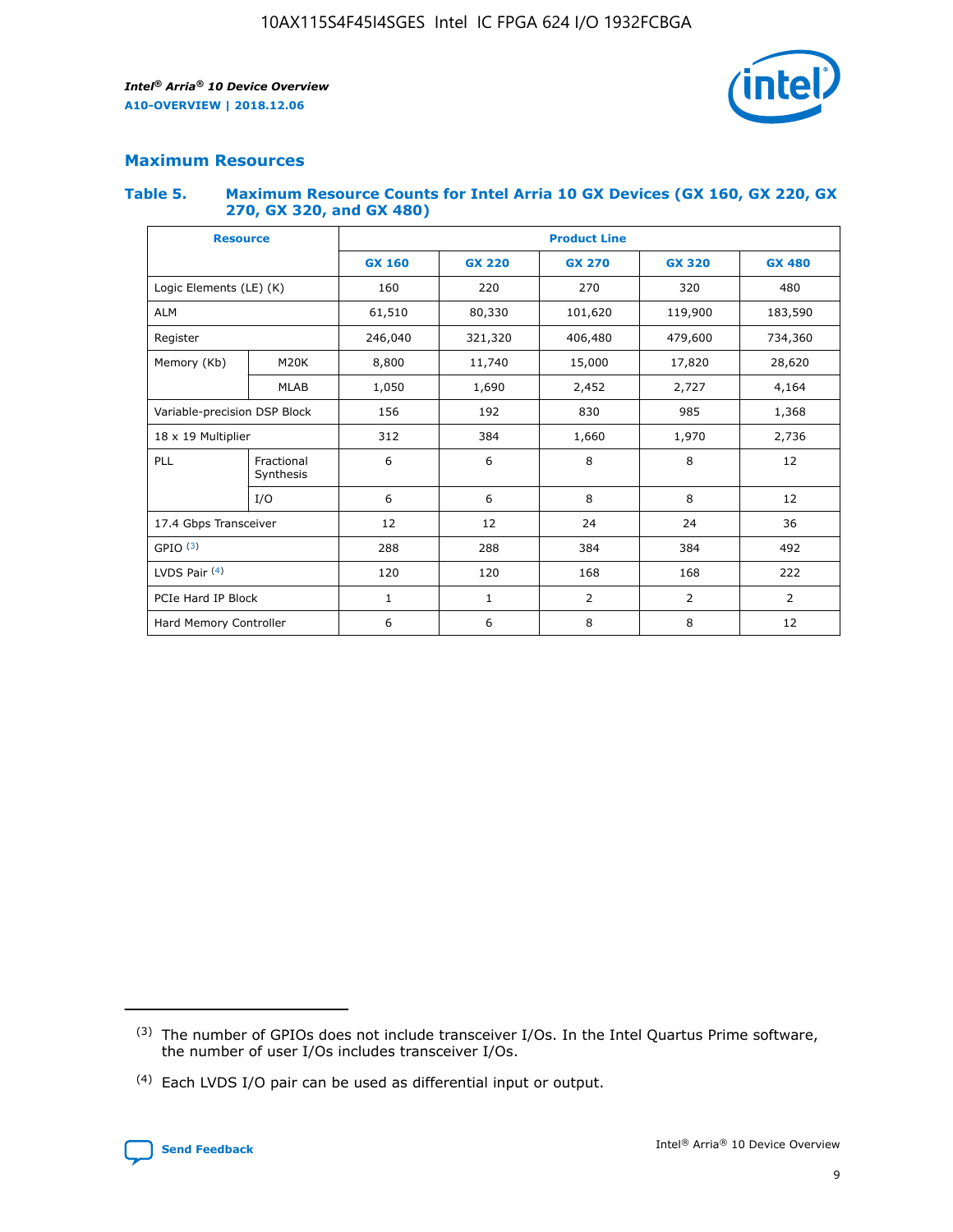

## **Table 6. Maximum Resource Counts for Intel Arria 10 GX Devices (GX 570, GX 660, GX 900, and GX 1150)**

|                              | <b>Resource</b>         | <b>Product Line</b> |                |                |                |  |  |  |
|------------------------------|-------------------------|---------------------|----------------|----------------|----------------|--|--|--|
|                              |                         | <b>GX 570</b>       | <b>GX 660</b>  | <b>GX 900</b>  | <b>GX 1150</b> |  |  |  |
| Logic Elements (LE) (K)      |                         | 570                 | 660            | 900            | 1,150          |  |  |  |
| <b>ALM</b>                   |                         | 217,080             | 251,680        | 339,620        | 427,200        |  |  |  |
| Register                     |                         | 868,320             | 1,006,720      |                | 1,708,800      |  |  |  |
| Memory (Kb)                  | <b>M20K</b>             | 36,000              | 42,620         | 48,460         | 54,260         |  |  |  |
|                              | <b>MLAB</b>             | 5,096               | 5,788          | 9,386          | 12,984         |  |  |  |
| Variable-precision DSP Block |                         | 1,523               | 1,687          | 1,518          | 1,518          |  |  |  |
| $18 \times 19$ Multiplier    |                         | 3,046               | 3,374          | 3,036          | 3,036          |  |  |  |
| PLL                          | Fractional<br>Synthesis | 16                  | 16             | 32             | 32             |  |  |  |
|                              | I/O                     | 16                  | 16             | 16             | 16             |  |  |  |
| 17.4 Gbps Transceiver        |                         | 48                  | 48             | 96             | 96             |  |  |  |
| GPIO <sup>(3)</sup>          |                         | 696                 | 696            | 768            | 768            |  |  |  |
| LVDS Pair $(4)$              |                         | 324                 | 324            | 384            | 384            |  |  |  |
| PCIe Hard IP Block           |                         | 2                   | $\overline{2}$ | $\overline{4}$ | 4              |  |  |  |
| Hard Memory Controller       |                         | 16                  | 16             | 16             | 16             |  |  |  |

## **Package Plan**

## **Table 7. Package Plan for Intel Arria 10 GX Devices (U19, F27, and F29)**

Refer to I/O and High Speed I/O in Intel Arria 10 Devices chapter for the number of 3 V I/O, LVDS I/O, and LVDS channels in each device package.

| <b>Product Line</b> | U <sub>19</sub><br>$(19 \text{ mm} \times 19 \text{ mm})$<br>484-pin UBGA) |          |             |         | <b>F27</b><br>(27 mm × 27 mm,<br>672-pin FBGA) |             | <b>F29</b><br>(29 mm × 29 mm,<br>780-pin FBGA) |          |             |  |
|---------------------|----------------------------------------------------------------------------|----------|-------------|---------|------------------------------------------------|-------------|------------------------------------------------|----------|-------------|--|
|                     | 3 V I/O                                                                    | LVDS I/O | <b>XCVR</b> | 3 V I/O | LVDS I/O                                       | <b>XCVR</b> | 3 V I/O                                        | LVDS I/O | <b>XCVR</b> |  |
| GX 160              | 48                                                                         | 192      | 6           | 48      | 192                                            | 12          | 48                                             | 240      | 12          |  |
| GX 220              | 48                                                                         | 192      | 6           | 48      | 192                                            | 12          | 48                                             | 240      | 12          |  |
| GX 270              |                                                                            |          |             | 48      | 192                                            | 12          | 48                                             | 312      | 12          |  |
| GX 320              |                                                                            |          |             | 48      | 192                                            | 12          | 48                                             | 312      | 12          |  |
| GX 480              |                                                                            |          |             |         |                                                |             | 48                                             | 312      | 12          |  |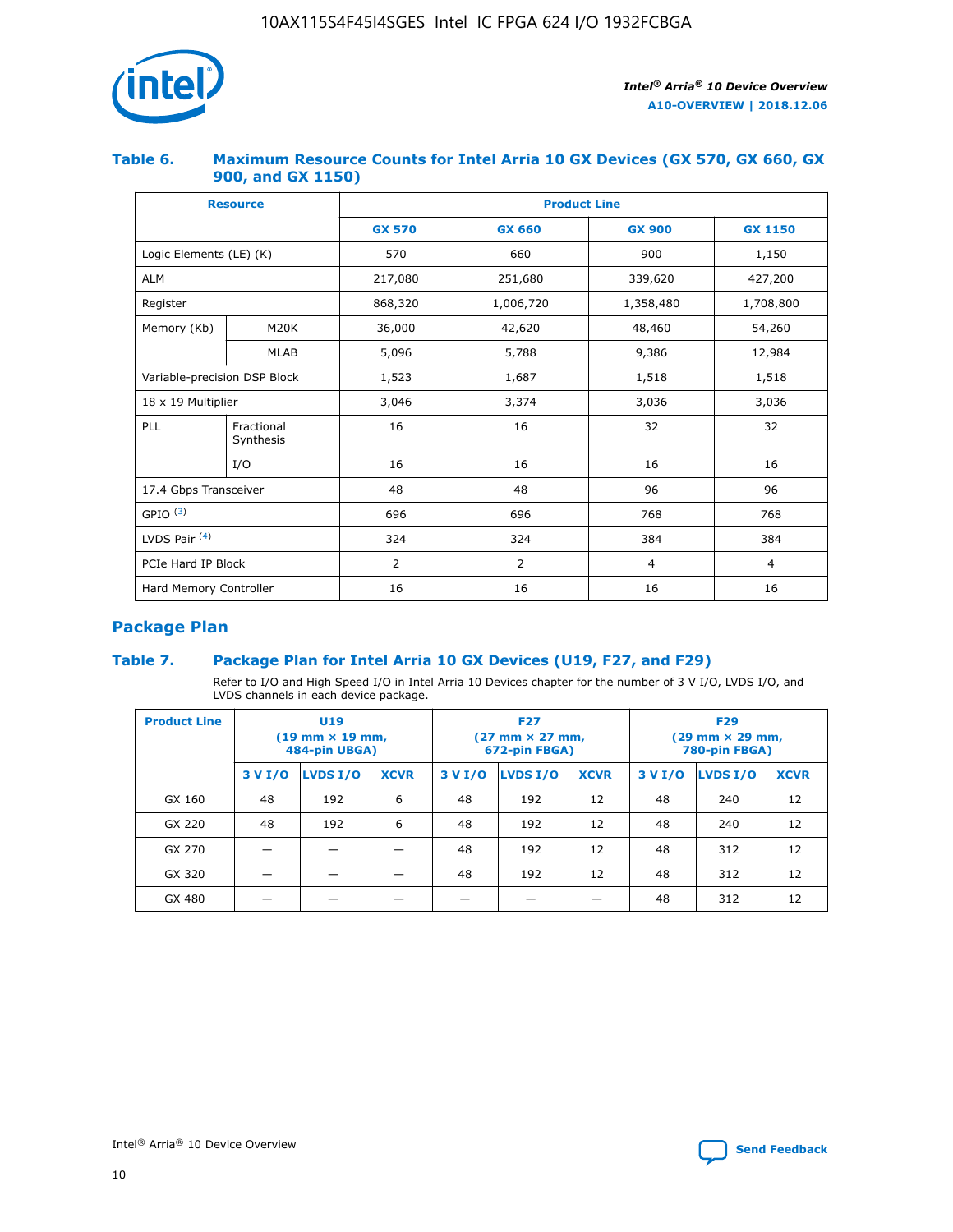

#### **Table 8. Package Plan for Intel Arria 10 GX Devices (F34, F35, NF40, and KF40)**

Refer to I/O and High Speed I/O in Intel Arria 10 Devices chapter for the number of 3 V I/O, LVDS I/O, and LVDS channels in each device package.

| <b>Product Line</b> | <b>F34</b><br>$(35 \text{ mm} \times 35 \text{ mm})$<br>1152-pin FBGA) |                    | <b>F35</b><br>$(35 \text{ mm} \times 35 \text{ mm})$<br><b>1152-pin FBGA)</b> |           | <b>KF40</b><br>$(40$ mm $\times$ 40 mm,<br>1517-pin FBGA) |             |           | <b>NF40</b><br>$(40$ mm $\times$ 40 mm,<br><b>1517-pin FBGA)</b> |             |            |                    |             |
|---------------------|------------------------------------------------------------------------|--------------------|-------------------------------------------------------------------------------|-----------|-----------------------------------------------------------|-------------|-----------|------------------------------------------------------------------|-------------|------------|--------------------|-------------|
|                     | 3V<br>I/O                                                              | <b>LVDS</b><br>I/O | <b>XCVR</b>                                                                   | 3V<br>I/O | <b>LVDS</b><br>I/O                                        | <b>XCVR</b> | 3V<br>I/O | <b>LVDS</b><br>I/O                                               | <b>XCVR</b> | 3 V<br>I/O | <b>LVDS</b><br>I/O | <b>XCVR</b> |
| GX 270              | 48                                                                     | 336                | 24                                                                            | 48        | 336                                                       | 24          |           |                                                                  |             |            |                    |             |
| GX 320              | 48                                                                     | 336                | 24                                                                            | 48        | 336                                                       | 24          |           |                                                                  |             |            |                    |             |
| GX 480              | 48                                                                     | 444                | 24                                                                            | 48        | 348                                                       | 36          |           |                                                                  |             |            |                    |             |
| GX 570              | 48                                                                     | 444                | 24                                                                            | 48        | 348                                                       | 36          | 96        | 600                                                              | 36          | 48         | 540                | 48          |
| GX 660              | 48                                                                     | 444                | 24                                                                            | 48        | 348                                                       | 36          | 96        | 600                                                              | 36          | 48         | 540                | 48          |
| GX 900              |                                                                        | 504                | 24                                                                            | -         |                                                           |             |           |                                                                  |             |            | 600                | 48          |
| GX 1150             |                                                                        | 504                | 24                                                                            |           |                                                           |             |           |                                                                  |             |            | 600                | 48          |

#### **Table 9. Package Plan for Intel Arria 10 GX Devices (RF40, NF45, SF45, and UF45)**

Refer to I/O and High Speed I/O in Intel Arria 10 Devices chapter for the number of 3 V I/O, LVDS I/O, and LVDS channels in each device package.

| <b>Product Line</b> | <b>RF40</b><br>$(40$ mm $\times$ 40 mm,<br>1517-pin FBGA) |                    | <b>NF45</b><br>$(45 \text{ mm} \times 45 \text{ mm})$<br><b>1932-pin FBGA)</b> |            |                    | <b>SF45</b><br>$(45 \text{ mm} \times 45 \text{ mm})$<br><b>1932-pin FBGA)</b> |            |                    | <b>UF45</b><br>$(45 \text{ mm} \times 45 \text{ mm})$<br><b>1932-pin FBGA)</b> |           |                    |             |
|---------------------|-----------------------------------------------------------|--------------------|--------------------------------------------------------------------------------|------------|--------------------|--------------------------------------------------------------------------------|------------|--------------------|--------------------------------------------------------------------------------|-----------|--------------------|-------------|
|                     | 3V<br>I/O                                                 | <b>LVDS</b><br>I/O | <b>XCVR</b>                                                                    | 3 V<br>I/O | <b>LVDS</b><br>I/O | <b>XCVR</b>                                                                    | 3 V<br>I/O | <b>LVDS</b><br>I/O | <b>XCVR</b>                                                                    | 3V<br>I/O | <b>LVDS</b><br>I/O | <b>XCVR</b> |
| GX 900              |                                                           | 342                | 66                                                                             | _          | 768                | 48                                                                             |            | 624                | 72                                                                             |           | 480                | 96          |
| GX 1150             |                                                           | 342                | 66                                                                             | _          | 768                | 48                                                                             |            | 624                | 72                                                                             |           | 480                | 96          |

#### **Related Information**

[I/O and High-Speed Differential I/O Interfaces in Intel Arria 10 Devices chapter, Intel](https://www.intel.com/content/www/us/en/programmable/documentation/sam1403482614086.html#sam1403482030321) [Arria 10 Device Handbook](https://www.intel.com/content/www/us/en/programmable/documentation/sam1403482614086.html#sam1403482030321)

Provides the number of 3 V and LVDS I/Os, and LVDS channels for each Intel Arria 10 device package.

## **Intel Arria 10 GT**

This section provides the available options, maximum resource counts, and package plan for the Intel Arria 10 GT devices.

The information in this section is correct at the time of publication. For the latest information and to get more details, refer to the Intel FPGA Product Selector.

#### **Related Information**

#### [Intel FPGA Product Selector](http://www.altera.com/products/selector/psg-selector.html)

Provides the latest information on Intel products.

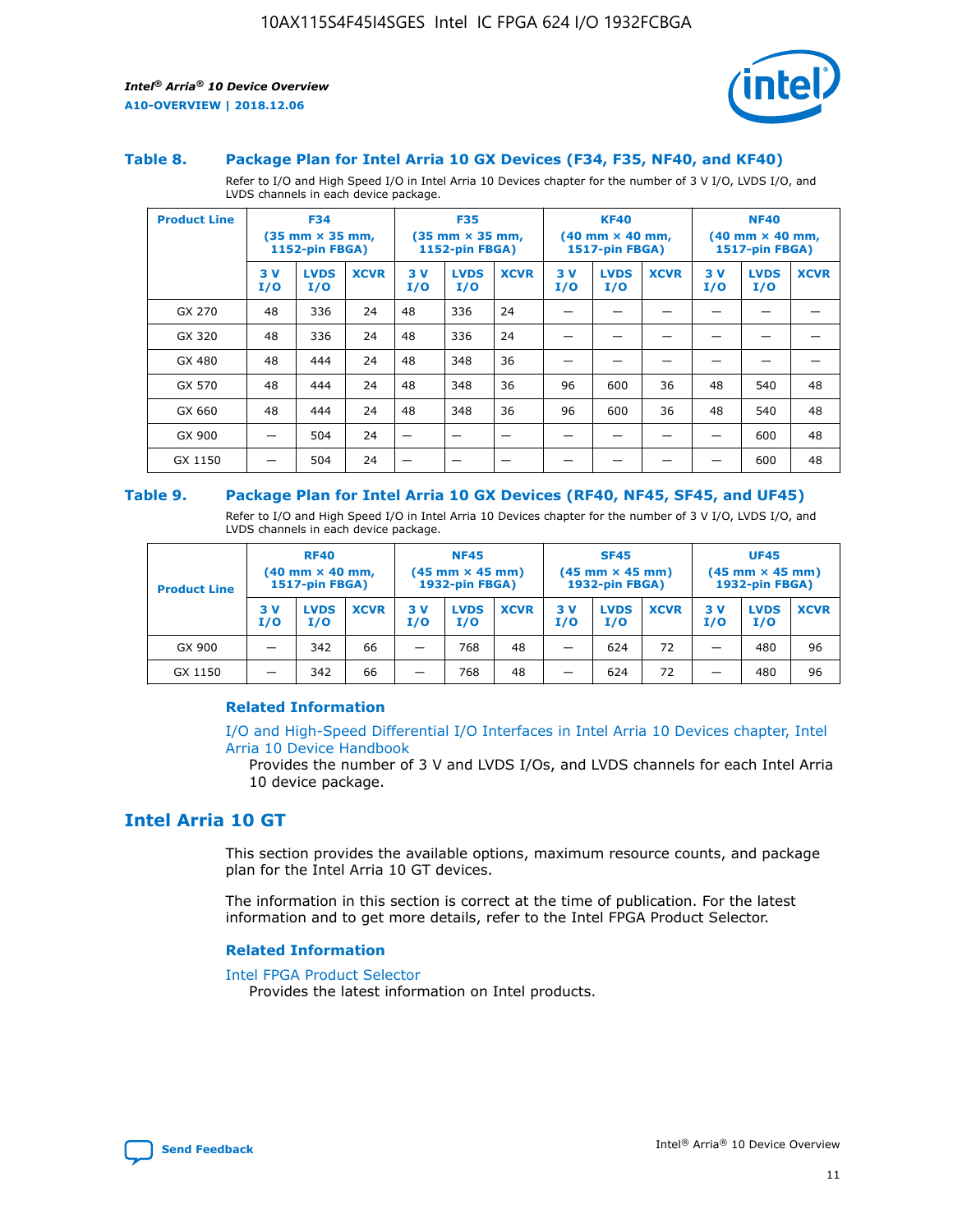

## **Available Options**

## **Figure 2. Sample Ordering Code and Available Options for Intel Arria 10 GT Devices**

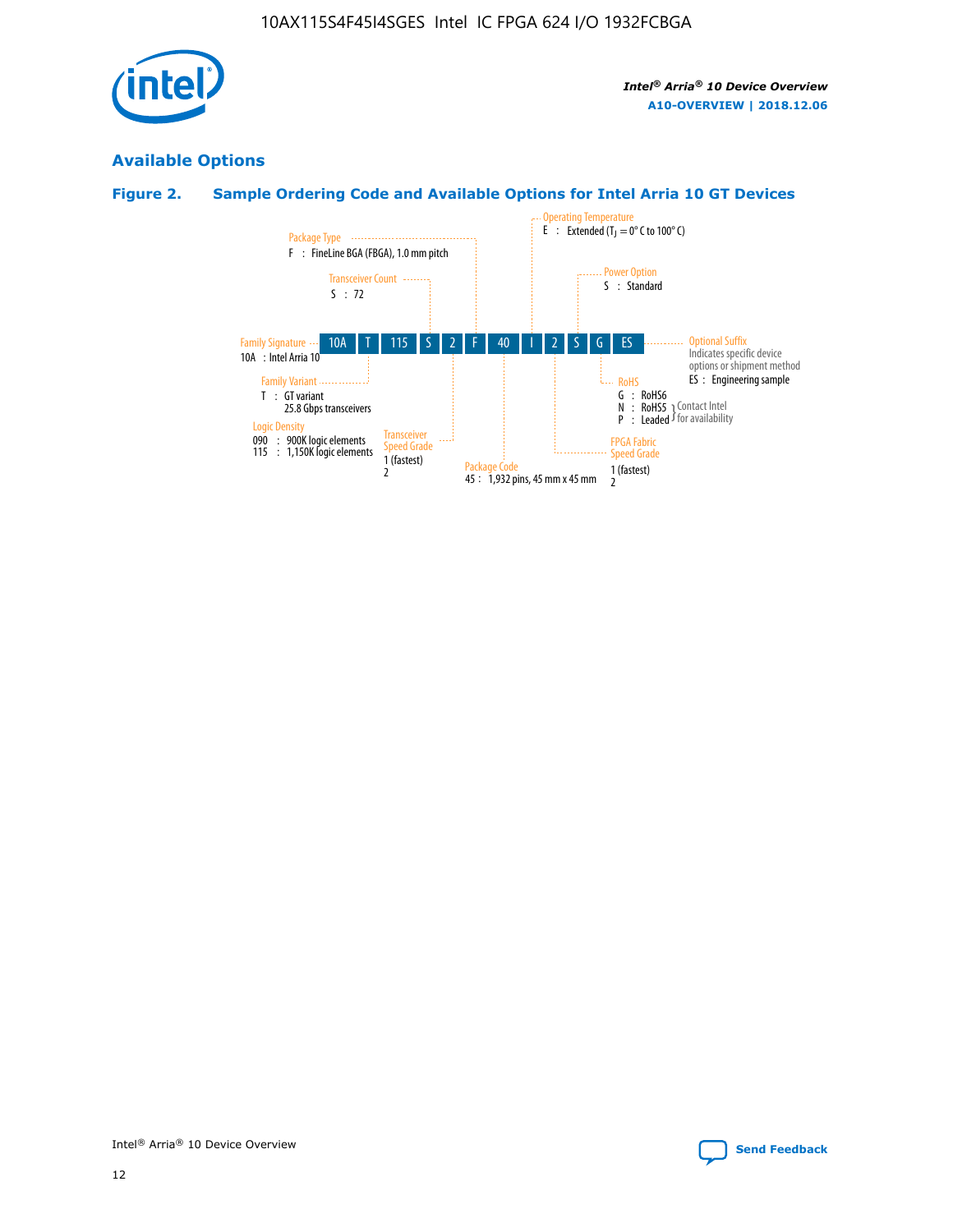

## **Maximum Resources**

#### **Table 10. Maximum Resource Counts for Intel Arria 10 GT Devices**

| <b>Resource</b>              |                      |                | <b>Product Line</b> |  |
|------------------------------|----------------------|----------------|---------------------|--|
|                              |                      | <b>GT 900</b>  | <b>GT 1150</b>      |  |
| Logic Elements (LE) (K)      |                      | 900            | 1,150               |  |
| <b>ALM</b>                   |                      | 339,620        | 427,200             |  |
| Register                     |                      | 1,358,480      | 1,708,800           |  |
| Memory (Kb)                  | M <sub>20</sub> K    | 48,460         | 54,260              |  |
|                              | <b>MLAB</b>          | 9,386          | 12,984              |  |
| Variable-precision DSP Block |                      | 1,518          | 1,518               |  |
| 18 x 19 Multiplier           |                      | 3,036          | 3,036               |  |
| PLL                          | Fractional Synthesis | 32             | 32                  |  |
|                              | I/O                  | 16             | 16                  |  |
| Transceiver                  | 17.4 Gbps            | 72(5)          | 72(5)               |  |
|                              | 25.8 Gbps            | 6              | 6                   |  |
| GPIO <sup>(6)</sup>          |                      | 624            | 624                 |  |
| LVDS Pair $(7)$              |                      | 312            | 312                 |  |
| PCIe Hard IP Block           |                      | $\overline{4}$ | $\overline{4}$      |  |
| Hard Memory Controller       |                      | 16             | 16                  |  |

#### **Related Information**

#### [Intel Arria 10 GT Channel Usage](https://www.intel.com/content/www/us/en/programmable/documentation/nik1398707230472.html#nik1398707008178)

Configuring GT/GX channels in Intel Arria 10 GT devices.

## **Package Plan**

#### **Table 11. Package Plan for Intel Arria 10 GT Devices**

Refer to I/O and High Speed I/O in Intel Arria 10 Devices chapter for the number of 3 V I/O, LVDS I/O, and LVDS channels in each device package.

| <b>Product Line</b> | <b>SF45</b><br>(45 mm × 45 mm, 1932-pin FBGA) |                 |             |  |  |  |
|---------------------|-----------------------------------------------|-----------------|-------------|--|--|--|
|                     | 3 V I/O                                       | <b>LVDS I/O</b> | <b>XCVR</b> |  |  |  |
| GT 900              |                                               | 624             | 72          |  |  |  |
| GT 1150             |                                               | 624             | 72          |  |  |  |

<sup>(7)</sup> Each LVDS I/O pair can be used as differential input or output.



 $(5)$  If all 6 GT channels are in use, 12 of the GX channels are not usable.

<sup>(6)</sup> The number of GPIOs does not include transceiver I/Os. In the Intel Quartus Prime software, the number of user I/Os includes transceiver I/Os.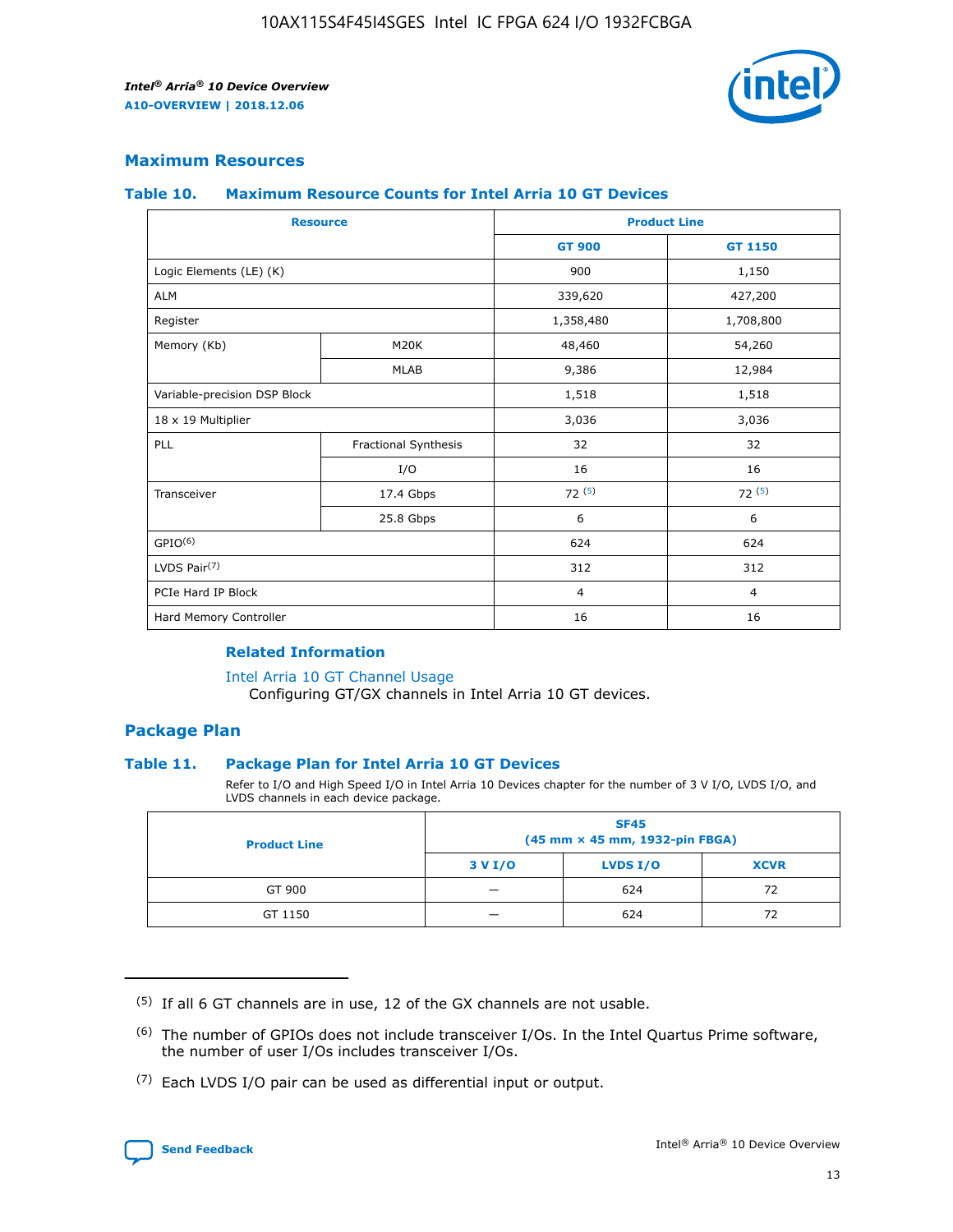

#### **Related Information**

[I/O and High-Speed Differential I/O Interfaces in Intel Arria 10 Devices chapter, Intel](https://www.intel.com/content/www/us/en/programmable/documentation/sam1403482614086.html#sam1403482030321) [Arria 10 Device Handbook](https://www.intel.com/content/www/us/en/programmable/documentation/sam1403482614086.html#sam1403482030321)

Provides the number of 3 V and LVDS I/Os, and LVDS channels for each Intel Arria 10 device package.

## **Intel Arria 10 SX**

This section provides the available options, maximum resource counts, and package plan for the Intel Arria 10 SX devices.

The information in this section is correct at the time of publication. For the latest information and to get more details, refer to the Intel FPGA Product Selector.

#### **Related Information**

[Intel FPGA Product Selector](http://www.altera.com/products/selector/psg-selector.html) Provides the latest information on Intel products.

#### **Available Options**

#### **Figure 3. Sample Ordering Code and Available Options for Intel Arria 10 SX Devices**



#### **Related Information**

[Transceiver Performance for Intel Arria 10 GX/SX Devices](https://www.intel.com/content/www/us/en/programmable/documentation/mcn1413182292568.html#mcn1413213965502) Provides more information about the transceiver speed grade.

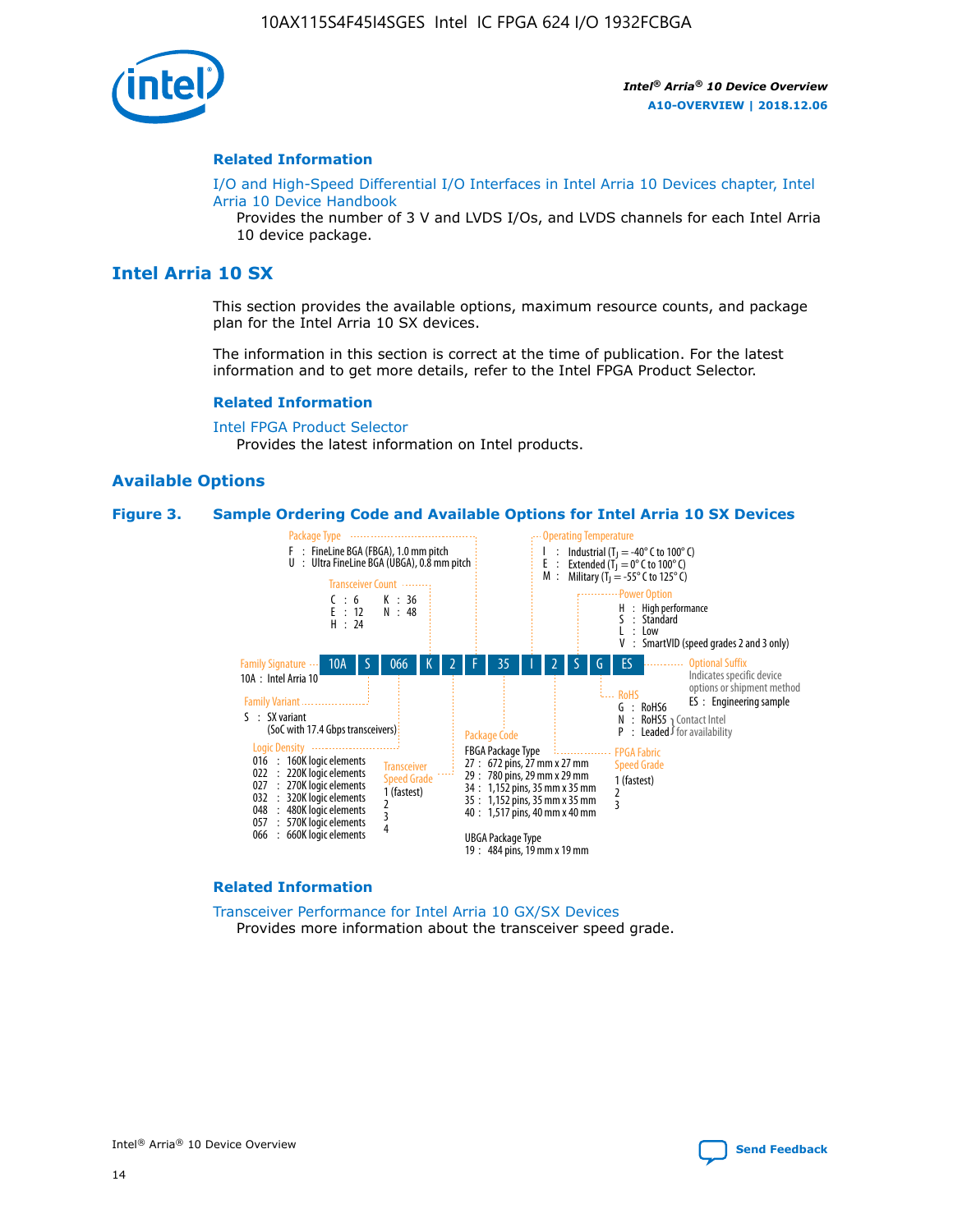

## **Maximum Resources**

#### **Table 12. Maximum Resource Counts for Intel Arria 10 SX Devices**

| <b>Resource</b>                   |                         | <b>Product Line</b> |               |               |                |               |               |               |  |  |  |
|-----------------------------------|-------------------------|---------------------|---------------|---------------|----------------|---------------|---------------|---------------|--|--|--|
|                                   |                         | <b>SX 160</b>       | <b>SX 220</b> | <b>SX 270</b> | <b>SX 320</b>  | <b>SX 480</b> | <b>SX 570</b> | <b>SX 660</b> |  |  |  |
| Logic Elements (LE) (K)           |                         | 160                 | 220           | 270           | 320            | 480           | 570           | 660           |  |  |  |
| <b>ALM</b>                        |                         | 61,510              | 80,330        | 101,620       | 119,900        | 183,590       | 217,080       | 251,680       |  |  |  |
| Register                          |                         | 246,040             | 321,320       | 406,480       | 479,600        | 734,360       | 868,320       | 1,006,720     |  |  |  |
| Memory (Kb)                       | M20K                    | 8,800               | 11,740        | 15,000        | 17,820         | 28,620        | 36,000        | 42,620        |  |  |  |
|                                   | <b>MLAB</b>             | 1,050               | 1,690         | 2,452         | 2,727          | 4,164         | 5,096         | 5,788         |  |  |  |
| Variable-precision DSP Block      |                         | 156                 | 192           | 830           | 985            | 1,368         | 1,523         | 1,687         |  |  |  |
| 18 x 19 Multiplier                |                         | 312                 | 384           | 1,660         | 1,970          | 2,736         | 3,046         | 3,374         |  |  |  |
| PLL                               | Fractional<br>Synthesis | 6                   | 6             | 8             | 8              | 12            | 16            | 16            |  |  |  |
|                                   | I/O                     | 6                   | 6             | 8             | 8              | 12            | 16            | 16            |  |  |  |
| 17.4 Gbps Transceiver             |                         | 12                  | 12            | 24            | 24             | 36            | 48            | 48            |  |  |  |
| GPIO <sup>(8)</sup>               |                         | 288                 | 288           | 384           | 384            | 492           | 696           | 696           |  |  |  |
| LVDS Pair $(9)$                   |                         | 120                 | 120           | 168           | 168            | 174           | 324           | 324           |  |  |  |
|                                   | PCIe Hard IP Block      |                     | $\mathbf{1}$  | 2             | $\overline{2}$ | 2             | 2             | 2             |  |  |  |
| Hard Memory Controller            |                         | 6                   | 6             | 8             | 8              | 12            | 16            | 16            |  |  |  |
| ARM Cortex-A9 MPCore<br>Processor |                         | Yes                 | Yes           | Yes           | Yes            | Yes           | Yes           | Yes           |  |  |  |

## **Package Plan**

#### **Table 13. Package Plan for Intel Arria 10 SX Devices (U19, F27, F29, and F34)**

Refer to I/O and High Speed I/O in Intel Arria 10 Devices chapter for the number of 3 V I/O, LVDS I/O, and LVDS channels in each device package.

| <b>Product Line</b> | U <sub>19</sub><br>$(19 \text{ mm} \times 19 \text{ mm})$<br>484-pin UBGA) |                    | <b>F27</b><br>$(27 \text{ mm} \times 27 \text{ mm})$<br>672-pin FBGA) |           | <b>F29</b><br>$(29 \text{ mm} \times 29 \text{ mm})$<br>780-pin FBGA) |             |            | <b>F34</b><br>$(35 \text{ mm} \times 35 \text{ mm})$<br><b>1152-pin FBGA)</b> |             |           |                    |             |
|---------------------|----------------------------------------------------------------------------|--------------------|-----------------------------------------------------------------------|-----------|-----------------------------------------------------------------------|-------------|------------|-------------------------------------------------------------------------------|-------------|-----------|--------------------|-------------|
|                     | 3V<br>I/O                                                                  | <b>LVDS</b><br>I/O | <b>XCVR</b>                                                           | 3V<br>I/O | <b>LVDS</b><br>I/O                                                    | <b>XCVR</b> | 3 V<br>I/O | <b>LVDS</b><br>I/O                                                            | <b>XCVR</b> | 3V<br>I/O | <b>LVDS</b><br>I/O | <b>XCVR</b> |
| SX 160              | 48                                                                         | 144                | 6                                                                     | 48        | 192                                                                   | 12          | 48         | 240                                                                           | 12          | –         |                    |             |
| SX 220              | 48                                                                         | 144                | 6                                                                     | 48        | 192                                                                   | 12          | 48         | 240                                                                           | 12          |           |                    |             |
| SX 270              |                                                                            |                    |                                                                       | 48        | 192                                                                   | 12          | 48         | 312                                                                           | 12          | 48        | 336                | 24          |
| SX 320              |                                                                            |                    |                                                                       | 48        | 192                                                                   | 12          | 48         | 312                                                                           | 12          | 48        | 336                | 24          |
| continued           |                                                                            |                    |                                                                       |           |                                                                       |             |            |                                                                               |             |           |                    |             |

 $(8)$  The number of GPIOs does not include transceiver I/Os. In the Intel Quartus Prime software, the number of user I/Os includes transceiver I/Os.

 $(9)$  Each LVDS I/O pair can be used as differential input or output.

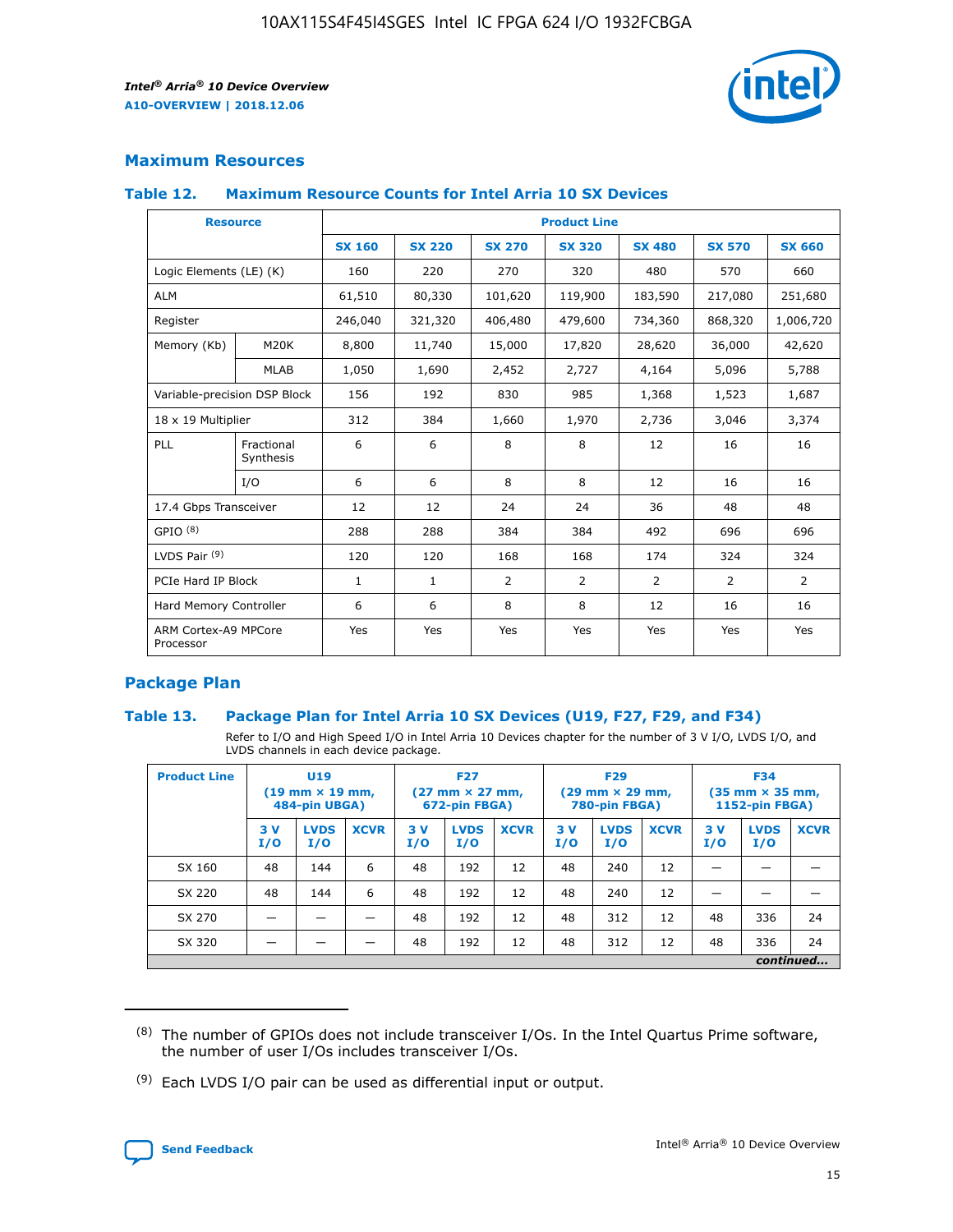

| <b>Product Line</b> | U <sub>19</sub><br>$(19 \text{ mm} \times 19 \text{ mm})$<br>484-pin UBGA) |                    | <b>F27</b><br>$(27 \text{ mm} \times 27 \text{ mm})$<br>672-pin FBGA) |           | <b>F29</b><br>$(29 \text{ mm} \times 29 \text{ mm})$<br>780-pin FBGA) |             |           | <b>F34</b><br>$(35 \text{ mm} \times 35 \text{ mm})$<br><b>1152-pin FBGA)</b> |             |           |                    |             |
|---------------------|----------------------------------------------------------------------------|--------------------|-----------------------------------------------------------------------|-----------|-----------------------------------------------------------------------|-------------|-----------|-------------------------------------------------------------------------------|-------------|-----------|--------------------|-------------|
|                     | 3 V<br>I/O                                                                 | <b>LVDS</b><br>I/O | <b>XCVR</b>                                                           | 3V<br>I/O | <b>LVDS</b><br>I/O                                                    | <b>XCVR</b> | 3V<br>I/O | <b>LVDS</b><br>I/O                                                            | <b>XCVR</b> | 3V<br>I/O | <b>LVDS</b><br>I/O | <b>XCVR</b> |
| SX 480              |                                                                            |                    |                                                                       |           |                                                                       |             | 48        | 312                                                                           | 12          | 48        | 444                | 24          |
| SX 570              |                                                                            |                    |                                                                       |           |                                                                       |             |           |                                                                               |             | 48        | 444                | 24          |
| SX 660              |                                                                            |                    |                                                                       |           |                                                                       |             |           |                                                                               |             | 48        | 444                | 24          |

## **Table 14. Package Plan for Intel Arria 10 SX Devices (F35, KF40, and NF40)**

Refer to I/O and High Speed I/O in Intel Arria 10 Devices chapter for the number of 3 V I/O, LVDS I/O, and LVDS channels in each device package.

| <b>Product Line</b> | <b>F35</b><br>$(35 \text{ mm} \times 35 \text{ mm})$<br><b>1152-pin FBGA)</b> |          |             |                                           | <b>KF40</b><br>(40 mm × 40 mm,<br>1517-pin FBGA) |    | <b>NF40</b><br>$(40 \text{ mm} \times 40 \text{ mm})$<br>1517-pin FBGA) |          |             |  |
|---------------------|-------------------------------------------------------------------------------|----------|-------------|-------------------------------------------|--------------------------------------------------|----|-------------------------------------------------------------------------|----------|-------------|--|
|                     | 3 V I/O                                                                       | LVDS I/O | <b>XCVR</b> | <b>LVDS I/O</b><br><b>XCVR</b><br>3 V I/O |                                                  |    | 3 V I/O                                                                 | LVDS I/O | <b>XCVR</b> |  |
| SX 270              | 48                                                                            | 336      | 24          |                                           |                                                  |    |                                                                         |          |             |  |
| SX 320              | 48                                                                            | 336      | 24          |                                           |                                                  |    |                                                                         |          |             |  |
| SX 480              | 48                                                                            | 348      | 36          |                                           |                                                  |    |                                                                         |          |             |  |
| SX 570              | 48                                                                            | 348      | 36          | 96                                        | 600                                              | 36 | 48                                                                      | 540      | 48          |  |
| SX 660              | 48                                                                            | 348      | 36          | 96                                        | 600                                              | 36 | 48                                                                      | 540      | 48          |  |

## **Related Information**

[I/O and High-Speed Differential I/O Interfaces in Intel Arria 10 Devices chapter, Intel](https://www.intel.com/content/www/us/en/programmable/documentation/sam1403482614086.html#sam1403482030321) [Arria 10 Device Handbook](https://www.intel.com/content/www/us/en/programmable/documentation/sam1403482614086.html#sam1403482030321)

Provides the number of 3 V and LVDS I/Os, and LVDS channels for each Intel Arria 10 device package.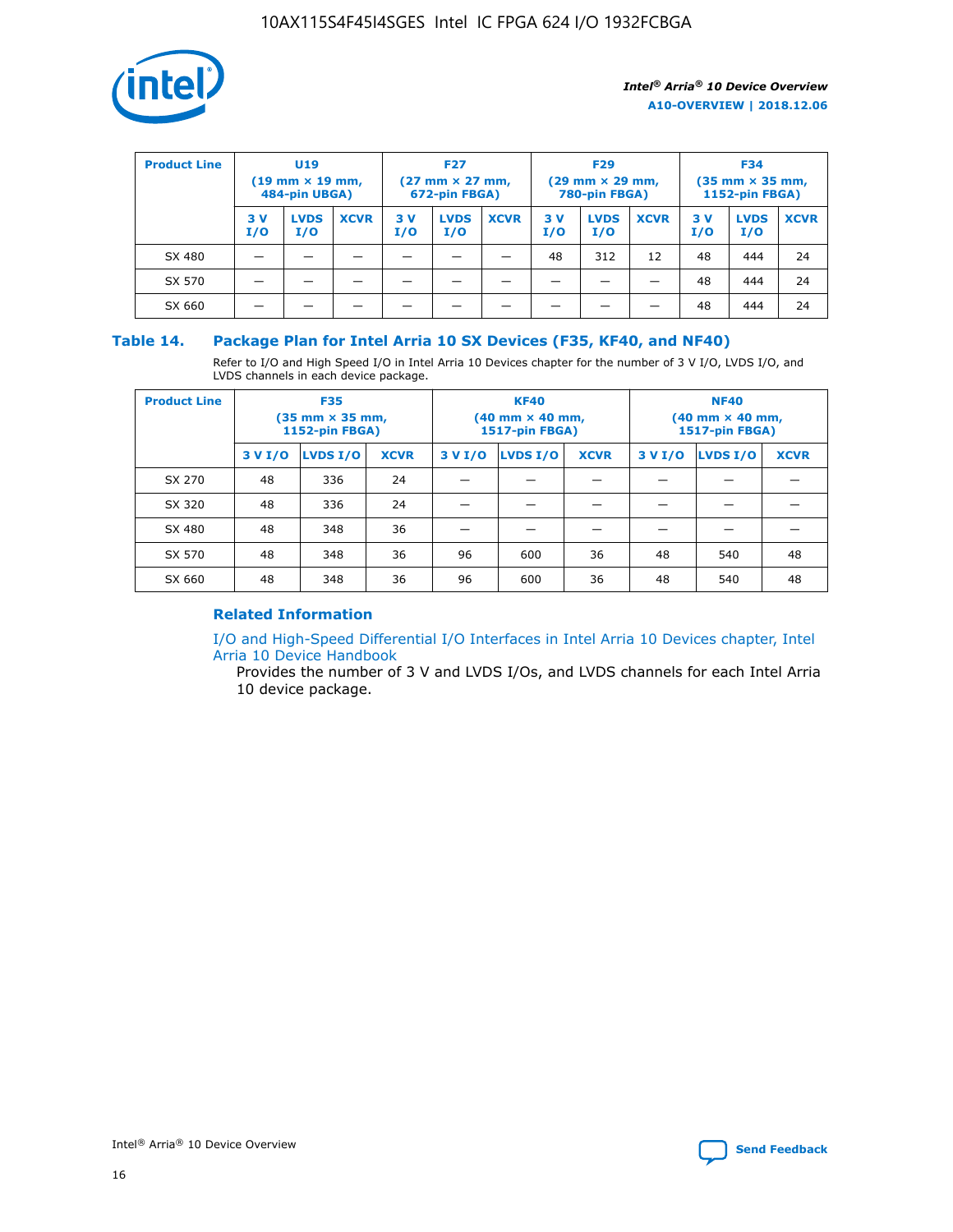

# **I/O Vertical Migration for Intel Arria 10 Devices**

#### **Figure 4. Migration Capability Across Intel Arria 10 Product Lines**

- The arrows indicate the migration paths. The devices included in each vertical migration path are shaded. Devices with fewer resources in the same path have lighter shades.
- To achieve the full I/O migration across product lines in the same migration path, restrict I/Os and transceivers usage to match the product line with the lowest I/O and transceiver counts.
- An LVDS I/O bank in the source device may be mapped to a 3 V I/O bank in the target device. To use memory interface clock frequency higher than 533 MHz, assign external memory interface pins only to banks that are LVDS I/O in both devices.
- There may be nominal 0.15 mm package height difference between some product lines in the same package type.
	- **Variant Product Line Package U19 F27 F29 F34 F35 KF40 NF40 RF40 NF45 SF45 UF45** Intel® Arria® 10 GX GX 160 GX 220 GX 270 GX 320 GX 480 GX 570 GX 660 GX 900 GX 1150 Intel Arria 10 GT GT 900 GT 1150 Intel Arria 10 SX SX 160 SX 220 SX 270 SX 320 SX 480 SX 570 SX 660
- Some migration paths are not shown in the Intel Quartus Prime software **Pin Migration View**.

*Note:* To verify the pin migration compatibility, use the **Pin Migration View** window in the Intel Quartus Prime software Pin Planner.

## **Adaptive Logic Module**

Intel Arria 10 devices use a 20 nm ALM as the basic building block of the logic fabric.

The ALM architecture is the same as the previous generation FPGAs, allowing for efficient implementation of logic functions and easy conversion of IP between the device generations.

The ALM, as shown in following figure, uses an 8-input fracturable look-up table (LUT) with four dedicated registers to help improve timing closure in register-rich designs and achieve an even higher design packing capability than the traditional two-register per LUT architecture.

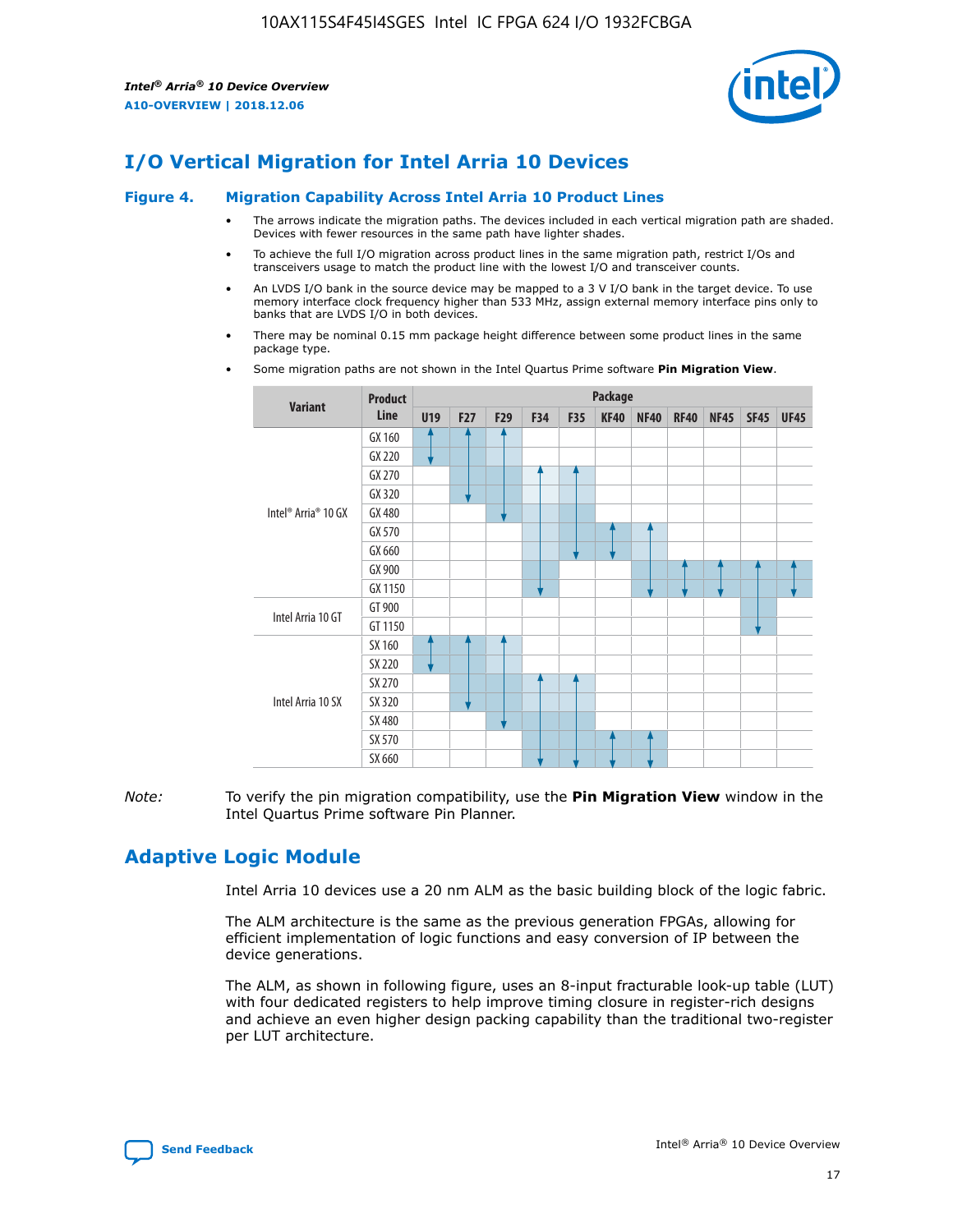

**Figure 5. ALM for Intel Arria 10 Devices**



The Intel Quartus Prime software optimizes your design according to the ALM logic structure and automatically maps legacy designs into the Intel Arria 10 ALM architecture.

## **Variable-Precision DSP Block**

The Intel Arria 10 variable precision DSP blocks support fixed-point arithmetic and floating-point arithmetic.

Features for fixed-point arithmetic:

- High-performance, power-optimized, and fully registered multiplication operations
- 18-bit and 27-bit word lengths
- Two 18 x 19 multipliers or one 27 x 27 multiplier per DSP block
- Built-in addition, subtraction, and 64-bit double accumulation register to combine multiplication results
- Cascading 19-bit or 27-bit when pre-adder is disabled and cascading 18-bit when pre-adder is used to form the tap-delay line for filtering applications
- Cascading 64-bit output bus to propagate output results from one block to the next block without external logic support
- Hard pre-adder supported in 19-bit and 27-bit modes for symmetric filters
- Internal coefficient register bank in both 18-bit and 27-bit modes for filter implementation
- 18-bit and 27-bit systolic finite impulse response (FIR) filters with distributed output adder
- Biased rounding support

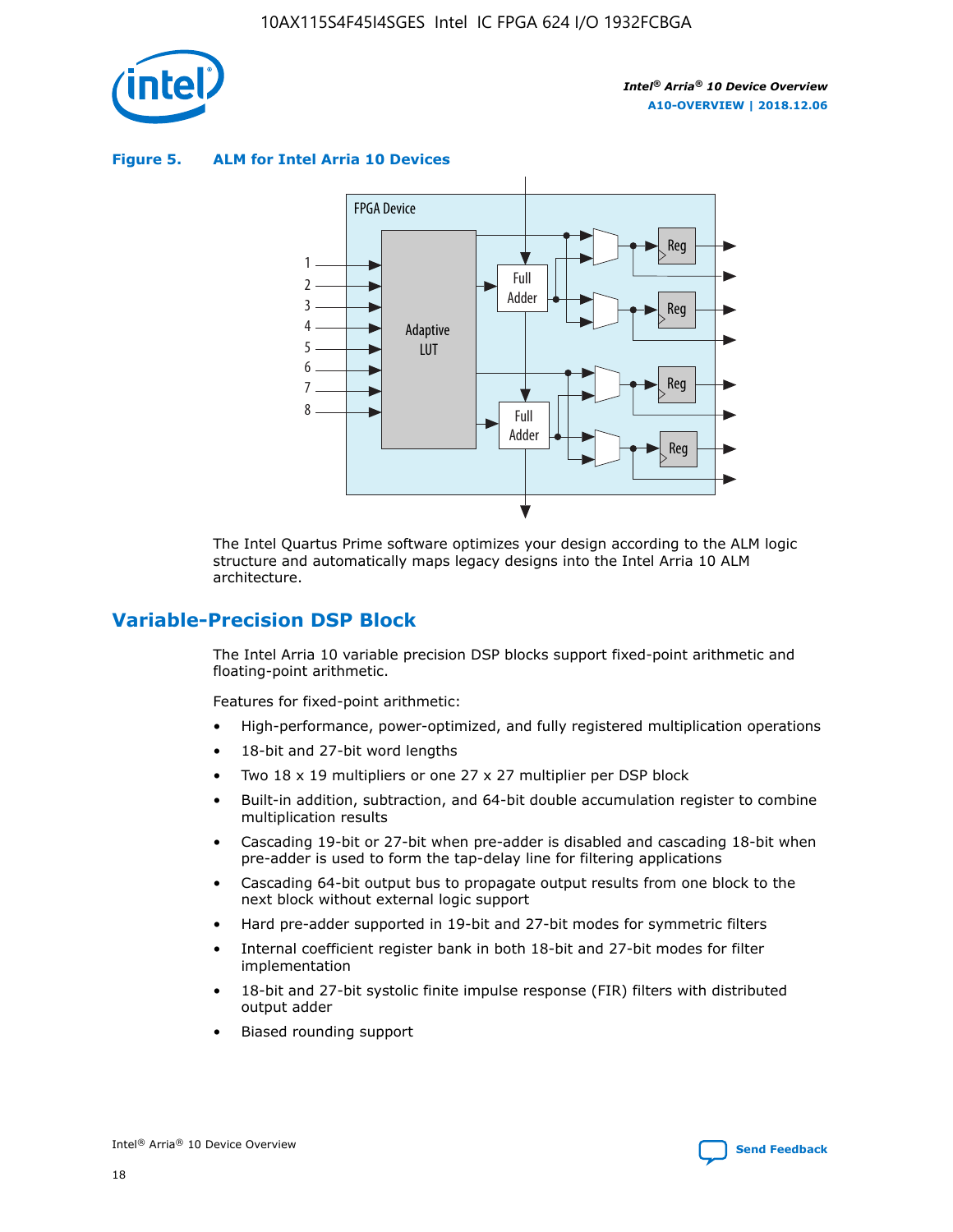

Features for floating-point arithmetic:

- A completely hardened architecture that supports multiplication, addition, subtraction, multiply-add, and multiply-subtract
- Multiplication with accumulation capability and a dynamic accumulator reset control
- Multiplication with cascade summation capability
- Multiplication with cascade subtraction capability
- Complex multiplication
- Direct vector dot product
- Systolic FIR filter

#### **Table 15. Variable-Precision DSP Block Configurations for Intel Arria 10 Devices**

| <b>Usage Example</b>                                       | <b>Multiplier Size (Bit)</b>    | <b>DSP Block Resources</b> |
|------------------------------------------------------------|---------------------------------|----------------------------|
| Medium precision fixed point                               | Two 18 x 19                     |                            |
| High precision fixed or Single precision<br>floating point | One 27 x 27                     |                            |
| Fixed point FFTs                                           | One 19 x 36 with external adder |                            |
| Very high precision fixed point                            | One 36 x 36 with external adder |                            |
| Double precision floating point                            | One 54 x 54 with external adder | 4                          |

#### **Table 16. Resources for Fixed-Point Arithmetic in Intel Arria 10 Devices**

The table lists the variable-precision DSP resources by bit precision for each Intel Arria 10 device.

| <b>Variant</b>  | <b>Product Line</b> | <b>Variable-</b><br>precision<br><b>DSP Block</b> | <b>Independent Input and Output</b><br><b>Multiplications Operator</b> |                                     | 18 x 19<br><b>Multiplier</b><br><b>Adder Sum</b> | $18 \times 18$<br><b>Multiplier</b><br><b>Adder</b> |
|-----------------|---------------------|---------------------------------------------------|------------------------------------------------------------------------|-------------------------------------|--------------------------------------------------|-----------------------------------------------------|
|                 |                     |                                                   | 18 x 19<br><b>Multiplier</b>                                           | $27 \times 27$<br><b>Multiplier</b> | <b>Mode</b>                                      | <b>Summed with</b><br>36 bit Input                  |
| AIntel Arria 10 | GX 160              | 156                                               | 312                                                                    | 156                                 | 156                                              | 156                                                 |
| GX              | GX 220              | 192                                               | 384                                                                    | 192                                 | 192                                              | 192                                                 |
|                 | GX 270              | 830                                               | 1,660                                                                  | 830                                 | 830                                              | 830                                                 |
|                 | GX 320              | 984                                               | 1,968                                                                  | 984                                 | 984                                              | 984                                                 |
|                 | GX 480              | 1,368                                             | 2,736                                                                  | 1,368                               | 1,368                                            | 1,368                                               |
|                 | GX 570              | 1,523                                             | 3,046                                                                  | 1,523                               | 1,523                                            | 1,523                                               |
|                 | GX 660              | 1,687                                             | 3,374                                                                  | 1,687                               | 1,687                                            | 1,687                                               |
|                 | GX 900              | 1,518                                             | 3,036                                                                  | 1,518                               | 1,518                                            | 1,518                                               |
|                 | GX 1150             | 1,518                                             | 3,036                                                                  | 1,518                               | 1,518                                            | 1,518                                               |
| Intel Arria 10  | GT 900              | 1,518                                             | 3,036                                                                  | 1,518                               | 1,518                                            | 1,518                                               |
| GT              | GT 1150             | 1,518                                             | 3,036                                                                  | 1,518                               | 1,518                                            | 1,518                                               |
| Intel Arria 10  | SX 160              | 156                                               | 312                                                                    | 156                                 | 156                                              | 156                                                 |
| <b>SX</b>       | SX 220              | 192                                               | 384                                                                    | 192                                 | 192                                              | 192                                                 |
|                 | SX 270              | 830                                               | 1,660                                                                  | 830                                 | 830                                              | 830                                                 |
|                 |                     |                                                   |                                                                        |                                     |                                                  | continued                                           |

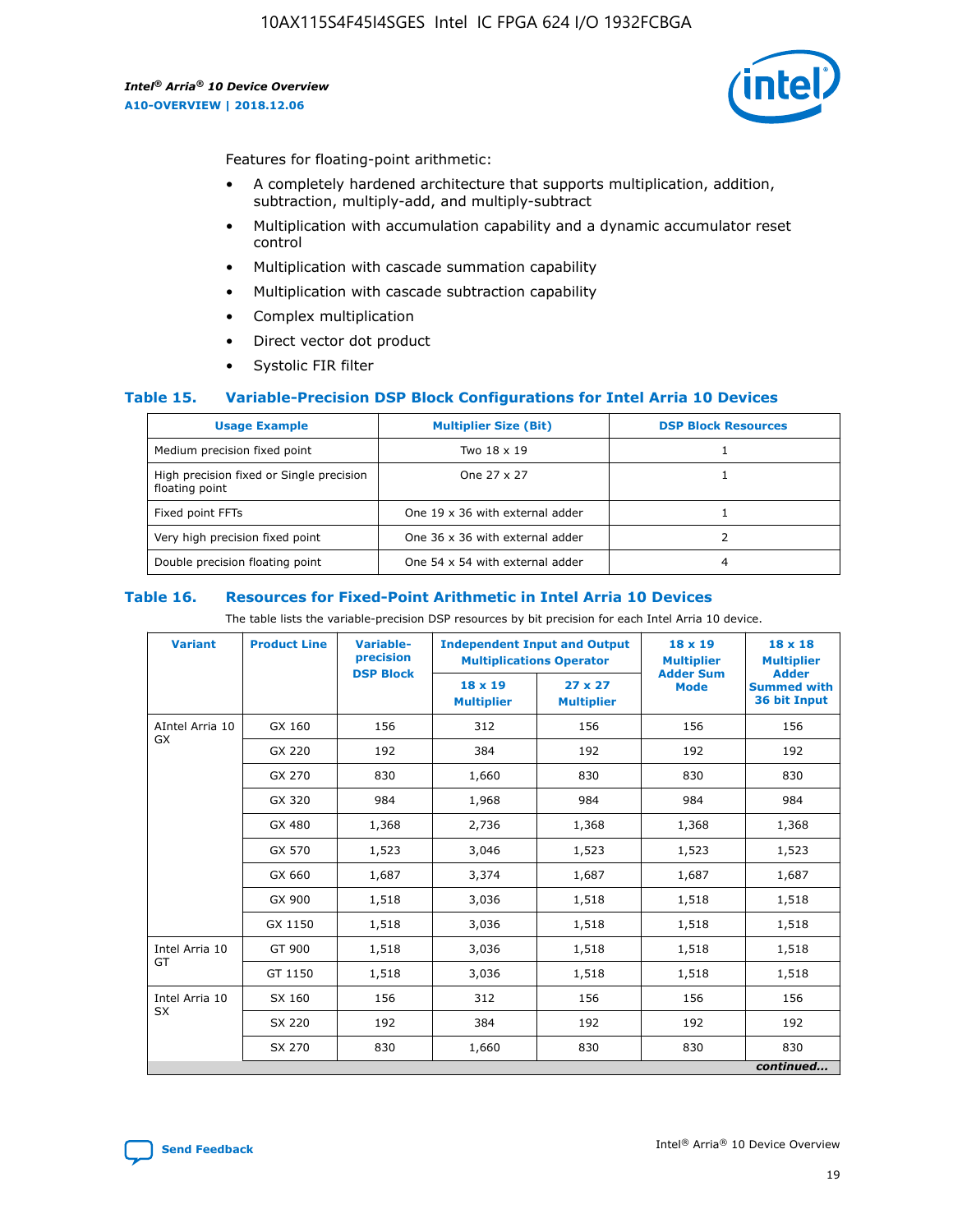

| <b>Variant</b> | <b>Product Line</b> | <b>Variable-</b><br>precision | <b>Multiplications Operator</b>     | <b>Independent Input and Output</b> | $18 \times 19$<br><b>Multiplier</b> | $18 \times 18$<br><b>Multiplier</b>                |
|----------------|---------------------|-------------------------------|-------------------------------------|-------------------------------------|-------------------------------------|----------------------------------------------------|
|                |                     | <b>DSP Block</b>              | $18 \times 19$<br><b>Multiplier</b> | $27 \times 27$<br><b>Multiplier</b> | <b>Adder Sum</b><br><b>Mode</b>     | <b>Adder</b><br><b>Summed with</b><br>36 bit Input |
|                | SX 320              | 984                           | 1,968                               | 984                                 | 984                                 | 984                                                |
|                | SX 480              | 1,368                         | 2,736                               | 1,368                               | 1,368                               | 1,368                                              |
|                | SX 570              | 1,523                         | 3,046                               | 1,523                               | 1,523                               | 1,523                                              |
|                | SX 660              | 1,687                         | 3,374                               | 1,687                               | 1,687                               | 1,687                                              |

## **Table 17. Resources for Floating-Point Arithmetic in Intel Arria 10 Devices**

The table lists the variable-precision DSP resources by bit precision for each Intel Arria 10 device.

| <b>Variant</b> | <b>Product Line</b> | <b>Variable-</b><br>precision<br><b>DSP Block</b> | <b>Single</b><br><b>Precision</b><br><b>Floating-Point</b><br><b>Multiplication</b><br><b>Mode</b> | <b>Single-Precision</b><br><b>Floating-Point</b><br><b>Adder Mode</b> | Single-<br><b>Precision</b><br><b>Floating-Point</b><br><b>Multiply</b><br><b>Accumulate</b><br><b>Mode</b> | <b>Peak</b><br><b>Giga Floating-</b><br><b>Point</b><br><b>Operations</b><br>per Second<br>(GFLOPs) |
|----------------|---------------------|---------------------------------------------------|----------------------------------------------------------------------------------------------------|-----------------------------------------------------------------------|-------------------------------------------------------------------------------------------------------------|-----------------------------------------------------------------------------------------------------|
| Intel Arria 10 | GX 160              | 156                                               | 156                                                                                                | 156                                                                   | 156                                                                                                         | 140                                                                                                 |
| GX             | GX 220              | 192                                               | 192                                                                                                | 192                                                                   | 192                                                                                                         | 173                                                                                                 |
|                | GX 270              | 830                                               | 830                                                                                                | 830                                                                   | 830                                                                                                         | 747                                                                                                 |
|                | GX 320              | 984                                               | 984                                                                                                | 984                                                                   | 984                                                                                                         | 886                                                                                                 |
|                | GX 480              | 1,369                                             | 1,368                                                                                              | 1,368                                                                 | 1,368                                                                                                       | 1,231                                                                                               |
|                | GX 570              | 1,523                                             | 1,523                                                                                              | 1,523                                                                 | 1,523                                                                                                       | 1,371                                                                                               |
|                | GX 660              | 1,687                                             | 1,687                                                                                              | 1,687                                                                 | 1,687                                                                                                       | 1,518                                                                                               |
|                | GX 900              | 1,518                                             | 1,518                                                                                              | 1,518                                                                 | 1,518                                                                                                       | 1,366                                                                                               |
|                | GX 1150             | 1,518                                             | 1,518                                                                                              | 1,518                                                                 | 1,518                                                                                                       | 1,366                                                                                               |
| Intel Arria 10 | GT 900              | 1,518                                             | 1,518                                                                                              | 1,518                                                                 | 1,518                                                                                                       | 1,366                                                                                               |
| GT             | GT 1150             | 1,518                                             | 1,518                                                                                              | 1,518                                                                 | 1,518                                                                                                       | 1,366                                                                                               |
| Intel Arria 10 | SX 160              | 156                                               | 156                                                                                                | 156                                                                   | 156                                                                                                         | 140                                                                                                 |
| <b>SX</b>      | SX 220              | 192                                               | 192                                                                                                | 192                                                                   | 192                                                                                                         | 173                                                                                                 |
|                | SX 270              | 830                                               | 830                                                                                                | 830                                                                   | 830                                                                                                         | 747                                                                                                 |
|                | SX 320              | 984                                               | 984                                                                                                | 984                                                                   | 984                                                                                                         | 886                                                                                                 |
|                | SX 480              | 1,369                                             | 1,368                                                                                              | 1,368                                                                 | 1,368                                                                                                       | 1,231                                                                                               |
|                | SX 570              | 1,523                                             | 1,523                                                                                              | 1,523                                                                 | 1,523                                                                                                       | 1,371                                                                                               |
|                | SX 660              | 1,687                                             | 1,687                                                                                              | 1,687                                                                 | 1,687                                                                                                       | 1,518                                                                                               |

# **Embedded Memory Blocks**

The embedded memory blocks in the devices are flexible and designed to provide an optimal amount of small- and large-sized memory arrays to fit your design requirements.

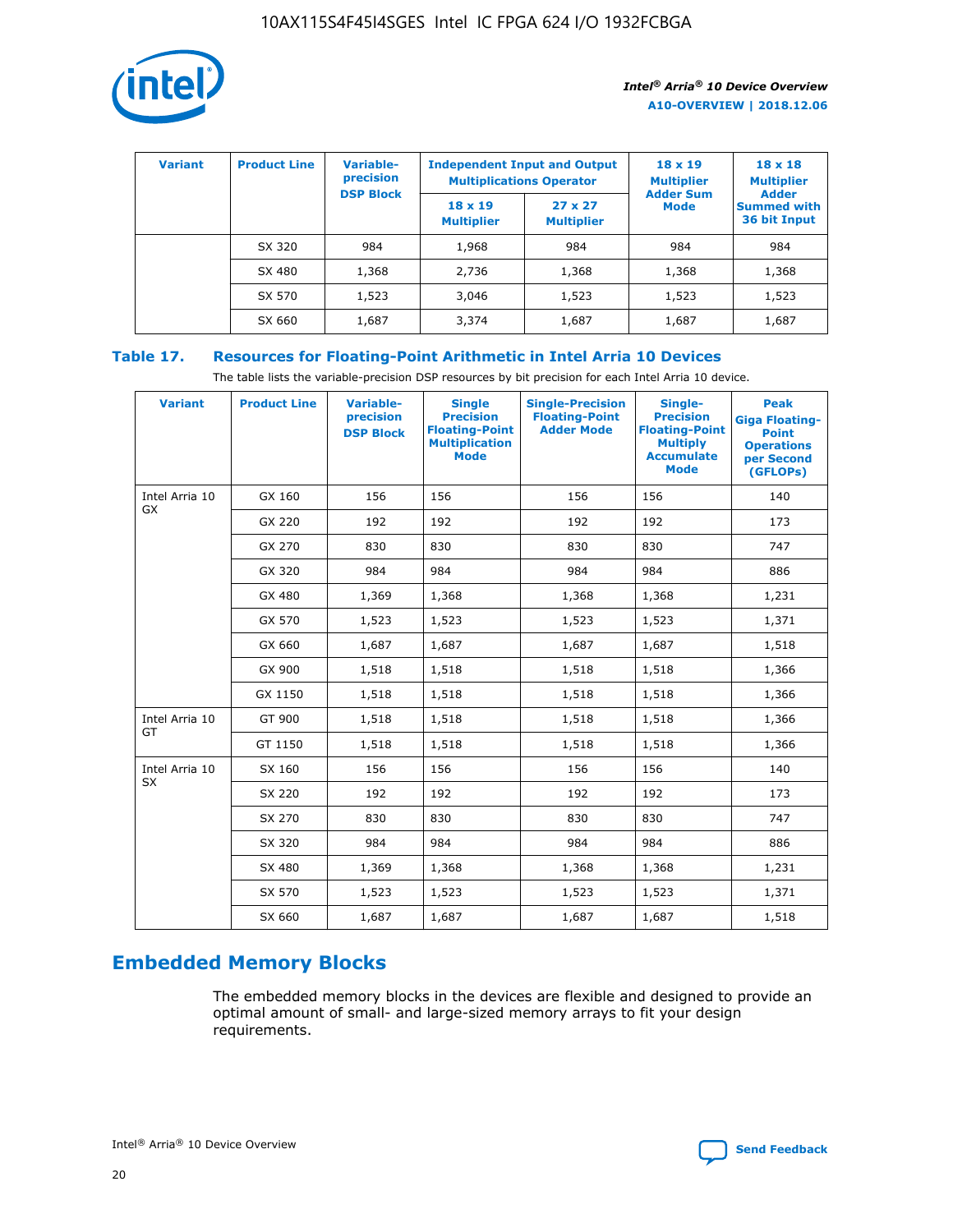

## **Types of Embedded Memory**

The Intel Arria 10 devices contain two types of memory blocks:

- 20 Kb M20K blocks—blocks of dedicated memory resources. The M20K blocks are ideal for larger memory arrays while still providing a large number of independent ports.
- 640 bit memory logic array blocks (MLABs)—enhanced memory blocks that are configured from dual-purpose logic array blocks (LABs). The MLABs are ideal for wide and shallow memory arrays. The MLABs are optimized for implementation of shift registers for digital signal processing (DSP) applications, wide and shallow FIFO buffers, and filter delay lines. Each MLAB is made up of ten adaptive logic modules (ALMs). In the Intel Arria 10 devices, you can configure these ALMs as ten 32 x 2 blocks, giving you one 32 x 20 simple dual-port SRAM block per MLAB.

## **Embedded Memory Capacity in Intel Arria 10 Devices**

|                   | <b>Product</b> |              | <b>M20K</b>         | <b>MLAB</b>  |                     | <b>Total RAM Bit</b> |
|-------------------|----------------|--------------|---------------------|--------------|---------------------|----------------------|
| <b>Variant</b>    | Line           | <b>Block</b> | <b>RAM Bit (Kb)</b> | <b>Block</b> | <b>RAM Bit (Kb)</b> | (Kb)                 |
| Intel Arria 10 GX | GX 160         | 440          | 8,800               | 1,680        | 1,050               | 9,850                |
|                   | GX 220         | 587          | 11,740              | 2,703        | 1,690               | 13,430               |
|                   | GX 270         | 750          | 15,000              | 3,922        | 2,452               | 17,452               |
|                   | GX 320         | 891          | 17,820              | 4,363        | 2,727               | 20,547               |
|                   | GX 480         | 1,431        | 28,620              | 6,662        | 4,164               | 32,784               |
|                   | GX 570         | 1,800        | 36,000              | 8,153        | 5,096               | 41,096               |
|                   | GX 660         | 2,131        | 42,620              | 9,260        | 5,788               | 48,408               |
|                   | GX 900         | 2,423        | 48,460              | 15,017       | 9,386               | 57,846               |
|                   | GX 1150        | 2,713        | 54,260              | 20,774       | 12,984              | 67,244               |
| Intel Arria 10 GT | GT 900         | 2,423        | 48,460              | 15,017       | 9,386               | 57,846               |
|                   | GT 1150        | 2,713        | 54,260              | 20,774       | 12,984              | 67,244               |
| Intel Arria 10 SX | SX 160         | 440          | 8,800               | 1,680        | 1,050               | 9,850                |
|                   | SX 220         | 587          | 11,740              | 2,703        | 1,690               | 13,430               |
|                   | SX 270         | 750          | 15,000              | 3,922        | 2,452               | 17,452               |
|                   | SX 320         | 891          | 17,820              | 4,363        | 2,727               | 20,547               |
|                   | SX 480         | 1,431        | 28,620              | 6,662        | 4,164               | 32,784               |
|                   | SX 570         | 1,800        | 36,000              | 8,153        | 5,096               | 41,096               |
|                   | SX 660         | 2,131        | 42,620              | 9,260        | 5,788               | 48,408               |

#### **Table 18. Embedded Memory Capacity and Distribution in Intel Arria 10 Devices**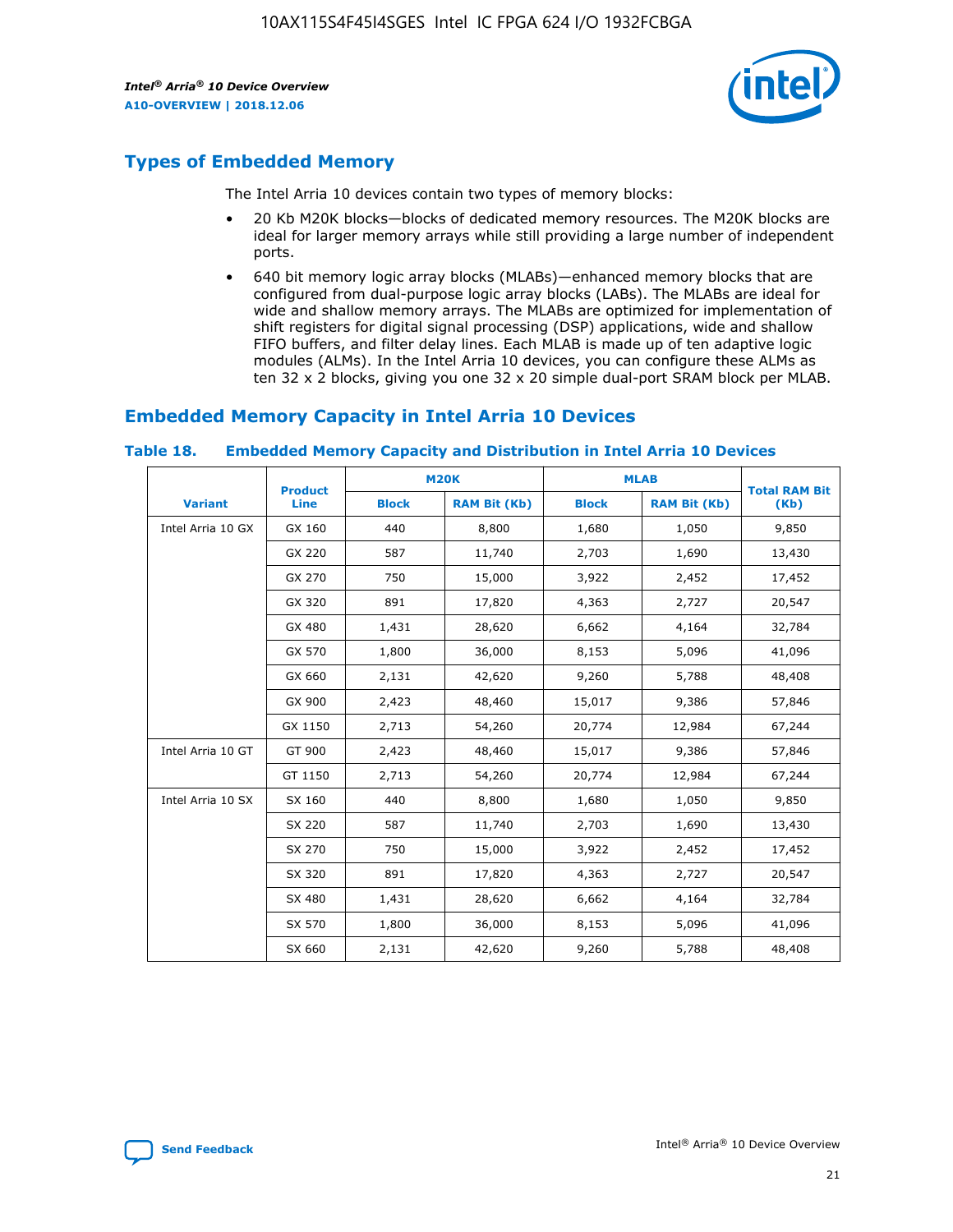

## **Embedded Memory Configurations for Single-port Mode**

#### **Table 19. Single-port Embedded Memory Configurations for Intel Arria 10 Devices**

This table lists the maximum configurations supported for single-port RAM and ROM modes.

| <b>Memory Block</b> | Depth (bits) | <b>Programmable Width</b> |
|---------------------|--------------|---------------------------|
| MLAB                | 32           | x16, x18, or x20          |
|                     | 64(10)       | x8, x9, x10               |
| M20K                | 512          | x40, x32                  |
|                     | 1K           | x20, x16                  |
|                     | 2K           | x10, x8                   |
|                     | 4K           | x5, x4                    |
|                     | 8K           | x2                        |
|                     | 16K          | x1                        |

## **Clock Networks and PLL Clock Sources**

The clock network architecture is based on Intel's global, regional, and peripheral clock structure. This clock structure is supported by dedicated clock input pins, fractional clock synthesis PLLs, and integer I/O PLLs.

## **Clock Networks**

The Intel Arria 10 core clock networks are capable of up to 800 MHz fabric operation across the full industrial temperature range. For the external memory interface, the clock network supports the hard memory controller with speeds up to 2,400 Mbps in a quarter-rate transfer.

To reduce power consumption, the Intel Quartus Prime software identifies all unused sections of the clock network and powers them down.

## **Fractional Synthesis and I/O PLLs**

Intel Arria 10 devices contain up to 32 fractional synthesis PLLs and up to 16 I/O PLLs that are available for both specific and general purpose uses in the core:

- Fractional synthesis PLLs—located in the column adjacent to the transceiver blocks
- I/O PLLs—located in each bank of the 48 I/Os

## **Fractional Synthesis PLLs**

You can use the fractional synthesis PLLs to:

- Reduce the number of oscillators that are required on your board
- Reduce the number of clock pins that are used in the device by synthesizing multiple clock frequencies from a single reference clock source

<sup>(10)</sup> Supported through software emulation and consumes additional MLAB blocks.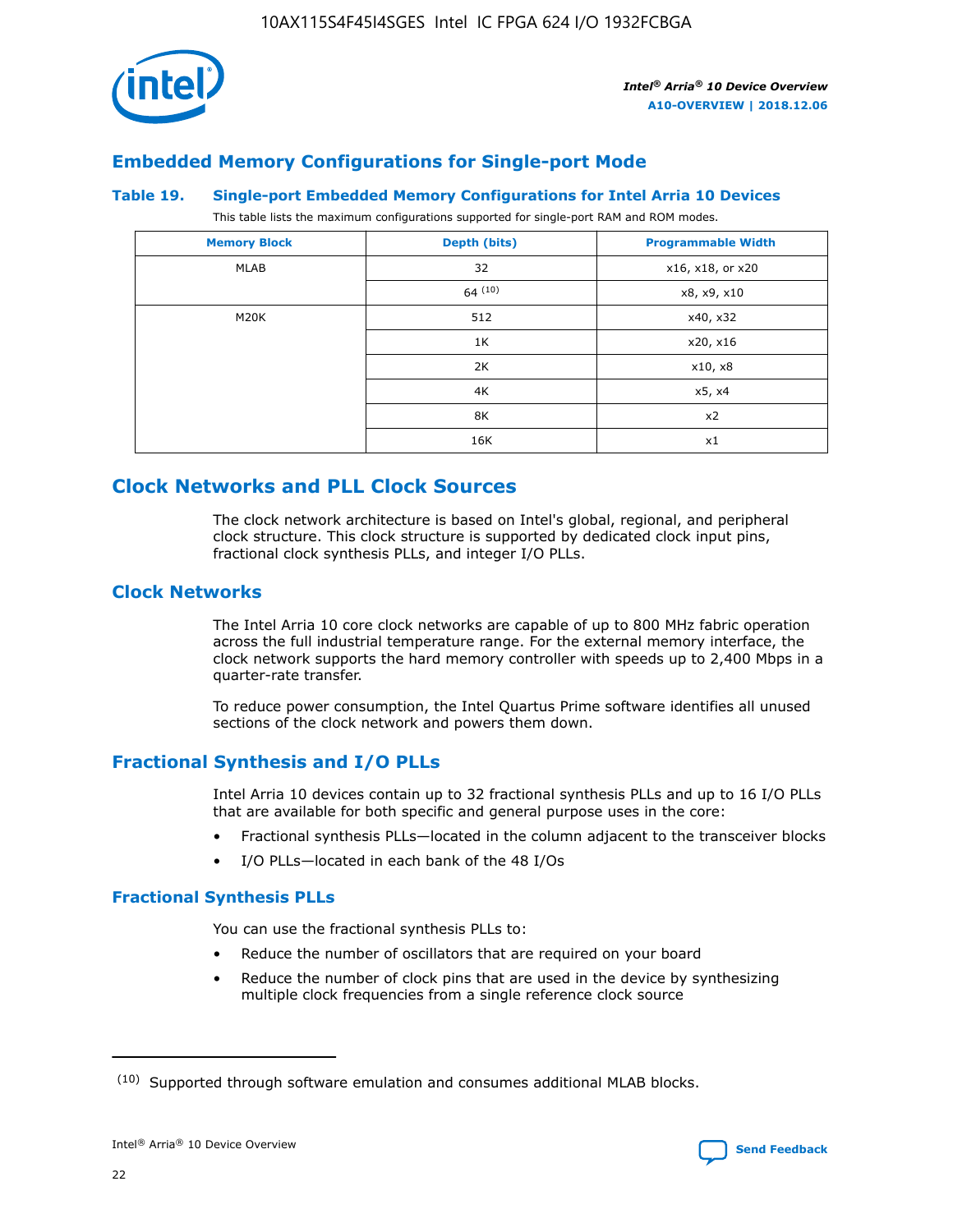

The fractional synthesis PLLs support the following features:

- Reference clock frequency synthesis for transceiver CMU and Advanced Transmit (ATX) PLLs
- Clock network delay compensation
- Zero-delay buffering
- Direct transmit clocking for transceivers
- Independently configurable into two modes:
	- Conventional integer mode equivalent to the general purpose PLL
	- Enhanced fractional mode with third order delta-sigma modulation
- PLL cascading

## **I/O PLLs**

The integer mode I/O PLLs are located in each bank of 48 I/Os. You can use the I/O PLLs to simplify the design of external memory and high-speed LVDS interfaces.

In each I/O bank, the I/O PLLs are adjacent to the hard memory controllers and LVDS SERDES. Because these PLLs are tightly coupled with the I/Os that need to use them, it makes it easier to close timing.

You can use the I/O PLLs for general purpose applications in the core such as clock network delay compensation and zero-delay buffering.

Intel Arria 10 devices support PLL-to-PLL cascading.

## **FPGA General Purpose I/O**

Intel Arria 10 devices offer highly configurable GPIOs. Each I/O bank contains 48 general purpose I/Os and a high-efficiency hard memory controller.

The following list describes the features of the GPIOs:

- Consist of 3 V I/Os for high-voltage application and LVDS I/Os for differential signaling
	- Up to two 3 V I/O banks, available in some devices, that support up to 3 V I/O standards
	- LVDS I/O banks that support up to 1.8 V I/O standards
- Support a wide range of single-ended and differential I/O interfaces
- LVDS speeds up to 1.6 Gbps
- Each LVDS pair of pins has differential input and output buffers, allowing you to configure the LVDS direction for each pair.
- Programmable bus hold and weak pull-up
- Programmable differential output voltage  $(V_{OD})$  and programmable pre-emphasis

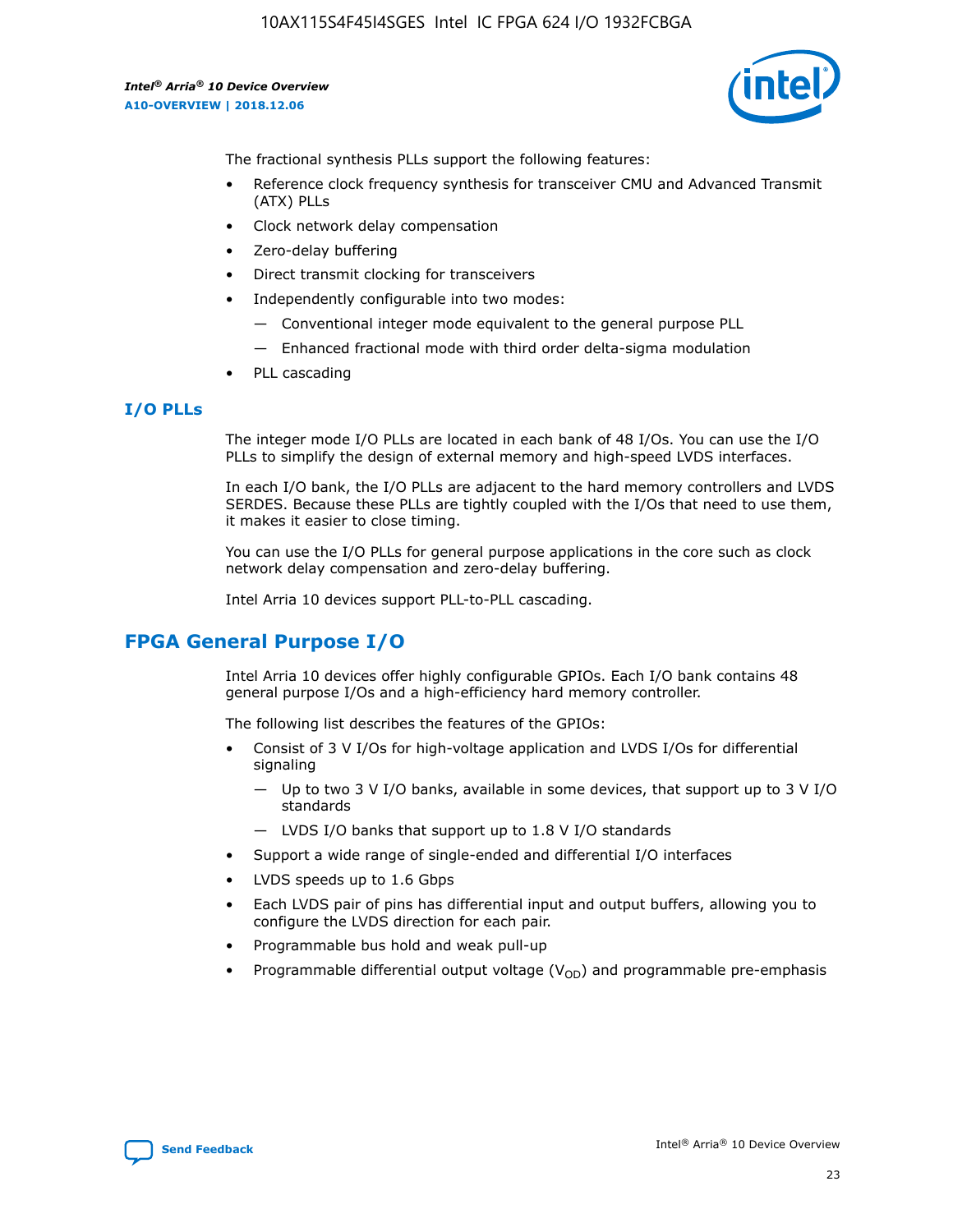

- Series (R<sub>S</sub>) and parallel (R<sub>T</sub>) on-chip termination (OCT) for all I/O banks with OCT calibration to limit the termination impedance variation
- On-chip dynamic termination that has the ability to swap between series and parallel termination, depending on whether there is read or write on a common bus for signal integrity
- Easy timing closure support using the hard read FIFO in the input register path, and delay-locked loop (DLL) delay chain with fine and coarse architecture

## **External Memory Interface**

Intel Arria 10 devices offer massive external memory bandwidth, with up to seven 32 bit DDR4 memory interfaces running at up to 2,400 Mbps. This bandwidth provides additional ease of design, lower power, and resource efficiencies of hardened highperformance memory controllers.

The memory interface within Intel Arria 10 FPGAs and SoCs delivers the highest performance and ease of use. You can configure up to a maximum width of 144 bits when using the hard or soft memory controllers. If required, you can bypass the hard memory controller and use a soft controller implemented in the user logic.

Each I/O contains a hardened DDR read/write path (PHY) capable of performing key memory interface functionality such as read/write leveling, FIFO buffering to lower latency and improve margin, timing calibration, and on-chip termination.

The timing calibration is aided by the inclusion of hard microcontrollers based on Intel's Nios® II technology, specifically tailored to control the calibration of multiple memory interfaces. This calibration allows the Intel Arria 10 device to compensate for any changes in process, voltage, or temperature either within the Intel Arria 10 device itself, or within the external memory device. The advanced calibration algorithms ensure maximum bandwidth and robust timing margin across all operating conditions.

In addition to parallel memory interfaces, Intel Arria 10 devices support serial memory technologies such as the Hybrid Memory Cube (HMC). The HMC is supported by the Intel Arria 10 high-speed serial transceivers which connect up to four HMC links, with each link running at data rates up to 15 Gbps.

#### **Related Information**

#### [External Memory Interface Spec Estimator](http://www.altera.com/technology/memory/estimator/mem-emif-index.html)

Provides a parametric tool that allows you to find and compare the performance of the supported external memory interfaces in IntelFPGAs.

## **Memory Standards Supported by Intel Arria 10 Devices**

The I/Os are designed to provide high performance support for existing and emerging external memory standards.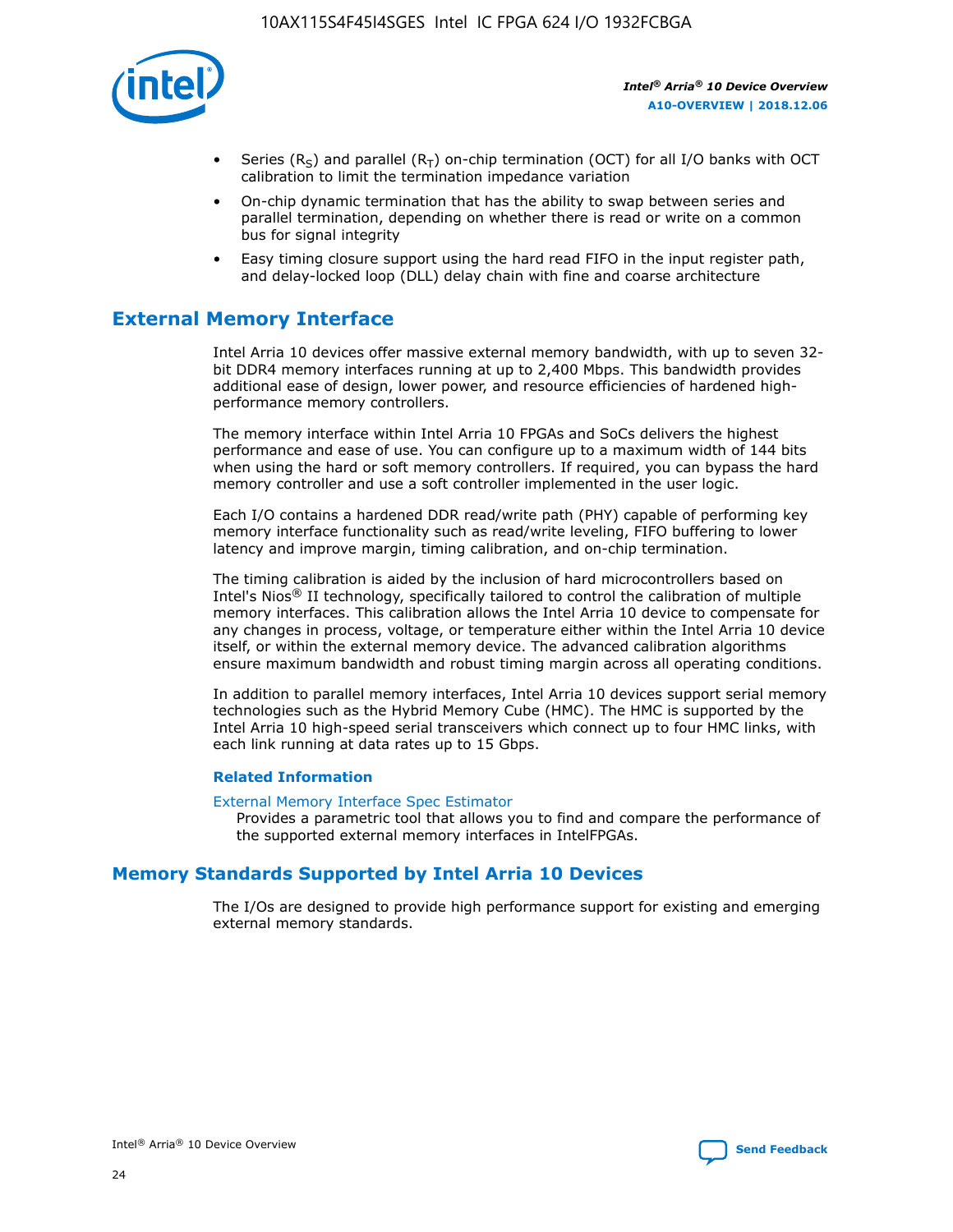

#### **Table 20. Memory Standards Supported by the Hard Memory Controller**

This table lists the overall capability of the hard memory controller. For specific details, refer to the External Memory Interface Spec Estimator and Intel Arria 10 Device Datasheet.

| <b>Memory Standard</b> | <b>Rate Support</b> | <b>Ping Pong PHY Support</b> | <b>Maximum Frequency</b><br>(MHz) |
|------------------------|---------------------|------------------------------|-----------------------------------|
| <b>DDR4 SDRAM</b>      | Quarter rate        | Yes                          | 1,067                             |
|                        |                     |                              | 1,200                             |
| DDR3 SDRAM             | Half rate           | Yes                          | 533                               |
|                        |                     |                              | 667                               |
|                        | Quarter rate        | Yes                          | 1,067                             |
|                        |                     |                              | 1,067                             |
| <b>DDR3L SDRAM</b>     | Half rate           | Yes                          | 533                               |
|                        |                     |                              | 667                               |
|                        | Quarter rate        | Yes                          | 933                               |
|                        |                     |                              | 933                               |
| LPDDR3 SDRAM           | Half rate           |                              | 533                               |
|                        | Quarter rate        |                              | 800                               |

#### **Table 21. Memory Standards Supported by the Soft Memory Controller**

| <b>Memory Standard</b>      | <b>Rate Support</b> | <b>Maximum Frequency</b><br>(MHz) |
|-----------------------------|---------------------|-----------------------------------|
| <b>RLDRAM 3 (11)</b>        | Quarter rate        | 1,200                             |
| ODR IV SRAM <sup>(11)</sup> | Quarter rate        | 1,067                             |
| <b>ODR II SRAM</b>          | Full rate           | 333                               |
|                             | Half rate           | 633                               |
| <b>ODR II+ SRAM</b>         | Full rate           | 333                               |
|                             | Half rate           | 633                               |
| <b>ODR II+ Xtreme SRAM</b>  | Full rate           | 333                               |
|                             | Half rate           | 633                               |

#### **Table 22. Memory Standards Supported by the HPS Hard Memory Controller**

The hard processor system (HPS) is available in Intel Arria 10 SoC devices only.

| <b>Memory Standard</b> | <b>Rate Support</b> | <b>Maximum Frequency</b><br>(MHz) |
|------------------------|---------------------|-----------------------------------|
| <b>DDR4 SDRAM</b>      | Half rate           | 1,200                             |
| DDR3 SDRAM             | Half rate           | 1,067                             |
| <b>DDR3L SDRAM</b>     | Half rate           | 933                               |

<sup>(11)</sup> Intel Arria 10 devices support this external memory interface using hard PHY with soft memory controller.

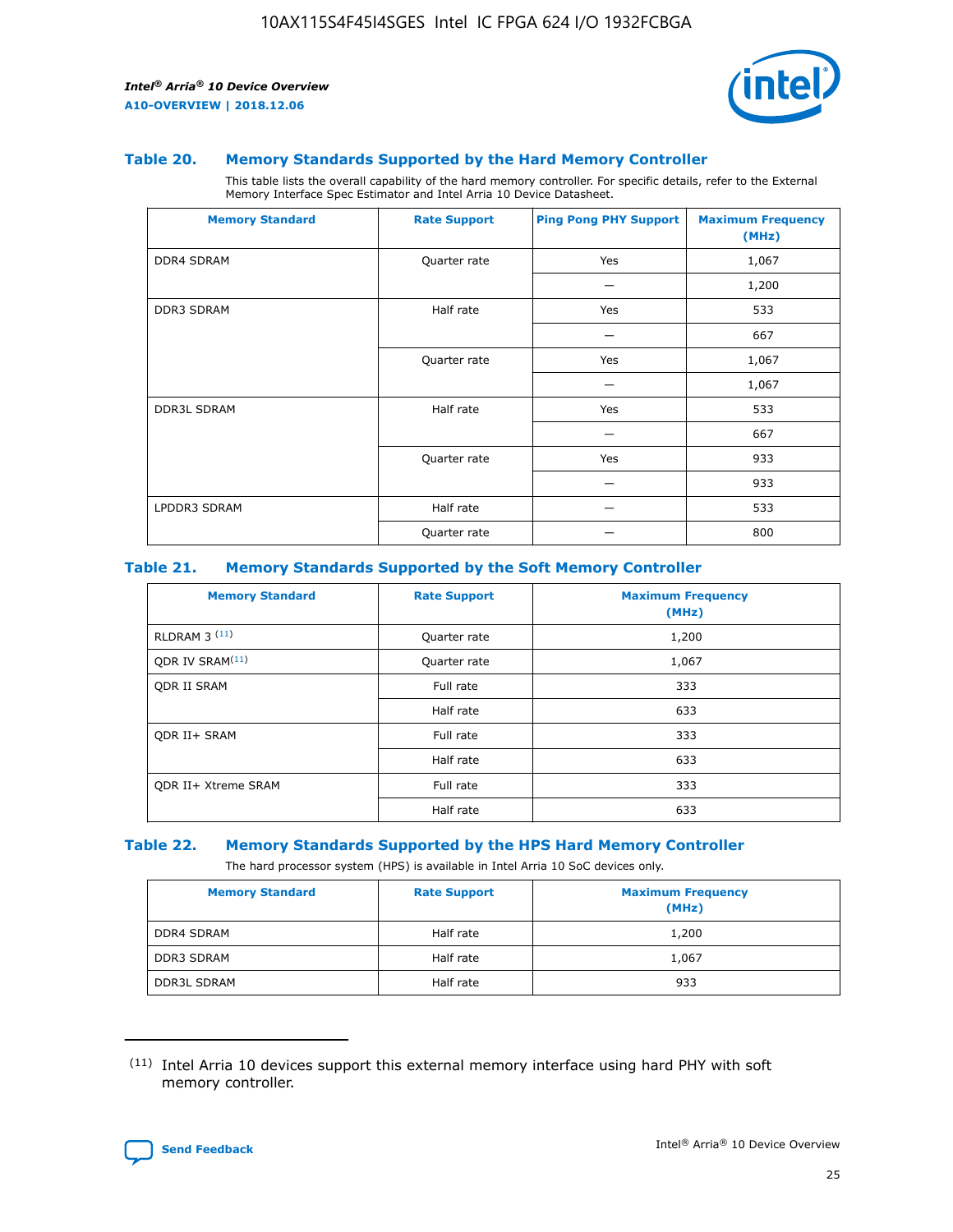

#### **Related Information**

#### [Intel Arria 10 Device Datasheet](https://www.intel.com/content/www/us/en/programmable/documentation/mcn1413182292568.html#mcn1413182153340)

Lists the memory interface performance according to memory interface standards, rank or chip select configurations, and Intel Arria 10 device speed grades.

## **PCIe Gen1, Gen2, and Gen3 Hard IP**

Intel Arria 10 devices contain PCIe hard IP that is designed for performance and ease-of-use:

- Includes all layers of the PCIe stack—transaction, data link and physical layers.
- Supports PCIe Gen3, Gen2, and Gen1 Endpoint and Root Port in x1, x2, x4, or x8 lane configuration.
- Operates independently from the core logic—optional configuration via protocol (CvP) allows the PCIe link to power up and complete link training in less than 100 ms while the Intel Arria 10 device completes loading the programming file for the rest of the FPGA.
- Provides added functionality that makes it easier to support emerging features such as Single Root I/O Virtualization (SR-IOV) and optional protocol extensions.
- Provides improved end-to-end datapath protection using ECC.
- Supports FPGA configuration via protocol (CvP) using PCIe at Gen3, Gen2, or Gen1 speed.

#### **Related Information**

PCS Features on page 30

## **Enhanced PCS Hard IP for Interlaken and 10 Gbps Ethernet**

## **Interlaken Support**

The Intel Arria 10 enhanced PCS hard IP provides integrated Interlaken PCS supporting rates up to 25.8 Gbps per lane.

The Interlaken PCS is based on the proven functionality of the PCS developed for Intel's previous generation FPGAs, which demonstrated interoperability with Interlaken ASSP vendors and third-party IP suppliers. The Interlaken PCS is present in every transceiver channel in Intel Arria 10 devices.

#### **Related Information**

PCS Features on page 30

## **10 Gbps Ethernet Support**

The Intel Arria 10 enhanced PCS hard IP supports 10GBASE-R PCS compliant with IEEE 802.3 10 Gbps Ethernet (10GbE). The integrated hard IP support for 10GbE and the 10 Gbps transceivers save external PHY cost, board space, and system power.

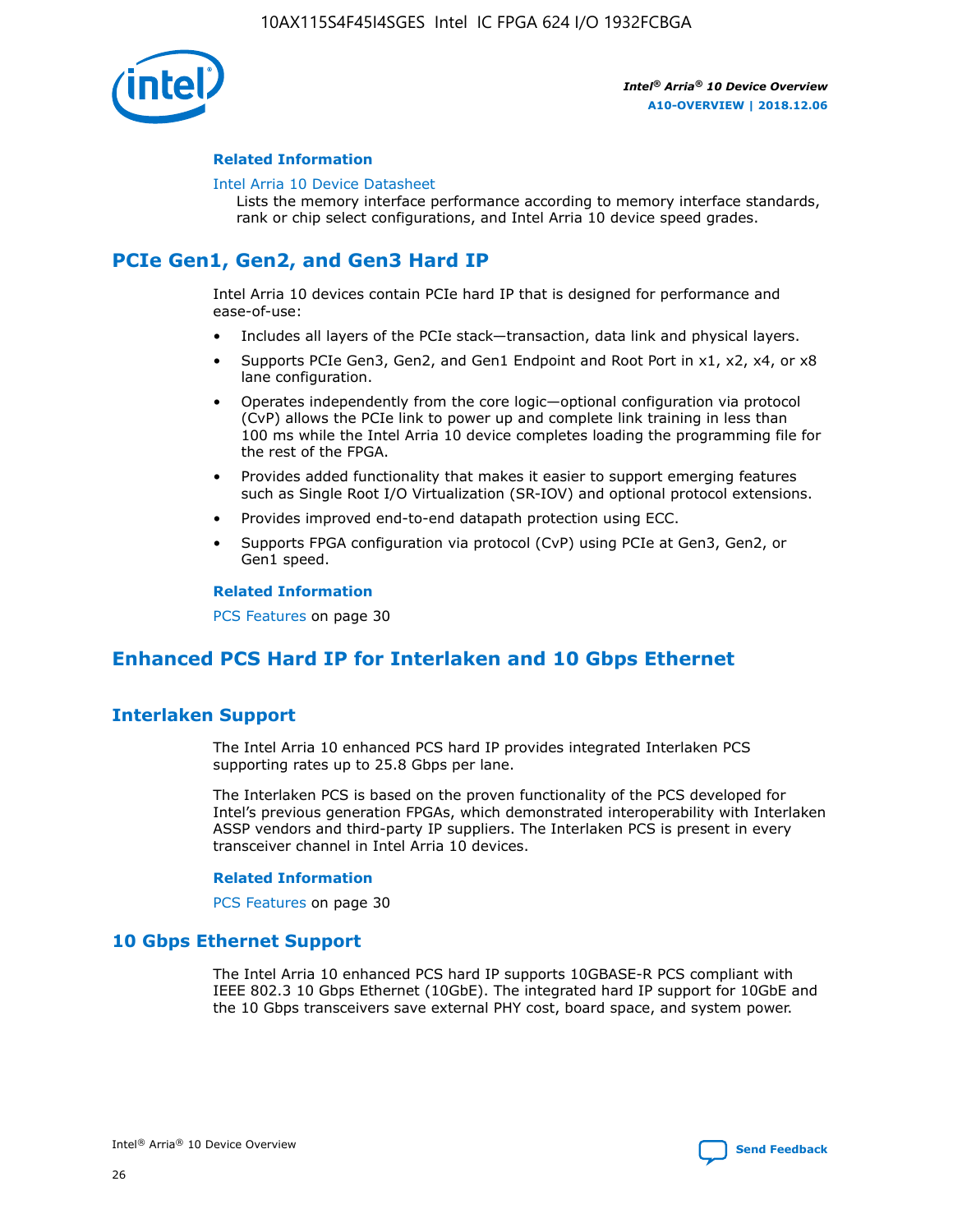

The scalable hard IP supports multiple independent 10GbE ports while using a single PLL for all the 10GBASE-R PCS instantiations, which saves on core logic resources and clock networks:

- Simplifies multiport 10GbE systems compared to XAUI interfaces that require an external XAUI-to-10G PHY.
- Incorporates Electronic Dispersion Compensation (EDC), which enables direct connection to standard 10 Gbps XFP and SFP+ pluggable optical modules.
- Supports backplane Ethernet applications and includes a hard 10GBASE-KR Forward Error Correction (FEC) circuit that you can use for 10 Gbps and 40 Gbps applications.

The 10 Gbps Ethernet PCS hard IP and 10GBASE-KR FEC are present in every transceiver channel.

#### **Related Information**

PCS Features on page 30

## **Low Power Serial Transceivers**

Intel Arria 10 FPGAs and SoCs include lowest power transceivers that deliver high bandwidth, throughput and low latency.

Intel Arria 10 devices deliver the industry's lowest power consumption per transceiver channel:

- 12.5 Gbps transceivers at as low as 242 mW
- 10 Gbps transceivers at as low as 168 mW
- 6 Gbps transceivers at as low as 117 mW

Intel Arria 10 transceivers support various data rates according to application:

- Chip-to-chip and chip-to-module applications—from 1 Gbps up to 25.8 Gbps
- Long reach and backplane applications—from 1 Gbps up to 12.5 with advanced adaptive equalization
- Critical power sensitive applications—from 1 Gbps up to 11.3 Gbps using lower power modes

The combination of 20 nm process technology and architectural advances provide the following benefits:

- Significant reduction in die area and power consumption
- Increase of up to two times in transceiver I/O density compared to previous generation devices while maintaining optimal signal integrity
- Up to 72 total transceiver channels—you can configure up to 6 of these channels to run as fast as 25.8 Gbps
- All channels feature continuous data rate support up to the maximum rated speed

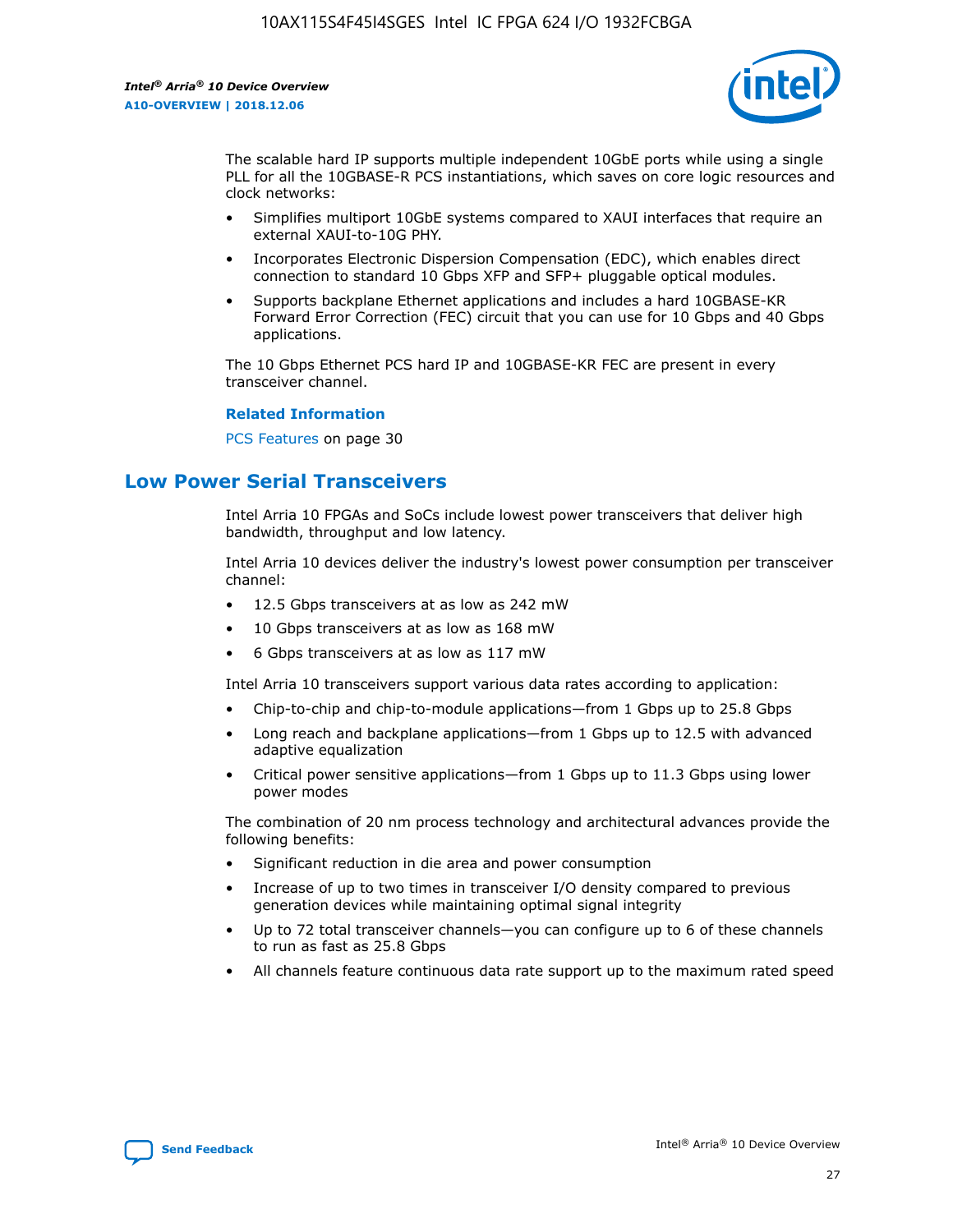

## Transceiver PMA TX/RX PCS ATX PLL Transceiver PMA TX/RX PCS fPLL Network Flexible Clock Distribution Network PCS Transceiver PMA TX/RX FPGA **Clock Distribution** Fabric PCS Transceiver PMA TX/RX ATX Flexible PLL PCS Transceiver PMA TX/RX ▲ fPLL Transceiver PMA TX/RX PCS 4

## **Figure 6. Intel Arria 10 Transceiver Block Architecture**

## **Transceiver Channels**

All transceiver channels feature a dedicated Physical Medium Attachment (PMA) and a hardened Physical Coding Sublayer (PCS).

- The PMA provides primary interfacing capabilities to physical channels.
- The PCS typically handles encoding/decoding, word alignment, and other preprocessing functions before transferring data to the FPGA core fabric.

A transceiver channel consists of a PMA and a PCS block. Most transceiver banks have 6 channels. There are some transceiver banks that contain only 3 channels.

A wide variety of bonded and non-bonded data rate configurations is possible using a highly configurable clock distribution network. Up to 80 independent transceiver data rates can be configured.

The following figures are graphical representations of top views of the silicon die, which correspond to reverse views for flip chip packages. Different Intel Arria 10 devices may have different floorplans than the ones shown in the figures.

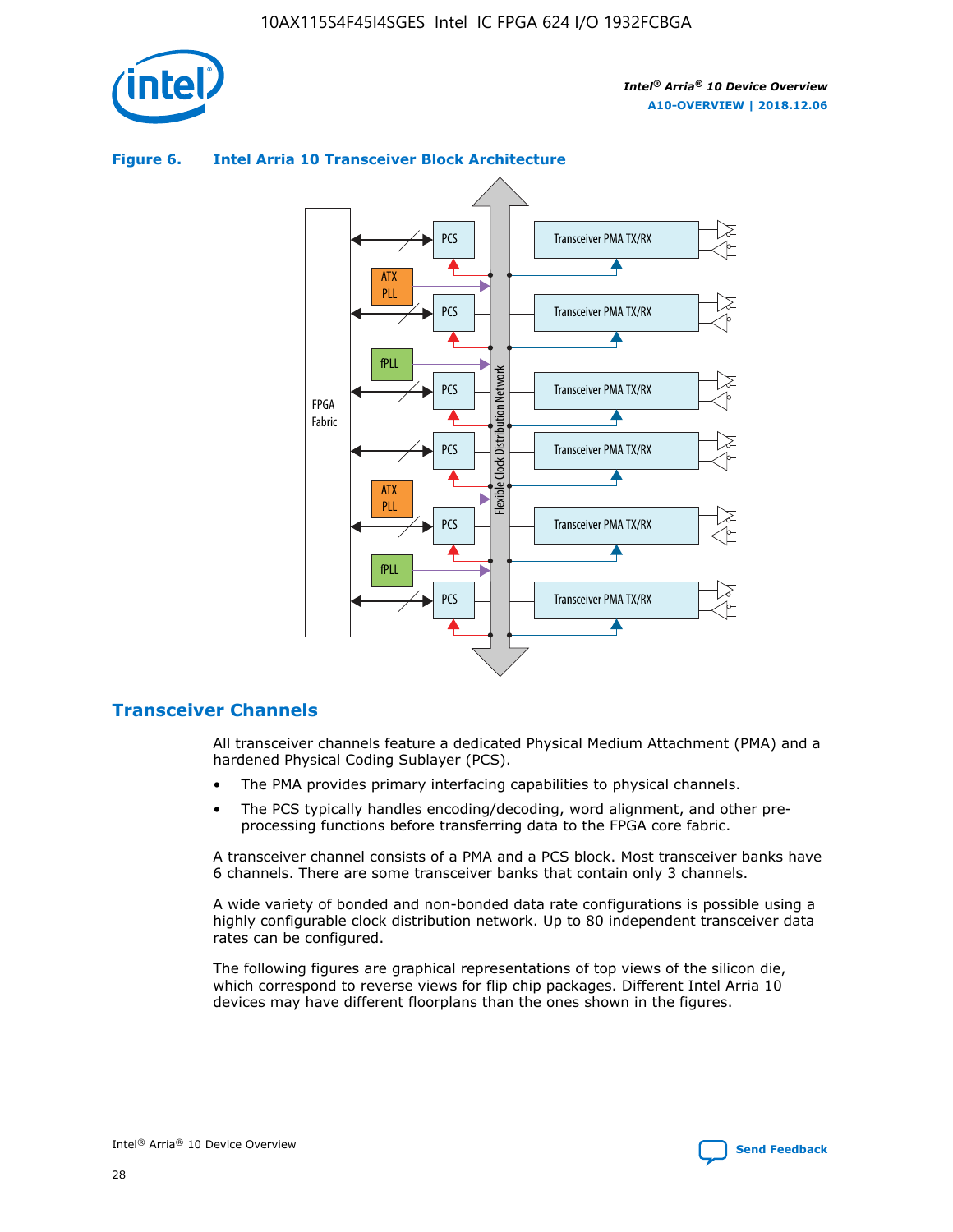

#### **Figure 7. Device Chip Overview for Intel Arria 10 GX and GT Devices**





## **PMA Features**

Intel Arria 10 transceivers provide exceptional signal integrity at data rates up to 25.8 Gbps. Clocking options include ultra-low jitter ATX PLLs (LC tank based), clock multiplier unit (CMU) PLLs, and fractional PLLs.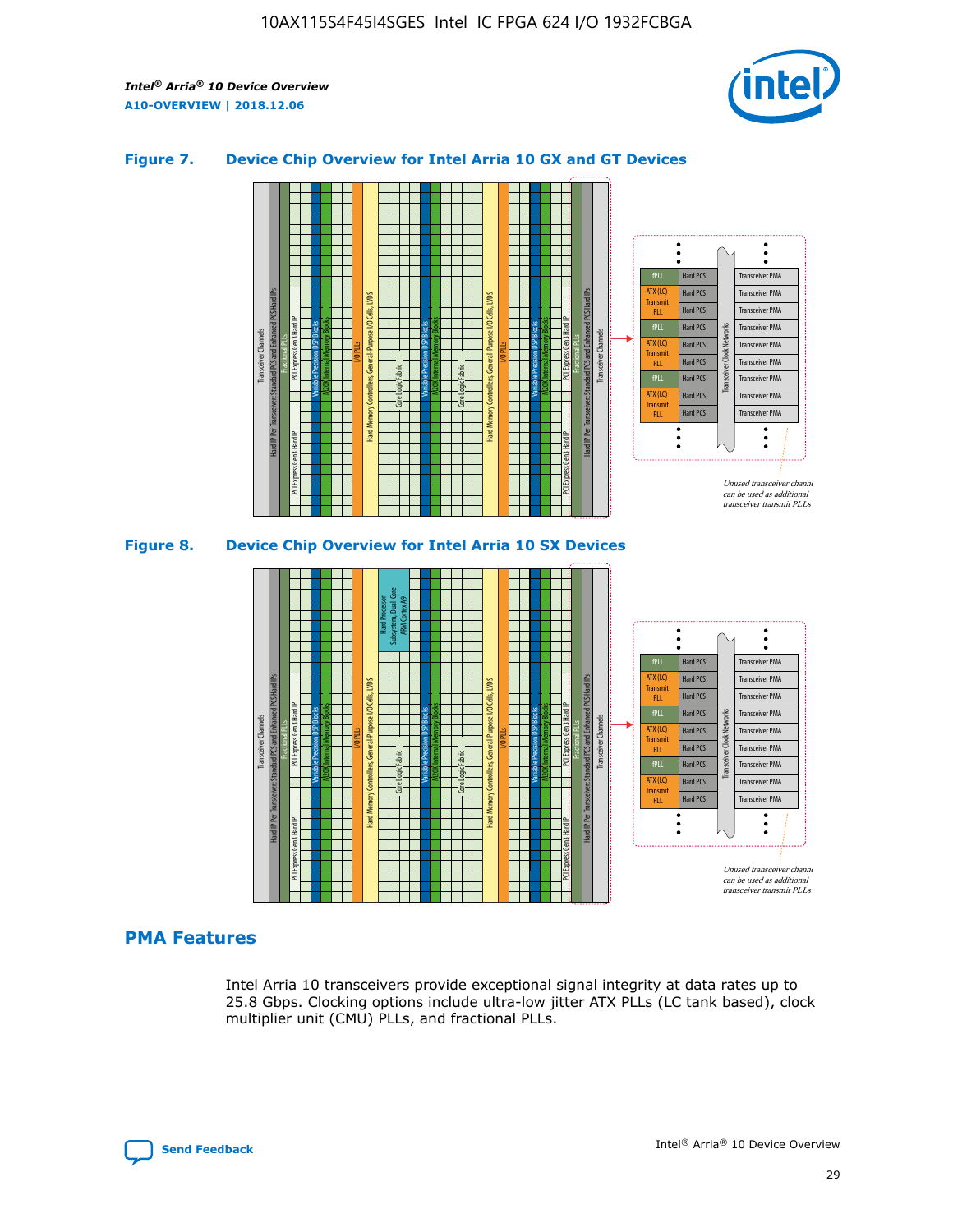

Each transceiver channel contains a channel PLL that can be used as the CMU PLL or clock data recovery (CDR) PLL. In CDR mode, the channel PLL recovers the receiver clock and data in the transceiver channel. Up to 80 independent data rates can be configured on a single Intel Arria 10 device.

## **Table 23. PMA Features of the Transceivers in Intel Arria 10 Devices**

| <b>Feature</b>                                             | <b>Capability</b>                                                                                                                                                                                                             |
|------------------------------------------------------------|-------------------------------------------------------------------------------------------------------------------------------------------------------------------------------------------------------------------------------|
| Chip-to-Chip Data Rates                                    | 1 Gbps to 17.4 Gbps (Intel Arria 10 GX devices)<br>1 Gbps to 25.8 Gbps (Intel Arria 10 GT devices)                                                                                                                            |
| Backplane Support                                          | Drive backplanes at data rates up to 12.5 Gbps                                                                                                                                                                                |
| <b>Optical Module Support</b>                              | SFP+/SFP, XFP, CXP, QSFP/QSFP28, CFP/CFP2/CFP4                                                                                                                                                                                |
| Cable Driving Support                                      | SFP+ Direct Attach, PCI Express over cable, eSATA                                                                                                                                                                             |
| Transmit Pre-Emphasis                                      | 4-tap transmit pre-emphasis and de-emphasis to compensate for system channel loss                                                                                                                                             |
| Continuous Time Linear<br>Equalizer (CTLE)                 | Dual mode, high-gain, and high-data rate, linear receive equalization to compensate for<br>system channel loss                                                                                                                |
| Decision Feedback Equalizer<br>(DFE)                       | 7-fixed and 4-floating tap DFE to equalize backplane channel loss in the presence of<br>crosstalk and noisy environments                                                                                                      |
| Variable Gain Amplifier                                    | Optimizes the signal amplitude prior to the CDR sampling and operates in fixed and<br>adaptive modes                                                                                                                          |
| Altera Digital Adaptive<br>Parametric Tuning (ADAPT)       | Fully digital adaptation engine to automatically adjust all link equalization parameters-<br>including CTLE, DFE, and variable gain amplifier blocks—that provide optimal link margin<br>without intervention from user logic |
| Precision Signal Integrity<br>Calibration Engine (PreSICE) | Hardened calibration controller to quickly calibrate all transceiver control parameters on<br>power-up, which provides the optimal signal integrity and jitter performance                                                    |
| Advanced Transmit (ATX)<br><b>PLL</b>                      | Low jitter ATX (LC tank based) PLLs with continuous tuning range to cover a wide range of<br>standard and proprietary protocols                                                                                               |
| <b>Fractional PLLs</b>                                     | On-chip fractional frequency synthesizers to replace on-board crystal oscillators and reduce<br>system cost                                                                                                                   |
| Digitally Assisted Analog<br><b>CDR</b>                    | Superior jitter tolerance with fast lock time                                                                                                                                                                                 |
| Dynamic Partial<br>Reconfiguration                         | Allows independent control of the Avalon memory-mapped interface of each transceiver<br>channel for the highest transceiver flexibility                                                                                       |
| Multiple PCS-PMA and PCS-<br>PLD interface widths          | 8-, 10-, 16-, 20-, 32-, 40-, or 64-bit interface widths for flexibility of deserialization width,<br>encoding, and reduced latency                                                                                            |

## **PCS Features**

This table summarizes the Intel Arria 10 transceiver PCS features. You can use the transceiver PCS to support a wide range of protocols ranging from 1 Gbps to 25.8 Gbps.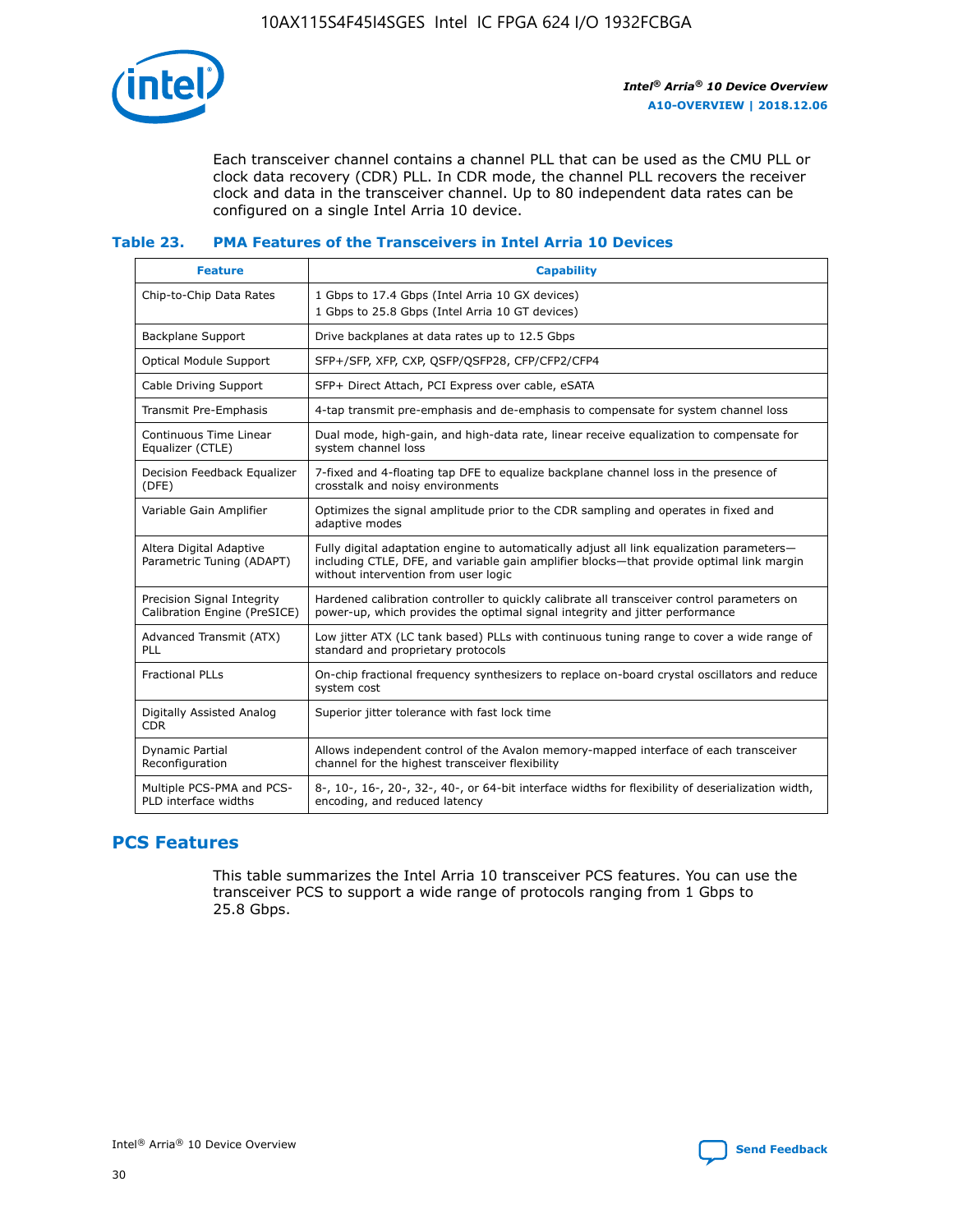

| <b>PCS</b>    | <b>Description</b>                                                                                                                                                                                                                                                                                                                                                                                             |
|---------------|----------------------------------------------------------------------------------------------------------------------------------------------------------------------------------------------------------------------------------------------------------------------------------------------------------------------------------------------------------------------------------------------------------------|
| Standard PCS  | Operates at a data rate up to 12 Gbps<br>Supports protocols such as PCI-Express, CPRI 4.2+, GigE, IEEE 1588 in Hard PCS<br>Implements other protocols using Basic/Custom (Standard PCS) transceiver<br>configuration rules.                                                                                                                                                                                    |
| Enhanced PCS  | Performs functions common to most serial data industry standards, such as word<br>alignment, encoding/decoding, and framing, before data is sent or received off-chip<br>through the PMA<br>• Handles data transfer to and from the FPGA fabric<br>Handles data transfer internally to and from the PMA<br>Provides frequency compensation<br>Performs channel bonding for multi-channel low skew applications |
| PCIe Gen3 PCS | Supports the seamless switching of Data and Clock between the Gen1, Gen2, and Gen3<br>data rates<br>Provides support for PIPE 3.0 features<br>Supports the PIPE interface with the Hard IP enabled, as well as with the Hard IP<br>bypassed                                                                                                                                                                    |

#### **Related Information**

- PCIe Gen1, Gen2, and Gen3 Hard IP on page 26
- Interlaken Support on page 26
- 10 Gbps Ethernet Support on page 26

## **PCS Protocol Support**

This table lists some of the protocols supported by the Intel Arria 10 transceiver PCS. For more information about the blocks in the transmitter and receiver data paths, refer to the related information.

| <b>Protocol</b>                                 | <b>Data Rate</b><br>(Gbps) | <b>Transceiver IP</b>       | <b>PCS Support</b>                      |
|-------------------------------------------------|----------------------------|-----------------------------|-----------------------------------------|
| PCIe Gen3 x1, x2, x4, x8                        | 8.0                        | Native PHY (PIPE)           | Standard PCS and PCIe<br>Gen3 PCS       |
| PCIe Gen2 x1, x2, x4, x8                        | 5.0                        | Native PHY (PIPE)           | <b>Standard PCS</b>                     |
| PCIe Gen1 x1, x2, x4, x8                        | 2.5                        | Native PHY (PIPE)           | Standard PCS                            |
| 1000BASE-X Gigabit Ethernet                     | 1.25                       | Native PHY                  | <b>Standard PCS</b>                     |
| 1000BASE-X Gigabit Ethernet with<br>IEEE 1588v2 | 1.25                       | Native PHY                  | Standard PCS                            |
| 10GBASE-R                                       | 10.3125                    | Native PHY                  | <b>Enhanced PCS</b>                     |
| 10GBASE-R with IEEE 1588v2                      | 10.3125                    | Native PHY                  | <b>Enhanced PCS</b>                     |
| 10GBASE-R with KR FEC                           | 10.3125                    | Native PHY                  | <b>Enhanced PCS</b>                     |
| 10GBASE-KR and 1000BASE-X                       | 10.3125                    | 1G/10GbE and 10GBASE-KR PHY | Standard PCS and<br><b>Enhanced PCS</b> |
| Interlaken (CEI-6G/11G)                         | 3.125 to 17.4              | Native PHY                  | <b>Enhanced PCS</b>                     |
| SFI-S/SFI-5.2                                   | 11.2                       | Native PHY                  | <b>Enhanced PCS</b>                     |
| $10G$ SDI                                       | 10.692                     | Native PHY                  | <b>Enhanced PCS</b>                     |
|                                                 |                            |                             | continued                               |

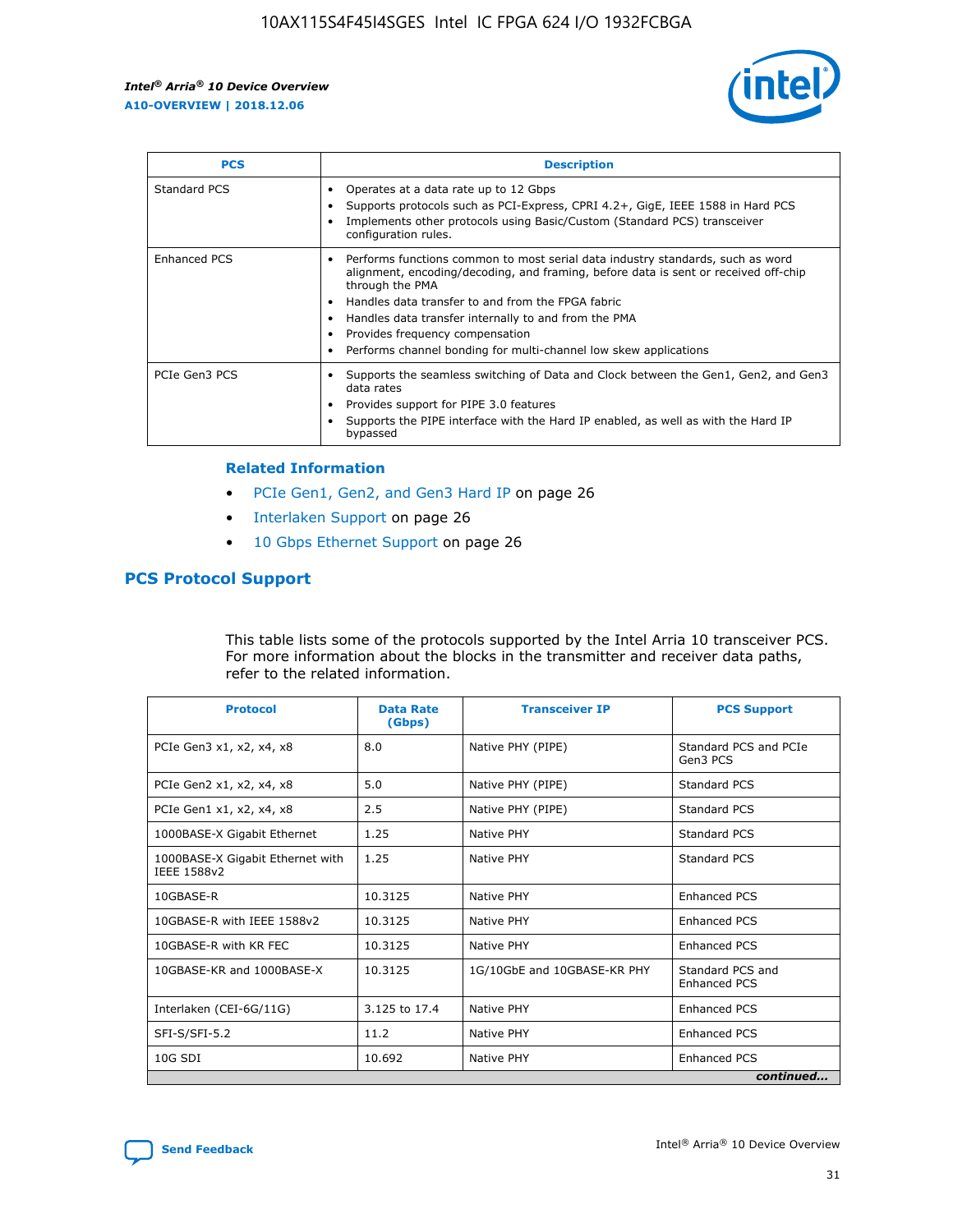

| <b>Protocol</b>      | <b>Data Rate</b><br>(Gbps) | <b>Transceiver IP</b> | <b>PCS Support</b> |
|----------------------|----------------------------|-----------------------|--------------------|
| CPRI 6.0 (64B/66B)   | 0.6144 to<br>10.1376       | Native PHY            | Enhanced PCS       |
| CPRI 4.2 (8B/10B)    | 0.6144 to<br>9.8304        | Native PHY            | Standard PCS       |
| OBSAI RP3 v4.2       | 0.6144 to 6.144            | Native PHY            | Standard PCS       |
| SD-SDI/HD-SDI/3G-SDI | $0.143(12)$ to<br>2.97     | Native PHY            | Standard PCS       |

## **Related Information**

#### [Intel Arria 10 Transceiver PHY User Guide](https://www.intel.com/content/www/us/en/programmable/documentation/nik1398707230472.html#nik1398707091164)

Provides more information about the supported transceiver protocols and PHY IP, the PMA architecture, and the standard, enhanced, and PCIe Gen3 PCS architecture.

## **SoC with Hard Processor System**

Each SoC device combines an FPGA fabric and a hard processor system (HPS) in a single device. This combination delivers the flexibility of programmable logic with the power and cost savings of hard IP in these ways:

- Reduces board space, system power, and bill of materials cost by eliminating a discrete embedded processor
- Allows you to differentiate the end product in both hardware and software, and to support virtually any interface standard
- Extends the product life and revenue through in-field hardware and software updates

 $(12)$  The 0.143 Gbps data rate is supported using oversampling of user logic that you must implement in the FPGA fabric.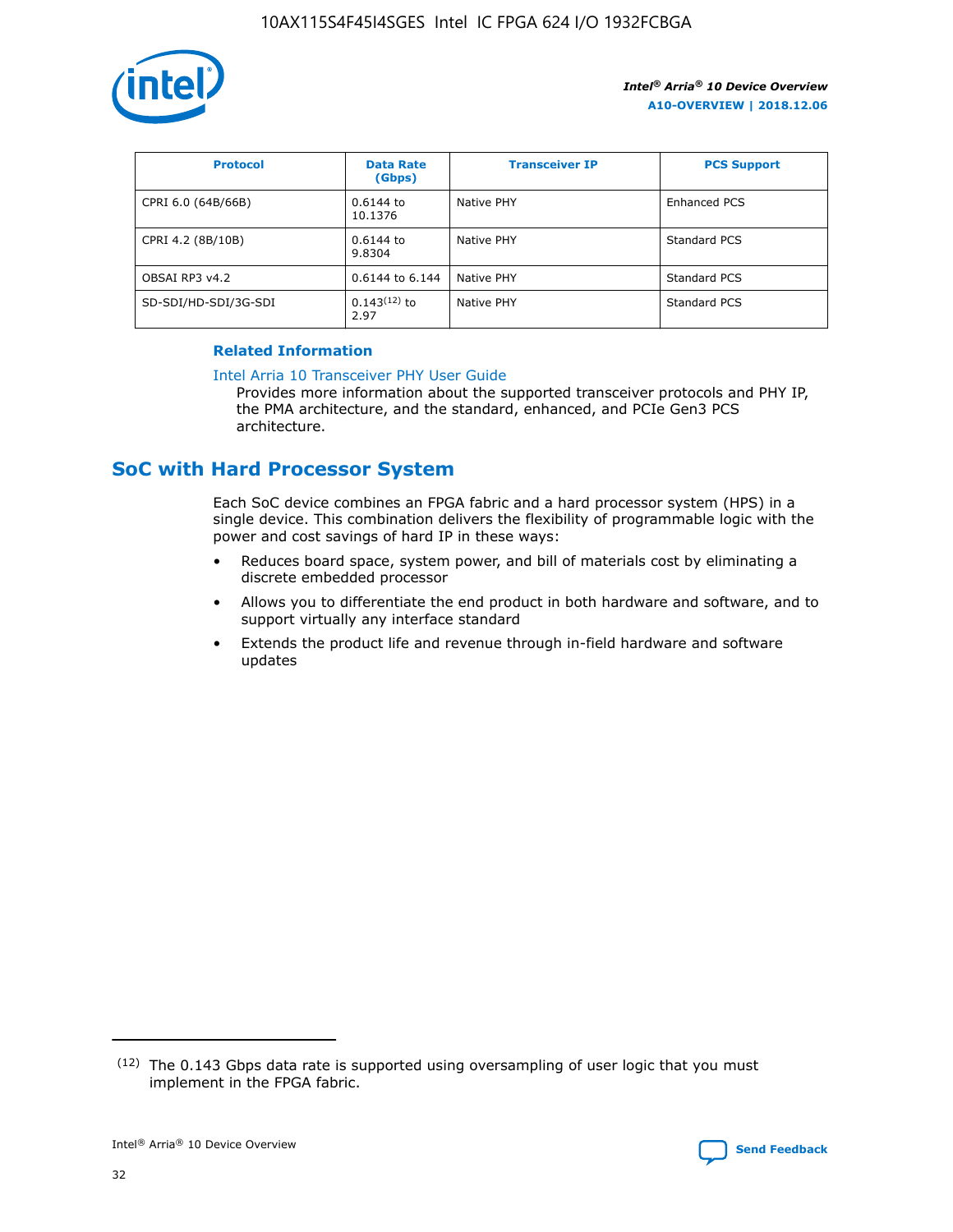

#### **Figure 9. HPS Block Diagram**

This figure shows a block diagram of the HPS with the dual ARM Cortex-A9 MPCore processor.



## **Key Advantages of 20-nm HPS**

The 20-nm HPS strikes a balance between enabling maximum software compatibility with 28-nm SoCs while still improving upon the 28-nm HPS architecture. These improvements address the requirements of the next generation target markets such as wireless and wireline communications, compute and storage equipment, broadcast and military in terms of performance, memory bandwidth, connectivity via backplane and security.

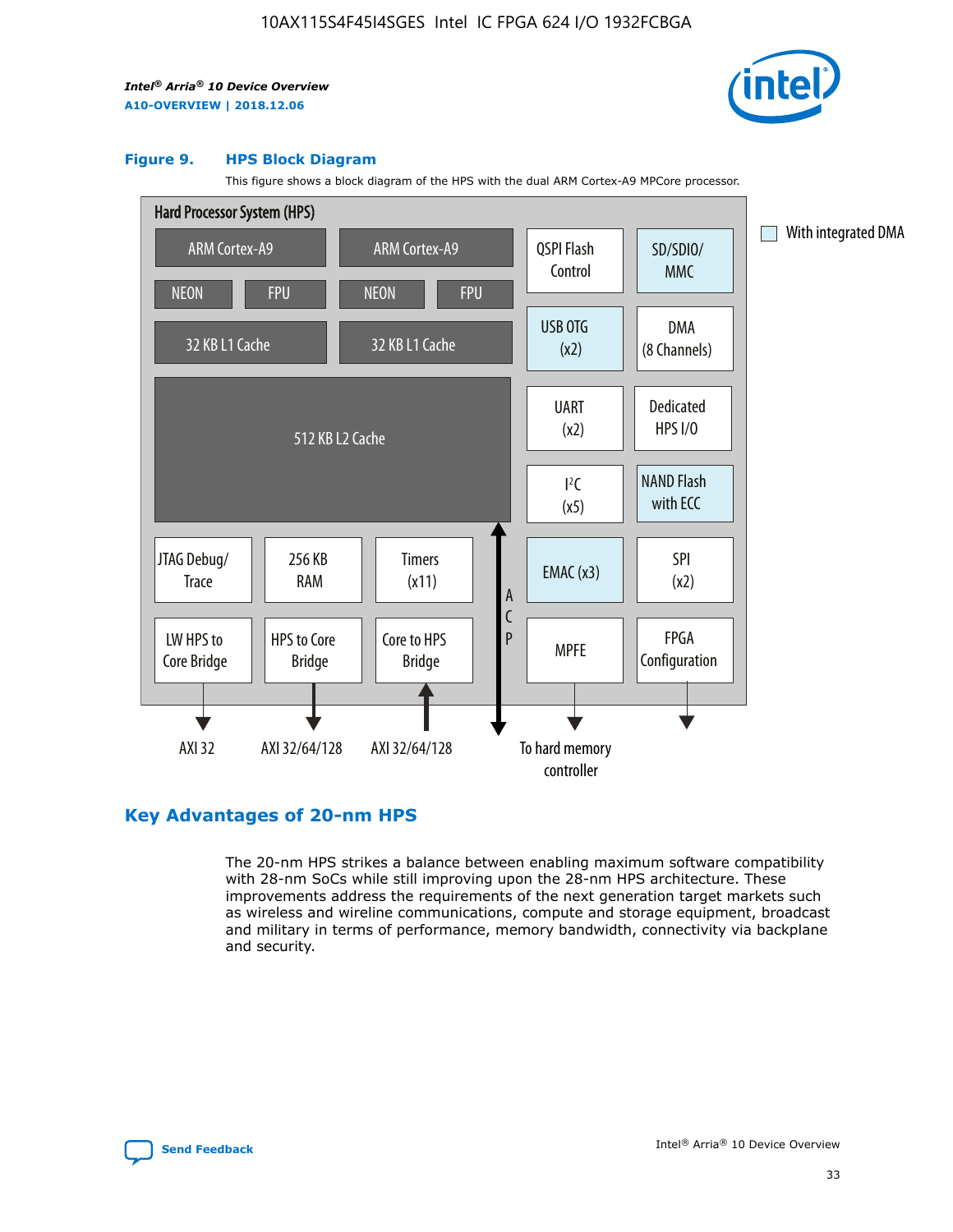

## **Table 24. Improvements in 20 nm HPS**

This table lists the key improvements of the 20 nm HPS compared to the 28 nm HPS.

| Advantages/<br><b>Improvements</b>                          | <b>Description</b>                                                                                                                                                                                                                                                                                                                                                                                                                                                                                                                                                                                                                                                                                                                                                                                                                                                                                                                   |
|-------------------------------------------------------------|--------------------------------------------------------------------------------------------------------------------------------------------------------------------------------------------------------------------------------------------------------------------------------------------------------------------------------------------------------------------------------------------------------------------------------------------------------------------------------------------------------------------------------------------------------------------------------------------------------------------------------------------------------------------------------------------------------------------------------------------------------------------------------------------------------------------------------------------------------------------------------------------------------------------------------------|
| Increased performance and<br>overdrive capability           | While the nominal processor frequency is 1.2 GHz, the 20 nm HPS offers an "overdrive"<br>feature which enables a higher processor operating frequency. This requires a higher supply<br>voltage value that is unique to the HPS and may require a separate regulator.                                                                                                                                                                                                                                                                                                                                                                                                                                                                                                                                                                                                                                                                |
| Increased processor memory<br>bandwidth and DDR4<br>support | Up to 64-bit DDR4 memory at 2,400 Mbps support is available for the processor. The hard<br>memory controller for the HPS comprises a multi-port front end that manages connections<br>to a single port memory controller. The multi-port front end allows logic core and the HPS<br>to share ports and thereby the available bandwidth of the memory controller.                                                                                                                                                                                                                                                                                                                                                                                                                                                                                                                                                                     |
| Flexible I/O sharing                                        | An advanced I/O pin muxing scheme allows improved sharing of I/O between the HPS and<br>the core logic. The following types of I/O are available for SoC:<br>17 dedicated I/Os-physically located inside the HPS block and are not accessible to<br>logic within the core. The 17 dedicated I/Os are used for HPS clock, resets, and<br>interfacing with boot devices, QSPI, and SD/MMC.<br>48 direct shared I/O-located closest to the HPS block and are ideal for high speed HPS<br>$\bullet$<br>peripherals such as EMAC, USB, and others. There is one bank of 48 I/Os that supports<br>direct sharing where the 48 I/Os can be shared 12 I/Os at a time.<br>Standard (shared) I/O-all standard I/Os can be shared by the HPS peripherals and any<br>logic within the core. For designs where more than 48 I/Os are reguired to fully use all<br>the peripherals in the HPS, these I/Os can be connected through the core logic. |
| <b>EMAC</b> core                                            | Three EMAC cores are available in the HPS. The EMAC cores enable an application to<br>support two redundant Ethernet connections; for example, backplane, or two EMAC cores<br>for managing IEEE 1588 time stamp information while allowing a third EMAC core for debug<br>and configuration. All three EMACs can potentially share the same time stamps, simplifying<br>the 1588 time stamping implementation. A new serial time stamp interface allows core<br>logic to access and read the time stamp values. The integrated EMAC controllers can be<br>connected to external Ethernet PHY through the provided MDIO or I <sup>2</sup> C interface.                                                                                                                                                                                                                                                                               |
| On-chip memory                                              | The on-chip memory is updated to 256 KB support and can support larger data sets and<br>real time algorithms.                                                                                                                                                                                                                                                                                                                                                                                                                                                                                                                                                                                                                                                                                                                                                                                                                        |
| <b>ECC</b> enhancements                                     | Improvements in L2 Cache ECC management allow identification of errors down to the<br>address level. ECC enhancements also enable improved error injection and status reporting<br>via the introduction of new memory mapped access to syndrome and data signals.                                                                                                                                                                                                                                                                                                                                                                                                                                                                                                                                                                                                                                                                    |
| HPS to FPGA Interconnect<br>Backbone                        | Although the HPS and the Logic Core can operate independently, they are tightly coupled<br>via a high-bandwidth system interconnect built from high-performance ARM AMBA AXI bus<br>bridges. IP bus masters in the FPGA fabric have access to HPS bus slaves via the FPGA-to-<br>HPS interconnect. Similarly, HPS bus masters have access to bus slaves in the core fabric<br>via the HPS-to-FPGA bridge. Both bridges are AMBA AXI-3 compliant and support<br>simultaneous read and write transactions. Up to three masters within the core fabric can<br>share the HPS SDRAM controller with the processor. Additionally, the processor can be used<br>to configure the core fabric under program control via a dedicated 32-bit configuration port.                                                                                                                                                                               |
| FPGA configuration and HPS<br>booting                       | The FPGA fabric and HPS in the SoCs are powered independently. You can reduce the clock<br>frequencies or gate the clocks to reduce dynamic power.<br>You can configure the FPGA fabric and boot the HPS independently, in any order, providing<br>you with more design flexibility.                                                                                                                                                                                                                                                                                                                                                                                                                                                                                                                                                                                                                                                 |
| Security                                                    | New security features have been introduced for anti-tamper management, secure boot,<br>encryption (AES), and authentication (SHA).                                                                                                                                                                                                                                                                                                                                                                                                                                                                                                                                                                                                                                                                                                                                                                                                   |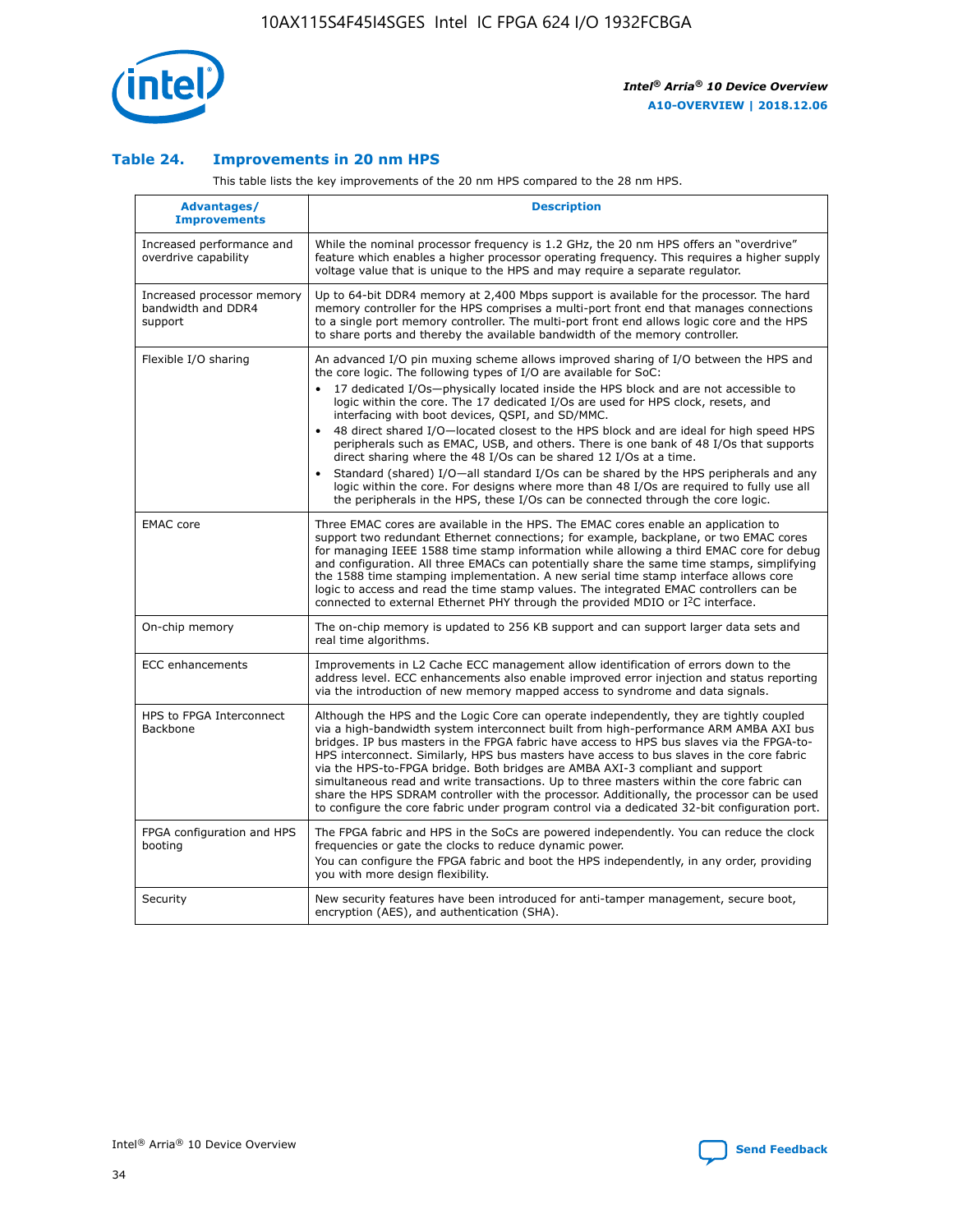

## **Features of the HPS**

The HPS has the following features:

- 1.2-GHz, dual-core ARM Cortex-A9 MPCore processor with up to 1.5-GHz via overdrive
	- ARMv7-A architecture that runs 32-bit ARM instructions, 16-bit and 32-bit Thumb instructions, and 8-bit Java byte codes in Jazelle style
	- Superscalar, variable length, out-of-order pipeline with dynamic branch prediction
	- Instruction Efficiency 2.5 MIPS/MHz, which provides total performance of 7500 MIPS at 1.5 GHz
- Each processor core includes:
	- 32 KB of L1 instruction cache, 32 KB of L1 data cache
	- Single- and double-precision floating-point unit and NEON media engine
	- CoreSight debug and trace technology
	- Snoop Control Unit (SCU) and Acceleration Coherency Port (ACP)
- 512 KB of shared L2 cache
- 256 KB of scratch RAM
- Hard memory controller with support for DDR3, DDR4 and optional error correction code (ECC) support
- Multiport Front End (MPFE) Scheduler interface to the hard memory controller
- 8-channel direct memory access (DMA) controller
- QSPI flash controller with SIO, DIO, QIO SPI Flash support
- NAND flash controller (ONFI 1.0 or later) with DMA and ECC support, updated to support 8 and 16-bit Flash devices and new command DMA to offload CPU for fast power down recovery
- Updated SD/SDIO/MMC controller to eMMC 4.5 with DMA with CE-ATA digital command support
- 3 10/100/1000 Ethernet media access control (MAC) with DMA
- 2 USB On-the-Go (OTG) controllers with DMA
- $\bullet$  5 I<sup>2</sup>C controllers (3 can be used by EMAC for MIO to external PHY)
- 2 UART 16550 Compatible controllers
- 4 serial peripheral interfaces (SPI) (2 Master, 2 Slaves)
- 62 programmable general-purpose I/Os, which includes 48 direct share I/Os that allows the HPS peripherals to connect directly to the FPGA I/Os
- 7 general-purpose timers
- 4 watchdog timers
- Anti-tamper, Secure Boot, Encryption (AES) and Authentication (SHA)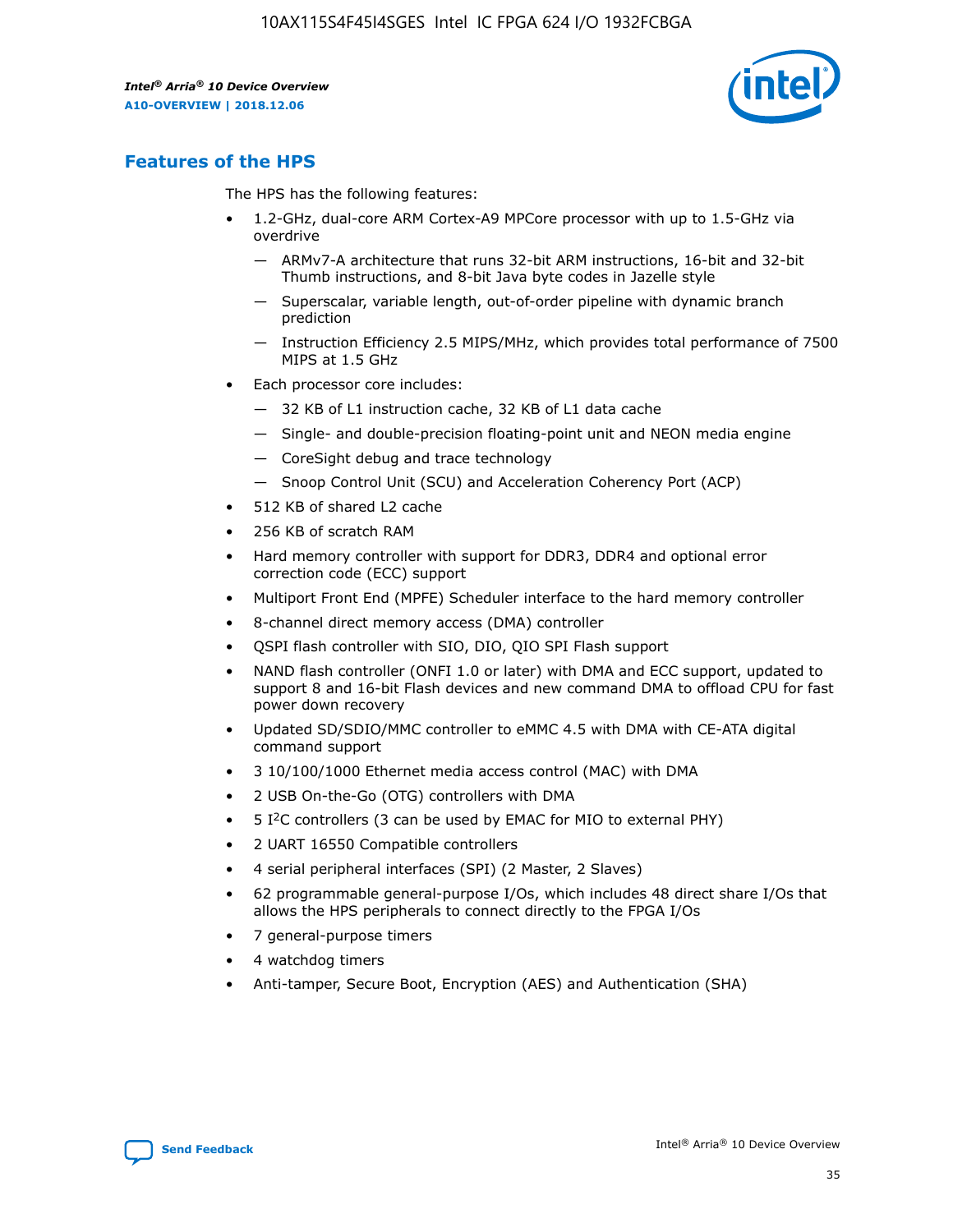

## **System Peripherals and Debug Access Port**

Each Ethernet MAC, USB OTG, NAND flash controller, and SD/MMC controller module has an integrated DMA controller. For modules without an integrated DMA controller, an additional DMA controller module provides up to eight channels of high-bandwidth data transfers. Peripherals that communicate off-chip are multiplexed with other peripherals at the HPS pin level. This allows you to choose which peripherals interface with other devices on your PCB.

The debug access port provides interfaces to industry standard JTAG debug probes and supports ARM CoreSight debug and core traces to facilitate software development.

## **HPS–FPGA AXI Bridges**

The HPS–FPGA bridges, which support the Advanced Microcontroller Bus Architecture (AMBA) Advanced eXtensible Interface (AXI™) specifications, consist of the following bridges:

- FPGA-to-HPS AMBA AXI bridge—a high-performance bus supporting 32, 64, and 128 bit data widths that allows the FPGA fabric to issue transactions to slaves in the HPS.
- HPS-to-FPGA Avalon/AMBA AXI bridge—a high-performance bus supporting 32, 64, and 128 bit data widths that allows the HPS to issue transactions to slaves in the FPGA fabric.
- Lightweight HPS-to-FPGA AXI bridge—a lower latency 32 bit width bus that allows the HPS to issue transactions to soft peripherals in the FPGA fabric. This bridge is primarily used for control and status register (CSR) accesses to peripherals in the FPGA fabric.

The HPS–FPGA AXI bridges allow masters in the FPGA fabric to communicate with slaves in the HPS logic, and vice versa. For example, the HPS-to-FPGA AXI bridge allows you to share memories instantiated in the FPGA fabric with one or both microprocessors in the HPS, while the FPGA-to-HPS AXI bridge allows logic in the FPGA fabric to access the memory and peripherals in the HPS.

Each HPS–FPGA bridge also provides asynchronous clock crossing for data transferred between the FPGA fabric and the HPS.

#### **HPS SDRAM Controller Subsystem**

The HPS SDRAM controller subsystem contains a multiport SDRAM controller and DDR PHY that are shared between the FPGA fabric (through the FPGA-to-HPS SDRAM interface), the level 2 (L2) cache, and the level 3 (L3) system interconnect. The FPGA-to-HPS SDRAM interface supports AMBA AXI and Avalon® Memory-Mapped (Avalon-MM) interface standards, and provides up to six individual ports for access by masters implemented in the FPGA fabric.

The HPS SDRAM controller supports up to 3 masters (command ports), 3x 64-bit read data ports and 3x 64-bit write data ports.

To maximize memory performance, the SDRAM controller subsystem supports command and data reordering, deficit round-robin arbitration with aging, and high-priority bypass features.

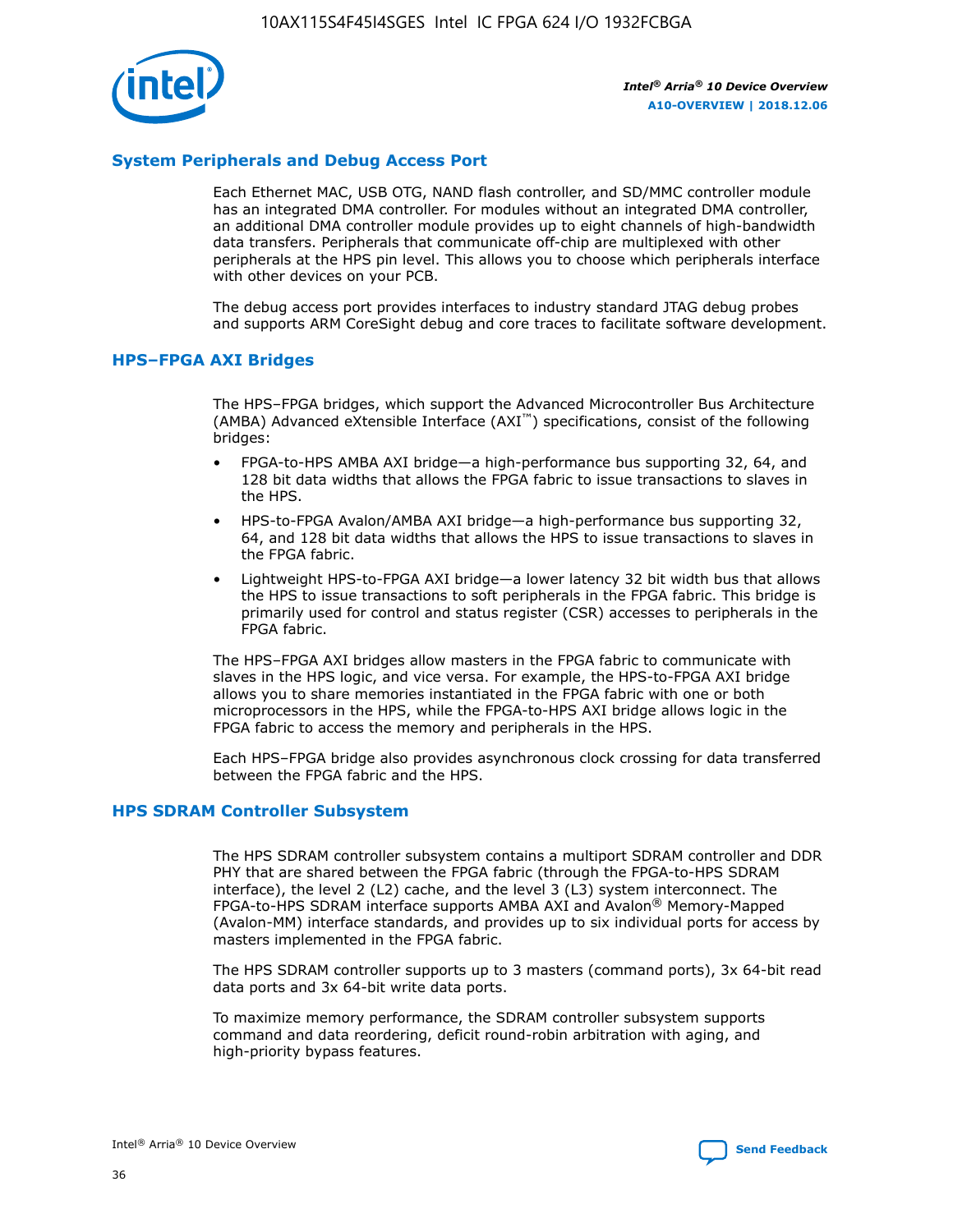

## **FPGA Configuration and HPS Booting**

The FPGA fabric and HPS in the SoC FPGA must be powered at the same time. You can reduce the clock frequencies or gate the clocks to reduce dynamic power.

Once powered, the FPGA fabric and HPS can be configured independently thus providing you with more design flexibility:

- You can boot the HPS independently. After the HPS is running, the HPS can fully or partially reconfigure the FPGA fabric at any time under software control. The HPS can also configure other FPGAs on the board through the FPGA configuration controller.
- Configure the FPGA fabric first, and then boot the HPS from memory accessible to the FPGA fabric.

## **Hardware and Software Development**

For hardware development, you can configure the HPS and connect your soft logic in the FPGA fabric to the HPS interfaces using the Platform Designer system integration tool in the Intel Quartus Prime software.

For software development, the ARM-based SoC FPGA devices inherit the rich software development ecosystem available for the ARM Cortex-A9 MPCore processor. The software development process for Intel SoC FPGAs follows the same steps as those for other SoC devices from other manufacturers. Support for Linux\*, VxWorks\*, and other operating systems are available for the SoC FPGAs. For more information on the operating systems support availability, contact the Intel FPGA sales team.

You can begin device-specific firmware and software development on the Intel SoC FPGA Virtual Target. The Virtual Target is a fast PC-based functional simulation of a target development system—a model of a complete development board. The Virtual Target enables the development of device-specific production software that can run unmodified on actual hardware.

## **Dynamic and Partial Reconfiguration**

The Intel Arria 10 devices support dynamic and partial reconfiguration. You can use dynamic and partial reconfiguration simultaneously to enable seamless reconfiguration of both the device core and transceivers.

## **Dynamic Reconfiguration**

You can reconfigure the PMA and PCS blocks while the device continues to operate. This feature allows you to change the data rates, protocol, and analog settings of a channel in a transceiver bank without affecting on-going data transfer in other transceiver banks. This feature is ideal for applications that require dynamic multiprotocol or multirate support.

## **Partial Reconfiguration**

Using partial reconfiguration, you can reconfigure some parts of the device while keeping the device in operation.

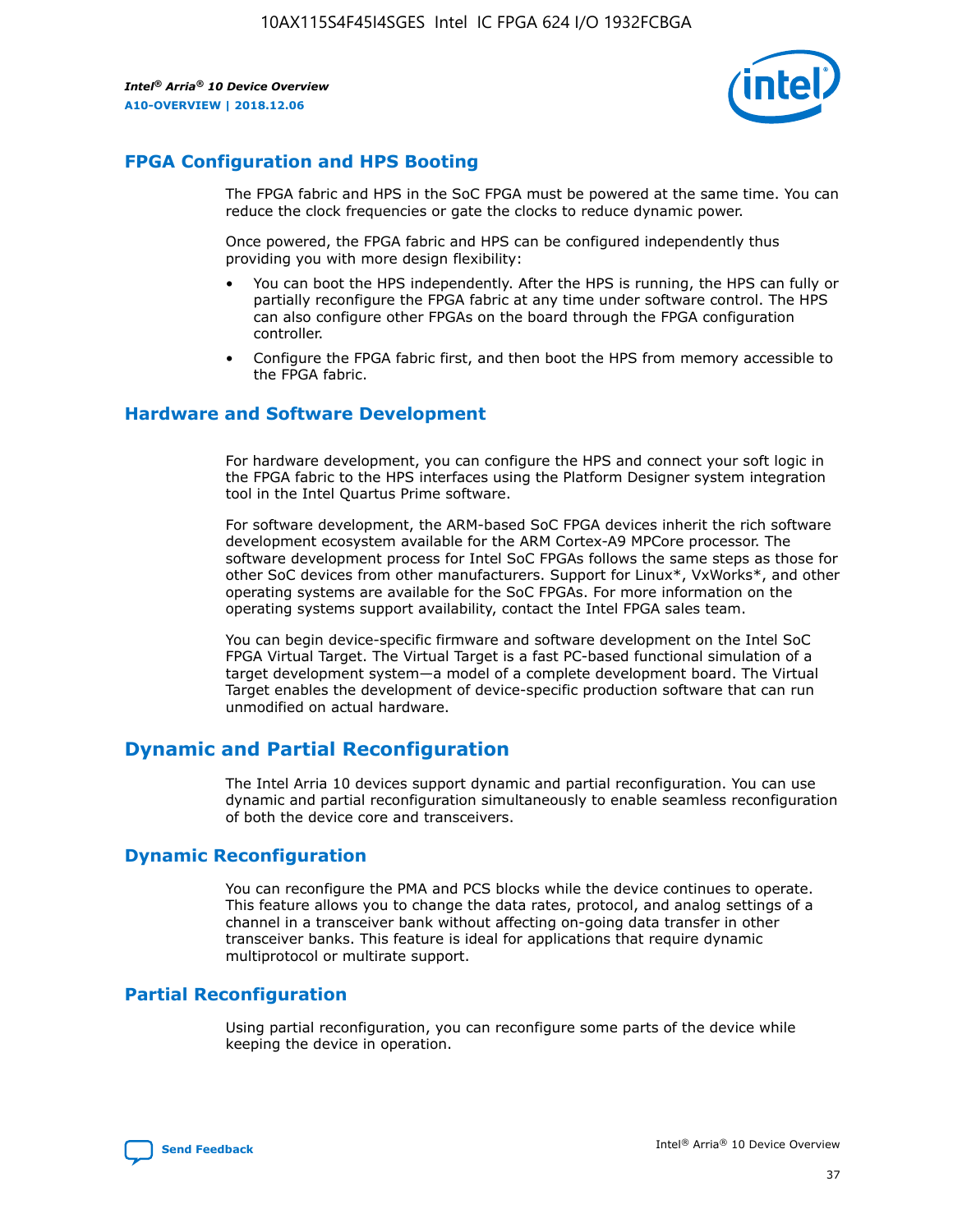

Instead of placing all device functions in the FPGA fabric, you can store some functions that do not run simultaneously in external memory and load them only when required. This capability increases the effective logic density of the device, and lowers cost and power consumption.

In the Intel solution, you do not have to worry about intricate device architecture to perform a partial reconfiguration. The partial reconfiguration capability is built into the Intel Quartus Prime design software, making such time-intensive task simple.

Intel Arria 10 devices support partial reconfiguration in the following configuration options:

- Using an internal host:
	- All supported configuration modes where the FPGA has access to external memory devices such as serial and parallel flash memory.
	- Configuration via Protocol [CvP (PCIe)]
- Using an external host—passive serial (PS), fast passive parallel (FPP) x8, FPP x16, and FPP x32 I/O interface.

# **Enhanced Configuration and Configuration via Protocol**

## **Table 25. Configuration Schemes and Features of Intel Arria 10 Devices**

Intel Arria 10 devices support 1.8 V programming voltage and several configuration schemes.

| <b>Scheme</b>                                                          | <b>Data</b><br><b>Width</b> | <b>Max Clock</b><br>Rate<br>(MHz) | <b>Max Data</b><br>Rate<br>(Mbps)<br>(13) | <b>Decompression</b> | <b>Design</b><br>Security <sup>(1</sup><br>4) | <b>Partial</b><br><b>Reconfiguration</b><br>(15) | <b>Remote</b><br><b>System</b><br><b>Update</b> |
|------------------------------------------------------------------------|-----------------------------|-----------------------------------|-------------------------------------------|----------------------|-----------------------------------------------|--------------------------------------------------|-------------------------------------------------|
| <b>JTAG</b>                                                            | 1 bit                       | 33                                | 33                                        |                      |                                               | Yes(16)                                          |                                                 |
| Active Serial (AS)<br>through the<br>EPCO-L<br>configuration<br>device | 1 bit,<br>4 bits            | 100                               | 400                                       | Yes                  | Yes                                           | $Y_{PS}(16)$                                     | Yes                                             |
| Passive serial (PS)<br>through CPLD or<br>external<br>microcontroller  | 1 bit                       | 100                               | 100                                       | Yes                  | Yes                                           | Yes(16)                                          | Parallel<br>Flash<br>Loader<br>(PFL) IP<br>core |
|                                                                        |                             |                                   |                                           |                      |                                               |                                                  | continued                                       |

<sup>(13)</sup> Enabling either compression or design security features affects the maximum data rate. Refer to the Intel Arria 10 Device Datasheet for more information.

<sup>(14)</sup> Encryption and compression cannot be used simultaneously.

 $<sup>(15)</sup>$  Partial reconfiguration is an advanced feature of the device family. If you are interested in</sup> using partial reconfiguration, contact Intel for support.

 $(16)$  Partial configuration can be performed only when it is configured as internal host.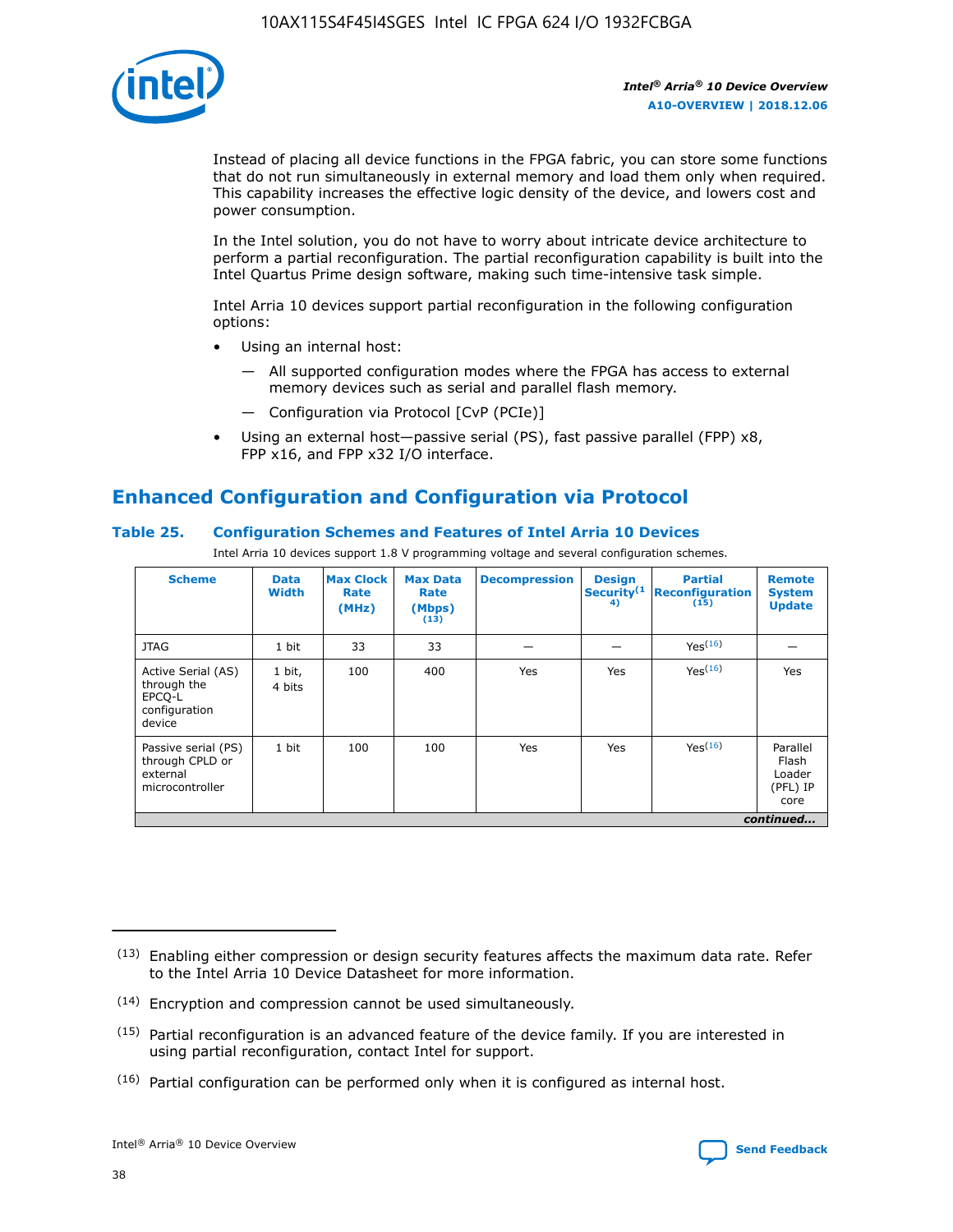

| <b>Scheme</b>                                    | <b>Data</b><br><b>Width</b> | <b>Max Clock</b><br>Rate<br>(MHz) | <b>Max Data</b><br>Rate<br>(Mbps)<br>(13) | <b>Decompression</b> | <b>Design</b><br>Security <sup>(1</sup><br>4) | <b>Partial</b><br><b>Reconfiguration</b><br>(15) | <b>Remote</b><br><b>System</b><br><b>Update</b> |
|--------------------------------------------------|-----------------------------|-----------------------------------|-------------------------------------------|----------------------|-----------------------------------------------|--------------------------------------------------|-------------------------------------------------|
| Fast passive                                     | 8 bits                      | 100                               | 3200                                      | <b>Yes</b>           | Yes                                           | Yes(17)                                          | PFL IP                                          |
| parallel (FPP)<br>through CPLD or                | 16 bits                     |                                   |                                           | Yes                  | Yes                                           |                                                  | core                                            |
| external<br>microcontroller                      | 32 bits                     |                                   |                                           | Yes                  | Yes                                           |                                                  |                                                 |
| Configuration via                                | 16 bits                     | 100                               | 3200                                      | Yes                  | Yes                                           | Yes <sup>(17)</sup>                              |                                                 |
| <b>HPS</b>                                       | 32 bits                     |                                   |                                           | Yes                  | Yes                                           |                                                  |                                                 |
| Configuration via<br>Protocol [CvP<br>$(PCIe^*)$ | x1, x2,<br>x4, x8<br>lanes  |                                   | 8000                                      | Yes                  | Yes                                           | Yes <sup>(16)</sup>                              |                                                 |

You can configure Intel Arria 10 devices through PCIe using Configuration via Protocol (CvP). The Intel Arria 10 CvP implementation conforms to the PCIe 100 ms power-up-to-active time requirement.

#### **Related Information**

[Configuration via Protocol \(CvP\) Implementation in Intel FPGAs User Guide](https://www.intel.com/content/www/us/en/programmable/documentation/dsu1441819344145.html#dsu1442269728522) Provides more information about the CvP configuration scheme.

## **SEU Error Detection and Correction**

Intel Arria 10 devices offer robust and easy-to-use single-event upset (SEU) error detection and correction circuitry.

The detection and correction circuitry includes protection for Configuration RAM (CRAM) programming bits and user memories. The CRAM is protected by a continuously running CRC error detection circuit with integrated ECC that automatically corrects one or two errors and detects higher order multi-bit errors. When more than two errors occur, correction is available through reloading of the core programming file, providing a complete design refresh while the FPGA continues to operate.

The physical layout of the Intel Arria 10 CRAM array is optimized to make the majority of multi-bit upsets appear as independent single-bit or double-bit errors which are automatically corrected by the integrated CRAM ECC circuitry. In addition to the CRAM protection, the M20K memory blocks also include integrated ECC circuitry and are layout-optimized for error detection and correction. The MLAB does not have ECC.

<sup>(17)</sup> Supported at a maximum clock rate of 100 MHz.



 $(13)$  Enabling either compression or design security features affects the maximum data rate. Refer to the Intel Arria 10 Device Datasheet for more information.

<sup>(14)</sup> Encryption and compression cannot be used simultaneously.

 $(15)$  Partial reconfiguration is an advanced feature of the device family. If you are interested in using partial reconfiguration, contact Intel for support.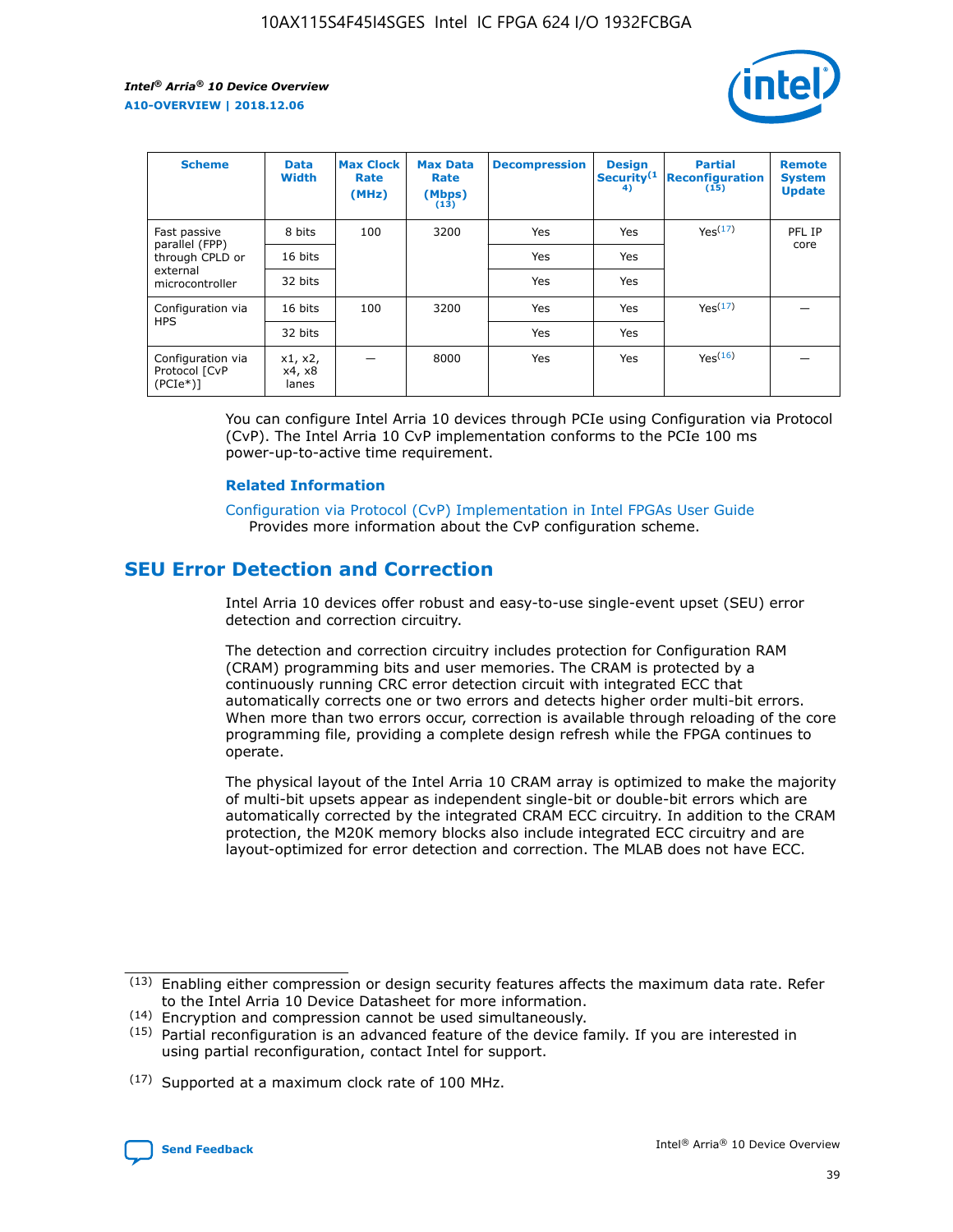

## **Power Management**

Intel Arria 10 devices leverage the advanced 20 nm process technology, a low 0.9 V core power supply, an enhanced core architecture, and several optional power reduction techniques to reduce total power consumption by as much as 40% compared to Arria V devices and as much as 60% compared to Stratix V devices.

The optional power reduction techniques in Intel Arria 10 devices include:

- **SmartVID**—a code is programmed into each device during manufacturing that allows a smart regulator to operate the device at lower core  $V_{CC}$  while maintaining performance
- **Programmable Power Technology**—non-critical timing paths are identified by the Intel Quartus Prime software and the logic in these paths is biased for low power instead of high performance
- **Low Static Power Options**—devices are available with either standard static power or low static power while maintaining performance

Furthermore, Intel Arria 10 devices feature Intel's industry-leading low power transceivers and include a number of hard IP blocks that not only reduce logic resources but also deliver substantial power savings compared to soft implementations. In general, hard IP blocks consume up to 90% less power than the equivalent soft logic implementations.

## **Incremental Compilation**

The Intel Quartus Prime software incremental compilation feature reduces compilation time and helps preserve performance to ease timing closure. The incremental compilation feature enables the partial reconfiguration flow for Intel Arria 10 devices.

Incremental compilation supports top-down, bottom-up, and team-based design flows. This feature facilitates modular, hierarchical, and team-based design flows where different designers compile their respective design sections in parallel. Furthermore, different designers or IP providers can develop and optimize different blocks of the design independently. These blocks can then be imported into the top level project.

## **Document Revision History for Intel Arria 10 Device Overview**

| <b>Document</b><br><b>Version</b> | <b>Changes</b>                                                                                                                                                                                                                                                              |
|-----------------------------------|-----------------------------------------------------------------------------------------------------------------------------------------------------------------------------------------------------------------------------------------------------------------------------|
| 2018.12.06                        | Added links to Intel Arria 10 device errata documents.<br>Removed automotive temperature option from the Intel Arria 10 GX devices.<br>Removed -3 fabric speed grade from the Intel Arria 10 GT devices.<br>Updated power options for the Intel Arria 10 GX and GT devices. |
| 2018.04.09                        | Updated the lowest $V_{CC}$ from 0.83 V to 0.82 V in the topic listing a summary of the device features.                                                                                                                                                                    |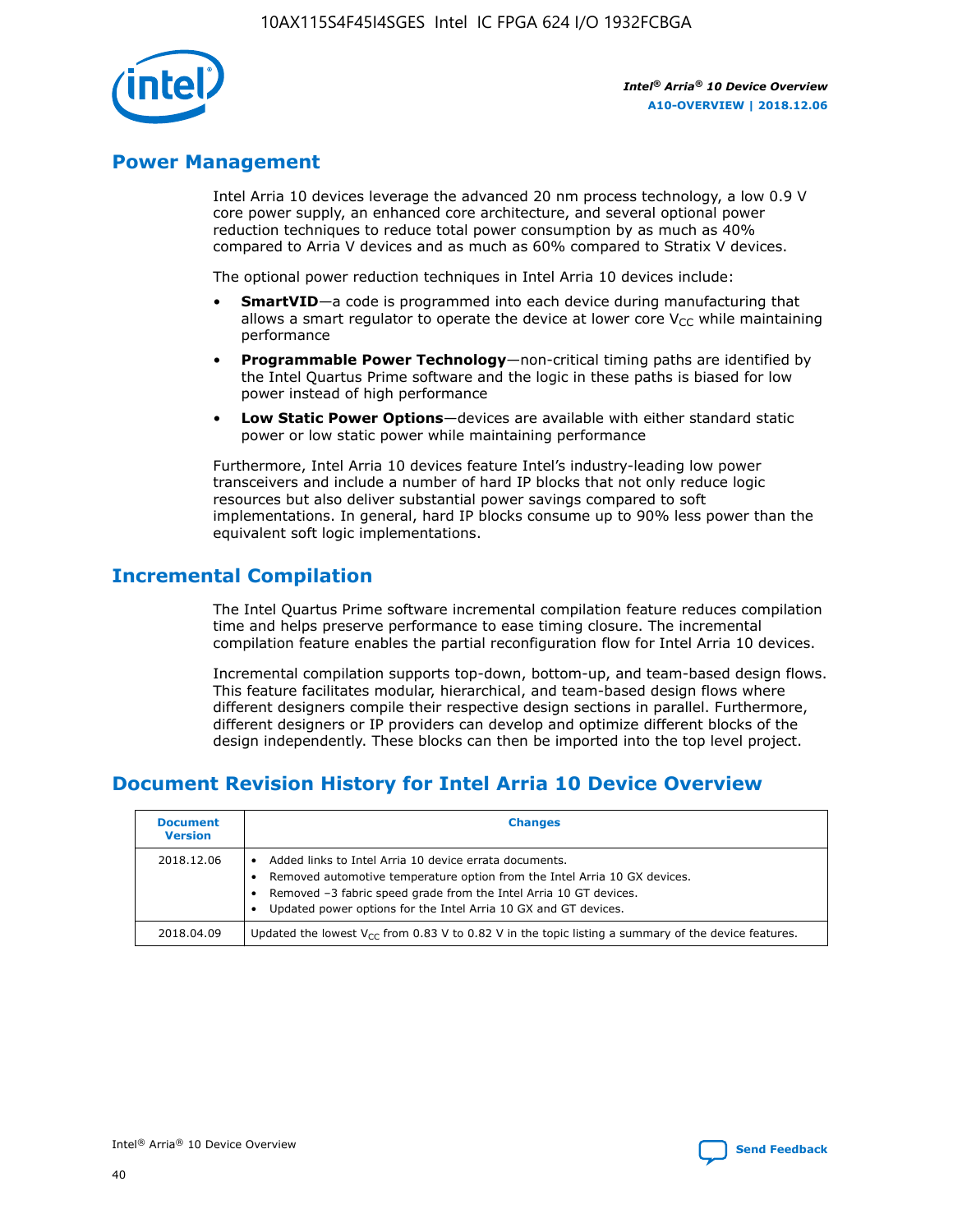*Intel® Arria® 10 Device Overview* **A10-OVERVIEW | 2018.12.06**



| <b>Date</b>    | <b>Version</b> | <b>Changes</b>                                                                                                                                                                                                                                                                                                                                                                                                                                                                                                                                                                                                                                                                                                                                                                                                                                                                                                                                                            |
|----------------|----------------|---------------------------------------------------------------------------------------------------------------------------------------------------------------------------------------------------------------------------------------------------------------------------------------------------------------------------------------------------------------------------------------------------------------------------------------------------------------------------------------------------------------------------------------------------------------------------------------------------------------------------------------------------------------------------------------------------------------------------------------------------------------------------------------------------------------------------------------------------------------------------------------------------------------------------------------------------------------------------|
| January 2018   | 2018.01.17     | Updated the maximum data rate for HPS (Intel Arria 10 SX devices<br>external memory interface DDR3 controller from 2,166 Mbps to 2,133<br>Mbps.<br>Updated maximum frequency supported for half rate QDRII and QDRII<br>+ SRAM to 633 MHz in Memory Standards Supported by the Soft<br>Memory Controller table.<br>Updated transceiver backplane capability to 12.5 Gbps.<br>$\bullet$<br>Removed transceiver speed grade 5 in Sample Ordering Core and<br>Available Options for Intel Arria 10 GX Devices figure.<br>Removed package code 40, low static power, SmartVID, industrial, and<br>military operating temperature support from Sample Ordering Core and<br>Available Options for Intel Arria 10 GT Devices figure.<br>Updated short reach transceiver rate for Intel Arria 10 GT devices to<br>25.8 Gbps.<br>Removed On-Die Instrumentation - EyeQ and Jitter Margin Tool<br>support from PMA Features of the Transceivers in Intel Arria 10 Devices<br>table. |
| September 2017 | 2017.09.20     | Updated the maximum speed of the DDR4 external memory interface from<br>1,333 MHz/2,666 Mbps to 1,200 MHz/2,400 Mbps.                                                                                                                                                                                                                                                                                                                                                                                                                                                                                                                                                                                                                                                                                                                                                                                                                                                     |
| July 2017      | 2017.07.13     | Corrected the automotive temperature range in the figure showing the<br>available options for the Intel Arria 10 GX devices from "-40°C to 100°C"<br>to "-40°C to 125°C".                                                                                                                                                                                                                                                                                                                                                                                                                                                                                                                                                                                                                                                                                                                                                                                                 |
| July 2017      | 2017.07.06     | Added automotive temperature option to Intel Arria 10 GX device family.                                                                                                                                                                                                                                                                                                                                                                                                                                                                                                                                                                                                                                                                                                                                                                                                                                                                                                   |
| May 2017       | 2017.05.08     | Corrected protocol names with "1588" to "IEEE 1588v2".<br>Updated the vertical migration table to remove vertical migration<br>between Intel Arria 10 GX and Intel Arria 10 SX device variants.<br>Removed all "Preliminary" marks.                                                                                                                                                                                                                                                                                                                                                                                                                                                                                                                                                                                                                                                                                                                                       |
| March 2017     | 2017.03.15     | Removed the topic about migration from Intel Arria 10 to Intel Stratix<br>10 devices.<br>Rebranded as Intel.<br>$\bullet$                                                                                                                                                                                                                                                                                                                                                                                                                                                                                                                                                                                                                                                                                                                                                                                                                                                 |
| October 2016   | 2016.10.31     | Removed package F36 from Intel Arria 10 GX devices.<br>Updated Intel Arria 10 GT sample ordering code and maximum GX<br>$\bullet$<br>transceiver count. Intel Arria 10 GT devices are available only in the<br>SF45 package option with a maximum of 72 transceivers.                                                                                                                                                                                                                                                                                                                                                                                                                                                                                                                                                                                                                                                                                                     |
| May 2016       | 2016.05.02     | Updated the FPGA Configuration and HPS Booting topic.<br>Remove V <sub>CC</sub> PowerManager from the Summary of Features, Power<br>Management and Arria 10 Device Variants and packages topics. This<br>feature is no longer supported in Arria 10 devices.<br>Removed LPDDR3 from the Memory Standards Supported by the HPS<br>Hard Memory Controller table in the Memory Standards Supported by<br>Intel Arria 10 Devices topic. This standard is only supported by the<br>FPGA.<br>Removed transceiver speed grade 5 from the Device Variants and<br>Packages topic for Arria 10 GX and SX devices.                                                                                                                                                                                                                                                                                                                                                                   |
| February 2016  | 2016.02.11     | Changed the maximum Arria 10 GT datarate to 25.8 Gbps and the<br>minimum datarate to 1 Gbps globally.<br>Revised the state for Core clock networks in the Summary of Features<br>$\bullet$<br>topic.<br>Changed the transceiver parameters in the "Summary of Features for<br>Arria 10 Devices" table.<br>• Changed the transceiver parameters in the "Maximum Resource Counts<br>for Arria 10 GT Devices" table.<br>• Changed the package availability for GT devices in the "Package Plan<br>for Arria 10 GT Devices" table.<br>Changed the package configurations for GT devices in the "Migration"<br>Capability Across Arria 10 Product Lines" figure.<br>continued                                                                                                                                                                                                                                                                                                  |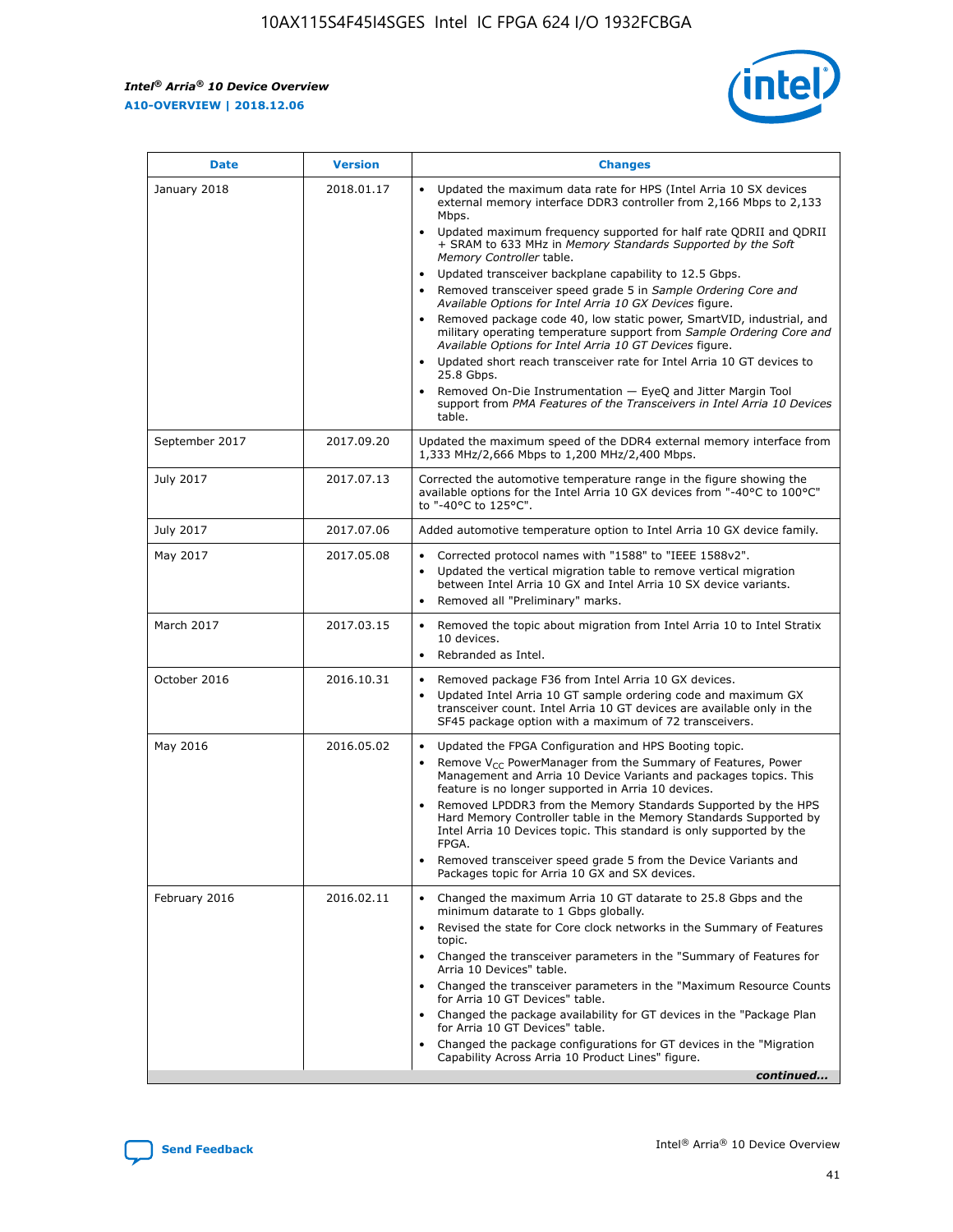

| <b>Date</b>   | <b>Version</b> | <b>Changes</b>                                                                                                                                                               |
|---------------|----------------|------------------------------------------------------------------------------------------------------------------------------------------------------------------------------|
|               |                | • Changed transceiver parameters in the "Low Power Serial Transceivers"<br>section.                                                                                          |
|               |                | • Changed the transceiver descriptions in the "Device Variants for the<br>Arria 10 Device Family" table.                                                                     |
|               |                | Changed the "Sample Ordering Code and Available Options for Arria 10<br>$\bullet$<br>GT Devices" figure.                                                                     |
|               |                | Changed the datarates for GT devices in the "PMA Features" section.                                                                                                          |
|               |                | Changed the datarates for GT devices in the "PCS Features" section.<br>$\bullet$                                                                                             |
| December 2015 | 2015.12.14     | Updated the number of M20K memory blocks for Arria 10 GX 660 from<br>2133 to 2131 and corrected the total RAM bit from 48,448 Kb to<br>48,408 Kb.                            |
|               |                | Corrected the number of DSP blocks for Arria 10 GX 660 from 1688 to<br>1687 in the table listing floating-point arithmetic resources.                                        |
| November 2015 | 2015.11.02     | Updated the maximum resources for Arria 10 GX 220, GX 320, GX 480,<br>$\bullet$<br>GX 660, SX 220, SX 320, SX 480, and SX 660.                                               |
|               |                | Updated resource count for Arria 10 GX 320, GX 480, GX 660, SX 320,<br>SX 480, a SX 660 devices in Number of Multipliers in Intel Arria 10<br><b>Devices</b> table.          |
|               |                | Updated the available options for Arria 10 GX, GT, and SX.                                                                                                                   |
|               |                | Changed instances of Quartus II to Quartus Prime.                                                                                                                            |
| June 2015     | 2015.06.15     | Corrected label for Intel Arria 10 GT product lines in the vertical migration<br>figure.                                                                                     |
| May 2015      | 2015.05.15     | Corrected the DDR3 half rate and quarter rate maximum frequencies in the<br>table that lists the memory standards supported by the Intel Arria 10 hard<br>memory controller. |
| May 2015      | 2015.05.04     | Added support for 13.5G JESD204b in the Summary of Features table.<br>$\bullet$<br>Added a link to Arria 10 GT Channel Usage in the Arria 10 GT Package<br>$\bullet$         |
|               |                | Plan topic.                                                                                                                                                                  |
|               |                | • Added a note to the table, Maximum Resource Counts for Arria 10 GT<br>devices.                                                                                             |
|               |                | Updated the power requirements of the transceivers in the Low Power<br>Serial Transceivers topic.                                                                            |
| January 2015  | 2015.01.23     | • Added floating point arithmetic features in the Summary of Features<br>table.                                                                                              |
|               |                | Updated the total embedded memory from 38.38 megabits (Mb) to<br>$\bullet$<br>65.6 Mb.                                                                                       |
|               |                | • Updated the table that lists the memory standards supported by Intel<br>Arria 10 devices.                                                                                  |
|               |                | Removed support for DDR3U, LPDDR3 SDRAM, RLDRAM 2, and DDR2.                                                                                                                 |
|               |                | Moved RLDRAM 3 support from hard memory controller to soft memory<br>controller. RLDRAM 3 support uses hard PHY with soft memory<br>controller.                              |
|               |                | Added soft memory controller support for QDR IV.<br>$\bullet$                                                                                                                |
|               |                | Updated the maximum resource count table to include the number of<br>hard memory controllers available in each device variant.                                               |
|               |                | Updated the transceiver PCS data rate from 12.5 Gbps to 12 Gbps.<br>$\bullet$                                                                                                |
|               |                | Updated the max clock rate of PS, FPP x8, FPP x16, and Configuration<br>via HPS from 125 MHz to 100 MHz.                                                                     |
|               |                | Added a feature for fractional synthesis PLLs: PLL cascading.                                                                                                                |
|               |                | Updated the HPS programmable general-purpose I/Os from 54 to 62.                                                                                                             |
|               |                | continued                                                                                                                                                                    |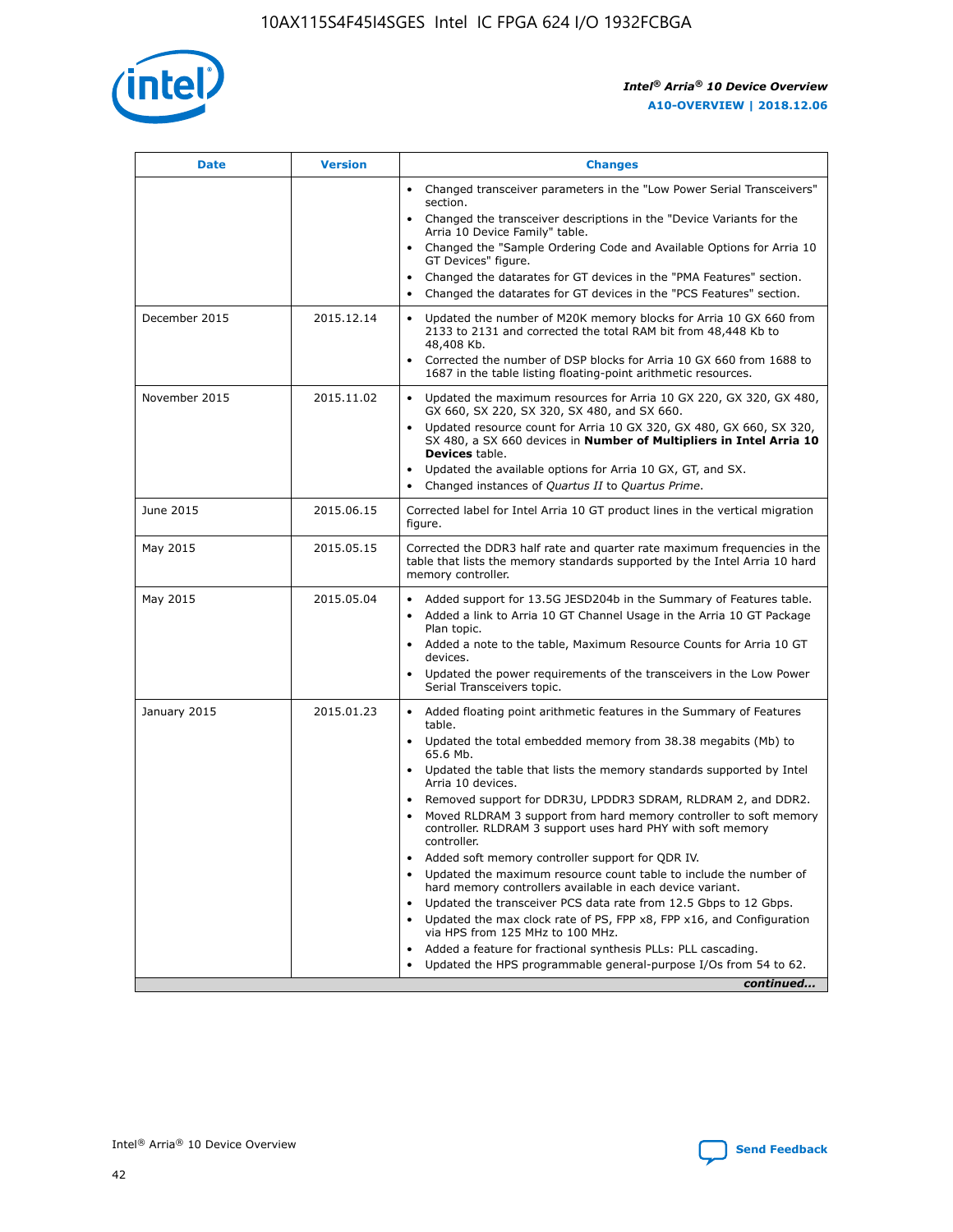r



| <b>Date</b>    | <b>Version</b> | <b>Changes</b>                                                                                                                                                                                                                                                                                                                                                                                                                                                                                                                                      |
|----------------|----------------|-----------------------------------------------------------------------------------------------------------------------------------------------------------------------------------------------------------------------------------------------------------------------------------------------------------------------------------------------------------------------------------------------------------------------------------------------------------------------------------------------------------------------------------------------------|
| September 2014 | 2014.09.30     | Corrected the 3 V I/O and LVDS I/O counts for F35 and F36 packages<br>$\bullet$<br>of Arria 10 GX.<br>Corrected the 3 V I/O, LVDS I/O, and transceiver counts for the NF40<br>$\bullet$<br>package of the Arria GX 570 and 660.<br>Removed 3 V I/O, LVDS I/O, and transceiver counts for the NF40<br>$\bullet$<br>package of the Arria GX 900 and 1150. The NF40 package is not<br>available for Arria 10 GX 900 and 1150.                                                                                                                          |
| August 2014    | 2014.08.18     | Updated Memory (Kb) M20K maximum resources for Arria 10 GX 660<br>devices from 42,660 to 42,620.<br>Added GPIO columns consisting of LVDS I/O Bank and 3V I/O Bank in<br>$\bullet$<br>the Package Plan table.<br>Added how to use memory interface clock frequency higher than 533<br>$\bullet$<br>MHz in the I/O vertical migration.<br>Added information to clarify that RLDRAM3 support uses hard PHY with<br>$\bullet$<br>soft memory controller.<br>Added variable precision DSP blocks support for floating-point<br>$\bullet$<br>arithmetic. |
| June 2014      | 2014.06.19     | Updated number of dedicated I/Os in the HPS block to 17.                                                                                                                                                                                                                                                                                                                                                                                                                                                                                            |
| February 2014  | 2014.02.21     | Updated transceiver speed grade options for GT devices in Figure 2.                                                                                                                                                                                                                                                                                                                                                                                                                                                                                 |
| February 2014  | 2014.02.06     | Updated data rate for Arria 10 GT devices from 28.1 Gbps to 28.3 Gbps.                                                                                                                                                                                                                                                                                                                                                                                                                                                                              |
| December 2013  | 2013.12.10     | Updated the HPS memory standards support from LPDDR2 to LPDDR3.<br>Updated HPS block diagram to include dedicated HPS I/O and FPGA<br>$\bullet$<br>Configuration blocks as well as repositioned SD/SDIO/MMC, DMA, SPI<br>and NAND Flash with ECC blocks.                                                                                                                                                                                                                                                                                            |
| December 2013  | 2013.12.02     | Initial release.                                                                                                                                                                                                                                                                                                                                                                                                                                                                                                                                    |